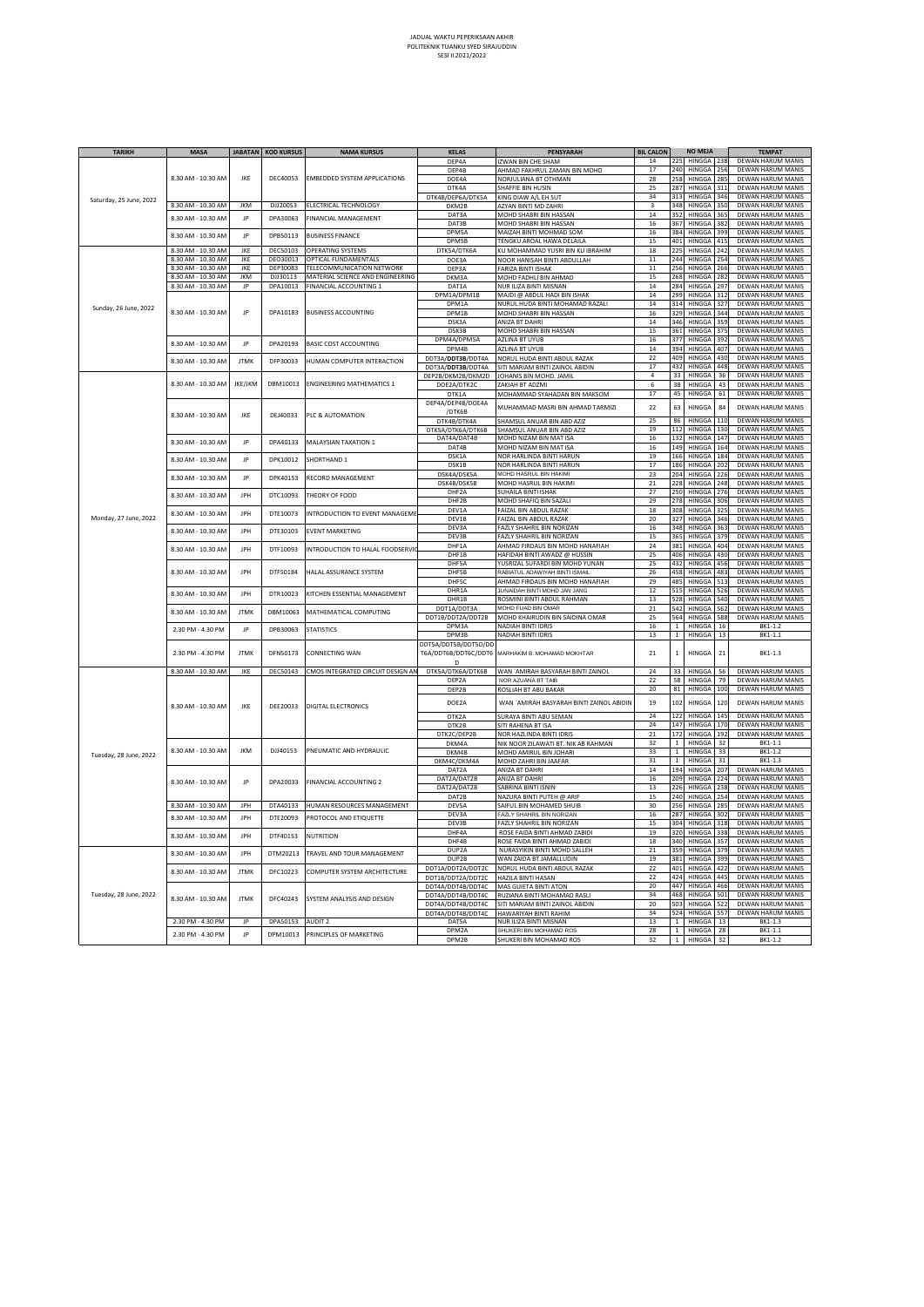|                          |                    |             |          |                                                        | DEP3A/DOE3A/DTK6B | MARDZIAH BINTI KAMARUDIN           | 25           | 33  | HINGGA 57     |     | DEWAN HARUM MANI!       |
|--------------------------|--------------------|-------------|----------|--------------------------------------------------------|-------------------|------------------------------------|--------------|-----|---------------|-----|-------------------------|
|                          | 8.30 AM - 10.30 AM | JKE         | DBM30043 | ELECTRICAL ENGINEERING MATHEMATI DEP4B/DEP6A/DTK4A/DTK | 4B                | ASMARINI BINTI MOHAMED             | 9            | 59  | HINGGA        | 67  | DEWAN HARUM MANI!       |
|                          | 8.30 AM - 10.30 AM | <b>JKM</b>  | DBM30033 | <b>ENGINEERING MATHEMATICS 3</b>                       | DKM3A/DKM4B/DKM5A | ASMARINI BINTI MOHAMED             | 17           | 69  | HINGGA        | 85  | DEWAN HARUM MANI!       |
|                          | 8.30 AM - 10.30 AM | JP          | DPA40103 | FINANCIAL MANAGEMENT 2                                 | DAT4A/DAT4B       | AZRUL NIZAM BIN ABDUL AZIZ         | 16           | 87  | HINGGA 102    |     | DEWAN HARUM MANI!       |
|                          |                    |             |          |                                                        | DAT4B             | AZRUL NIZAM BIN ABDUL AZIZ         | 16           | 104 | HINGGA 119    |     | DEWAN HARUM MANI!       |
|                          |                    |             |          |                                                        | DAT3A             | AYU IRYANTI BINTI AZNI             | 14           | 121 | HINGGA 134    |     | DEWAN HARUM MANI!       |
|                          |                    |             |          |                                                        | DAT3B             | AYU IRYANTI BINTI AZNI             | 16           | 136 | HINGGA 151    |     | DEWAN HARUM MANI!       |
|                          | 8.30 AM - 10.30 AM | JP          | DPB40103 | ORGANIZATIONAL BEHAVIOR                                | DPM4A             | ASMIZA BINTI OSMAN                 | 14           | 153 | HINGGA        | 166 | DEWAN HARUM MANI!       |
|                          |                    |             |          |                                                        | DPM4B             | ASMIZA BINTI OSMAN                 | 14           | 168 | HINGGA 181    |     | DEWAN HARUM MANI!       |
|                          |                    |             |          |                                                        | DSK4A             | NADIAH BINTI IDRIS                 | 17           | 183 | HINGGA 199    |     | DEWAN HARUM MANI!       |
|                          |                    |             |          |                                                        | DSK4B             | NADIAH BINTI IDRIS                 | 15           | 201 | HINGGA 215    |     | DEWAN HARUM MANI!       |
|                          | 8.30 AM - 10.30 AM | JP          | DPK10023 | OFFICE ADMINISTRATION 1                                | DSK1A             | ZATI HAFIZA BINTI ABDUL HALIM      | 19           | 217 | HINGGA 235    |     | DEWAN HARUM MANI!       |
|                          |                    |             |          |                                                        | DSK1B             | ANIZA BT DAHRI                     | 17           | 237 | HINGGA 253    |     | DEWAN HARUM MANI!       |
| Wednesday, 29 June, 2022 | 8.30 AM - 10.30 AM | <b>JPH</b>  | DTE30123 | THE PRACTICE OF PUBLIC RELATIONS                       | DEV3A             | AHMAD ZAMRI BIN ABDUL WAHID        | 16           | 255 | HINGGA 270    |     | DEWAN HARUM MANI!       |
|                          |                    |             |          |                                                        | DEV3B             | NUR AZMINA BINTI AZMI              | 15           | 272 | HINGGA 286    |     | DEWAN HARUM MANI!       |
|                          | 8.30 AM - 10.30 AM | JPH         | DTF10102 | FOODSERVICE SANITATION                                 | DHF1A             | IDA ROHAYU BINTI MOHD ROMLI        | 24           | 288 | HINGGA 311    |     | DEWAN HARUM MANI!       |
|                          |                    |             |          |                                                        | DHF1B             | SUHAILA BINTI ISHAK                | 25           | 313 | HINGGA 337    |     | DEWAN HARUM MANI!       |
|                          |                    |             |          |                                                        | DUP1A             | UNG EAN NA                         | 22           | 339 | HINGGA 360    |     | DEWAN HARUM MANI!       |
|                          | 8.30 AM - 10.30 AM | JPH         | DTM10093 | TOURISM IN MALAYSIA                                    | DUP1B             | NURASYIKIN BINTI MOHD SALLEH       | 21           | 362 | HINGGA 382    |     | DEWAN HARUM MANI!       |
|                          | 8.30 AM - 10.30 AM | JPH         | DTM30243 | <b>TOURIST BEHAVIOR</b>                                | DUP3A             | KHAIRUL ANIS NAJWA BINTI MUHAMAD   | 17           | 384 | HINGGA 400    |     | DEWAN HARUM MANI!       |
|                          |                    |             |          |                                                        | DUP3B             | KHAIRUL ANIS NAJWA BINTI MUHAMAD   | 16           | 402 | HINGGA 417    |     | DEWAN HARUM MANI!       |
|                          |                    |             |          | <b>INTRODUCTION TO NETWORKS</b>                        | DDT2A             | KU SITI AISHAH BINTI KU AB HAMID   | 36           | 419 | HINGGA 454    |     | DEWAN HARUM MANI!       |
|                          | 8.30 AM - 10.30 AM | <b>JTMK</b> | DFC20143 |                                                        | DDT2B             | MUHAMMAD KHAIRUL EZAD              | 39           | 456 | HINGGA 494    |     | DEWAN HARUM MANI!       |
|                          |                    |             |          |                                                        | DDT2C/DDT3A/DDT3B | SITI NURDIANA BINTI ABU BAKAR      | 36           | 496 | HINGGA 531    |     | DEWAN HARUM MANI!       |
|                          |                    |             |          | SYSTEM ANALYSIS AND DESIGN                             | DDT4C             | MAS GUIETA BINTI ATON              | $\,$ 1       | 533 | HINGGA 533    |     | DEWAN HARUM MANI!       |
|                          | 8.30 AM - 10.30 AM | <b>JTMK</b> | DFC40163 |                                                        | <b>DDT5B</b>      | RUZIANA BINTI MOHAMAD RASLI        | $\mathbf{1}$ | 535 | HINGGA 535    |     | DEWAN HARUM MANI!       |
|                          |                    |             |          |                                                        | <b>DDT5B</b>      | SITI MARIAM BINTI ZAINOL ABIDIN    | $\mathbf{1}$ | 537 | HINGGA 537    |     | DEWAN HARUM MANI!       |
|                          | 8.30 AM - 10.30 AM | <b>JTMK</b> | DFN30353 | SWITCHING ESSENTIALS                                   | DDT3A/DDT3B       | KU SITI AISHAH BINTI KU AB HAMID   | 19           | 539 | HINGGA 557    |     | DEWAN HARUM MANI!       |
|                          |                    |             |          |                                                        | DEP2A             | NOR AZIRA BINTI MD YUSOF           | 22           | 97  | HINGGA 118    |     | DEWAN HARUM MANI!       |
|                          |                    |             |          |                                                        | DEP2B             | SHAHRUL RADZI BIN MAD ZAKI         | 20           | 120 | HINGGA 139    |     | DEWAN HARUM MANI!       |
|                          |                    |             |          |                                                        | DOE2A             | NOR AZRIZAL BIN NORAZMI            | 17           | 141 | HINGGA 157    |     | DEWAN HARUM MANI!       |
|                          | 8.30 AM - 10.30 AM | JKE         | DET20033 | <b>ELECTRICAL CIRCUITS</b>                             | DTK2A             | ZAITON BINTI ARIFIN                | 14           | 159 | HINGGA 172    |     | DEWAN HARUM MANI!       |
|                          |                    |             |          |                                                        | DTK2A             | HABSHAH BINTI ABU BAKAR            | 10           | 174 | HINGGA        | 183 | DEWAN HARUM MANI!       |
|                          |                    |             |          |                                                        | DTK2B             | NOOR LAILA BINTI ASHA' ARI         | 24           | 185 | HINGGA        | 208 | DEWAN HARUM MANI!       |
|                          |                    |             |          |                                                        | DTK2C/DOE2A       | HAFIFAH BT DARUS                   | 23           | 210 | HINGGA 232    |     | DEWAN HARUM MANI!       |
|                          | 8.30 AM - 10.30 AM | <b>JKM</b>  | DJF51082 | QUALITY CONTROL                                        | DKM4A/DKM4B/DKM4C | NURISAH BINTI WAHAB @ ABD .WAHAB   | 27           | 234 | HINGGA 260    |     | DEWAN HARUM MANI!       |
|                          |                    |             |          |                                                        | DKM4A/DKM4B/DKM4C | NUR ISMALINA BINTI HARIS           | 24           | 262 | HINGGA 285    |     | DEWAN HARUM MANI!       |
|                          |                    |             |          |                                                        | DAT1A             | NORHASYILA BT. MINHAT              | 14           | 287 | HINGGA 300    |     | DEWAN HARUM MANI!       |
|                          | 8.30 AM - 10.30 AM | JP          | DPB10013 | <b>MICROECONOMICS</b>                                  | DPM1A             | AHMAD RAZIF BIN ABDUL RASHID       | 14           | 302 | HINGGA 315    |     | DEWAN HARUM MANI!       |
| Thursday, 30 June, 2022  |                    |             |          |                                                        | DPM1A/DPM1B       | NORHASYILA BT. MINHAT              | 16           | 317 | HINGGA 332    |     | DEWAN HARUM MANI!       |
|                          |                    |             |          |                                                        | DPM1B             | AHMAD RAZIF BIN ABDUL RASHID       | 15           | 334 | HINGGA 348    |     | DEWAN HARUM MANI!       |
|                          | 8.30 AM - 10.30 AM | JPH         | DTE20083 |                                                        | DEV2A             | AHMAD ZAMRI BIN ABDUL WAHID        | 21           | 350 | HINGGA        | 370 | DEWAN HARUM MANI!       |
|                          |                    |             |          | CROWD MANAGEMENT                                       | DEV2B             | AHMAD ZAMRI BIN ABDUL WAHID        | 19           | 372 | HINGGA 390    |     | DEWAN HARUM MANI!       |
|                          | 8.30 AM - 10.30 AM | JPH         | DTF40133 | FOOD AND BEVERAGE COST CONTROL                         | DHF4A/DHF5B       | MAHIRAH BINTI RAFIE                | 20           | 392 | HINGGA 411    |     | DEWAN HARUM MANI!       |
|                          |                    |             |          |                                                        | DHF4B             | MASSITAH BINTI KIPLI               | 18           | 413 | HINGGA 430    |     | DEWAN HARUM MANI!       |
|                          | 8.30 AM - 10.30 AM | JPH         |          | TOURISM TRANSPORTATION                                 | DUP2A             | FAIZZATUL NOR SHAZLEEN BINTI AHMAD | 21           | 432 | HINGGA        | 452 | DEWAN HARUM MANI!       |
|                          |                    |             | DTM20223 |                                                        | DUP2B             | FAIZZATUL NOR SHAZLEEN BINTI AHMAD | 19           | 454 | <b>HINGGA</b> | 472 | <b>DEWAN HARUM MANI</b> |

DDT1A/DDT2B/DDT4A/DD T4B

8.30 AM - 10.30 AM JKE DECISOLES COMPOTENTIE DISORTED DIROG NOOR LAILA BINTI ASHA`ARI 18 100 HINGGA 117 DEWAN H

8.30 AM - 10.30 AM JTMK DFP4013 VISUAL PROGRAMMING

8.30 AM - 10.30 AM JTMK DFC20203 DATABASE DESIGN

JP DPK40163 PRINCIPLES OF MEETING

JP DPA30083 COMPANY LAW

8.30 AM - 10.30 AM JTMK DFC10103 OPERATING SYSTEM

8.30 AM - 10.30 AM JKM DJJ20063 THERMODYNAMICS

8.30 AM - 10.30 AM JP DPB30083 BUSINESS ETHICS 8.30 AM - 10.30 AM JP DPK10042 TRENGKAS 1

8.30 AM - 10.30 AM

Friday, 1 July, 2022

8.30 AM - 10.30 AM

Wednesday, 29

8.30 AM - 10.30 AM | JTMK | DFN30053 | OPEN SOURCE OPERATING SYSTEM | DDT3A/DDT3B | MARHAKIM B. MOHAMAD MOKHTAR | 23 | 534 | HINGGA | 556 | DEWAN HARUM MANIS 2.30 PM - 4.30 PM | JP | DPA50143 |FINANCIAL ACCOUNTING 5 | DAT5A | NAZURA BINTI PUTEH @ ARIF | 13 | 1 | HINGGA | 13 | BK1-1.1 8.30 AM - 10.30 AM JKE DEC30023 COMPUTER NETWORK FUNDAMENTALS DTK6B NUROLHUDA BT MOHD NOOR 2 97 HINGGA 98 DEWAN HARUM MANIS

DKM2B ZULKIFLI BIN SULAIMAN

DOT2B FACE FARIHAN ELYANA BINTI ATON<br>DDT2C FARIHAN ELYANA BINTI ZAHAR<br>DDT56 FARIHAN ELYANA BINTI CHE M

NOR ZURAIDA BINTI MOHD GAMINAN 35 474 HINGGA 508 DEWAN HARUM MANIS DRT DELMI BIN MAT LAZIM **23 510 HINGGA 532 DEWAN HARUM MANIS** 

DDT2A RUZIANA BINTI MOHAMAD RASLI 38 364 HINGGA 401 DEWAN HARUM MANIS

DEWAN HARUM MANIS<br>DEWAN HARUM MANIS

DKM2A SUZILAWATI BINTI IBERAHIM 28 121 HINGGA 148 DEWAN HARUM MANIS

DKM2D NOR MAHANI BINTI MD RASIDI 24 205 HINGGA 228 DEWAN HARUM MANIS DAT3A | MOHD NIZAM BIN MAT ISA 14 | 230 HINGGA 243 DEWAN HARUM MANIS DAT3B NURUL IZZATI BINTI MOHD NOH 15 245 HINGGA 259 DEWAN HARUM MANIS DPM3A ROS AINI BINTI IBRAHIM 15 261 HINGGA 275 DEWAN HARUM MANIS<br>19 DPM3B ROS AINI BINTI IBRAHIM 14 277 HINGGA 290 DEWAN HARUM MANIS<br>19 DSYAN TUAN ZAMILAH BINTI TUAN HUSAIN 19 292 HINGGA 310 DEWAN HARUM MANIS DPM3B ROS AINI BINTI IBRAHIM 14 277 HINGGA 290 DEWAN HARUM MANIS MANA TUAN ZAMILAH BINTI TUAN HUSAIN 19 292 HINGGA 310 DEWAN TUAN ZAMILAH BINTI TUAN HARUM 17 312 HINGGA 328 DEWAN DSK1B TUAN ZAMILAH BINTI TUAN HUSAIN 17 312 HINGGA 328 DEWAN HARUM MANIS DSK4A NORSYAHIDA BINTI MOHD MAAMON 17 330 HINGGA 346 DEWAN HARUM MANIS<br>DSK4B NURUL IZZATI BINTI MOHD NOH 15 348 HINGGA 362 DEWAN HARUM MANIS

0 KM2C/DKM6B HAFIZ REZA BIN HARON 26 26 178 HING<br>DKM2D NOR MAHANI BINTI MD RASIDI 24 205 HING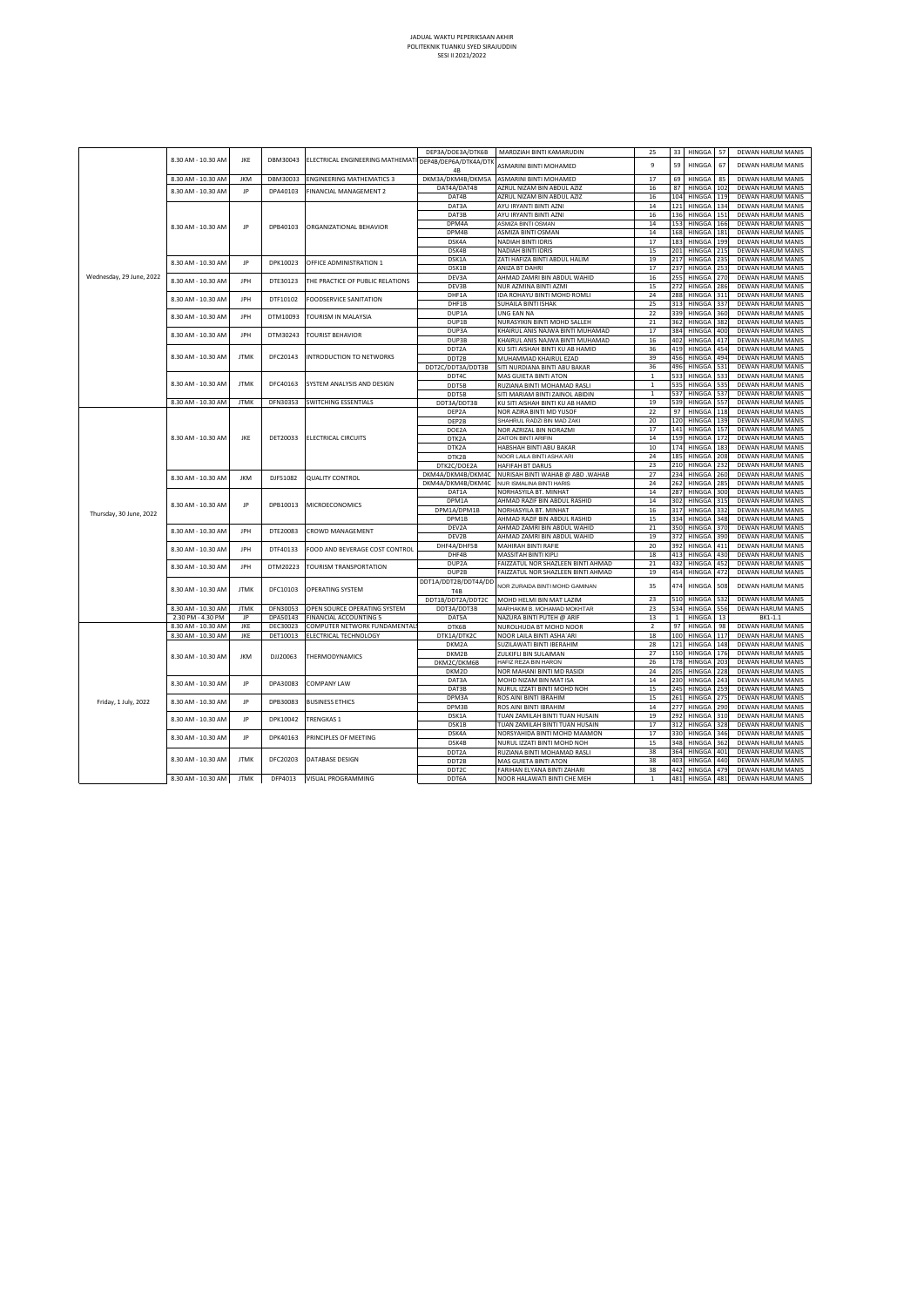| 130<br>132<br>DAT2B<br>FARIZAH BTE ARIFFIN<br>28<br>HINGGA<br>159<br>DEWAN HARUM MANIS<br>DPM2A<br>FARIZAH BTE ARIFFIN<br>HINGGA<br>14<br>161<br>174<br>DEWAN HARUM MANIS<br>JP<br>8.30 AM - 10.30 AM<br>DPB20033<br>MACROECONOMICS<br>ABDUL HASNAL BIN ABDULLAH<br>DPM2A<br>14<br>176<br>HINGGA<br>DEWAN HARUM MANIS<br>189<br>191<br>HINGGA<br>DPM2B<br>ABDUL HASNAL BIN ABDULLAH<br>16<br>206<br>DEWAN HARUM MANIS<br>208<br>HINGGA<br>DPM2B<br>FARIZAH BTE ARIFFIN<br>16<br>223<br>DEWAN HARUM MANIS<br>225<br>HINGGA<br>DPM5A<br>AYU IRYANTI BINTI AZNI<br>16<br>240<br>DEWAN HARUM MANIS<br>AYU IRYANTI BINTI AZNI<br>242<br>HINGGA<br>DPM5B<br>15<br>256<br>DEWAN HARUM MANIS<br>Saturday, 2 July, 2022<br>8.30 AM - 10.30 AM<br>JP<br>DPB50123<br>HUMAN RESOURCE MANAGEMENT<br>DSK5A<br>NORHASYILA BT. MINHAT<br>21<br>258<br>HINGGA<br>278<br>DEWAN HARUM MANIS<br>DSK5B/DSK5C<br>25<br>HINGGA<br>NORHASYILA BT. MINHAT<br>280<br>304<br>DEWAN HARUM MANIS<br>306<br>DSK2A<br>28<br>HINGGA<br>NOR HARLINDA BINTI HARUN<br>333<br>DEWAN HARUM MANIS<br>8.30 AM - 10.30 AM<br>JP<br>DPK20062<br>SHORTHAND 2<br>DSK2B<br>NOR HARLINDA BINTI HARUN<br>28<br>335<br>HINGGA<br>362<br>DEWAN HARUM MANIS<br>22<br>HINGGA<br>DDT1A/DDT2B<br>364<br>385<br>DEWAN HARUM MANIS<br>NORHAIDA BINTI HUSSAIN<br><b>JTMK</b><br>8.30 AM - 10.30 AM<br>DFC10212<br>PROBLEM SOLVING AND PROBLEM DES<br>HINGGA<br>23<br>387<br>DEWAN HARUM MANIS<br>DDT1B/DDT2C<br>AZIMAH BT GHAZALLI<br>409<br>32<br>411<br>HINGGA<br>DEWAN HARUM MANIS<br>442<br>DDT2A/DDT3B<br>NAZNI HANI BINTI ARSHAD<br>8.30 AM - 10.30 AM<br><b>JTMK</b><br>DFC20113<br>PROGRAMMING FUNDAMENTALS<br>34<br>444<br>HINGGA<br>DEWAN HARUM MANIS<br>477<br>DDT2B<br>NOOR HALAWATI BINTI CHE MEH<br>DDT2C/DDT3A/DDT3B<br>MUSHAHADAH BINTI MAGHRIBI<br>38<br>479<br>HINGGA<br>516<br>DEWAN HARUM MANIS<br>DEP3A/DEP4A/DOE3A/DT<br>JKE<br>25<br>HINGGA<br>25<br>8.30 AM - 10.30 AM<br>DEE30043<br>ELECTRONIC CIRCUITS<br>SARAH BINTI JEWAHID<br>$\mathbf 1$<br>BK1-1.1<br>K6A<br>18<br>$\mathbf{1}$<br>HINGGA<br>18<br>BK1-1.3<br>DDT3A/DDT3B<br>FARIHAN ELYANA BINTI ZAHARI<br>Sunday, 3 July, 2022<br>17<br>HINGGA<br>21<br>BK1-1.4<br>$\mathbf{1}$<br>DDT3A/DDT3B/DDT4A<br>NORUL HUDA BINTI ABDUL RAZAK<br>DFT30103<br>CYBERPRENEURSHIP<br>8.30 AM - 10.30 AM<br><b>JTMK</b><br>$\overline{2}$<br>HINGGA<br>BK1-1.4<br>$\,1\,$<br>21<br>DDT5A/DDT5B<br>FARIHAN ELYANA BINTI ZAHARI<br>$\overline{2}$<br>$\mathbf{1}$<br>HINGGA<br>21<br>BK1-1.4<br>DDT6B<br>NORUL HUDA BINTI ABDUL RAZAK<br>33<br>22<br>HINGGA<br>DEWAN HARUM MANIS<br>54<br>DEP2A<br>NAZERA BINTI DAN<br>20<br>56<br>HINGGA<br>75<br>DEWAN HARUM MANIS<br>DEP2B<br>NOR AIDAWATI BINTI NOR KHALIM<br>15<br>77<br>HINGGA<br>91<br>DEWAN HARUM MANIS<br>DOE2A<br>MOHD FUAD BIN OMAR<br>ABDUL KHALID B JURAIMI<br>24<br>93<br>HINGGA<br>DEWAN HARUM MANIS<br>116<br>DTK2A<br>24<br>118<br>HINGGA<br>DEWAN HARUM MANIS<br>141<br>DTK2B<br>ZAKIAH BT ADZMI<br>8.30 AM - 10.30 AM<br>JKE<br>DBM20023<br><b>ENGINEERING MATHEMATICS 2</b><br>143<br>20<br>HINGGA<br>162<br>DEWAN HARUM MANIS<br>DTK2C<br>ZAHRATUL LAILY BINTI EDARIS<br>DKM2A<br>28<br>$\mathbf{1}$<br>HINGGA<br>28<br>RAJA NOORLIYANA BINTI RAJA ALMANAN<br>BK1-1.1<br>27<br>$\mathbf{1}$<br>HINGGA<br>27<br>BK1-1.2<br>DKM2B/DOE3A<br>NUR INTAN SYAZWANI BINTI JAMALUDIN<br>DKM2C<br>ZAHRATUL LAILY BINTI EDARIS<br>26<br>$\mathbf{1}$<br>HINGGA<br>26<br>BK1-1.3<br>22<br>HINGGA<br>22<br>BK1-1.4<br>DKM2D<br>ABDUL KHALID B JURAIMI<br>$\mathbf{1}$<br>DAT4A/DAT4B<br>NURUL HUDA BINTI MOHAMAD RAZALI<br>16<br>$\mathbf{1}$<br>HINGGA<br>16<br>BK1-1.5<br>JP<br>8.30 AM - 10.30 AM<br>DPA40113<br>COST AND MANAGEMENT ACCOUNTIN<br>$\,$ 1 $\,$<br>HINGGA<br>DAT4B<br>NUR AZREEN AZRIANA BINTI AZHAM<br>16<br>16<br>BK1-1.6<br>18<br>164<br>DHF3A<br>MOHD AZHA BIN ISMAIL<br>HINGGA<br>DEWAN HARUM MANIS<br>181<br><b>JPH</b><br>DTF30143<br>BEST PRACTICES FOR HALAL FOOD PRO<br>8.30 AM - 10.30 AM<br>HINGGA<br>DHF3B<br>YUSRIZAL SUFARDI BIN MOHD YUNAN<br>18<br>183<br>200<br>DEWAN HARUM MANIS<br>202<br>HINGGA<br>DUP1A<br>KHATIJAH BINTI HAMZAH<br>22<br>223<br>DEWAN HARUM MANIS<br>8.30 AM - 10.30 AM<br>JPH<br>DTM10103<br>TOURISM GEOGRAPHY<br>DUP1B<br>21<br>225<br>HINGGA<br>KHATIJAH BINTI HAMZAH<br>245<br>DEWAN HARUM MANIS<br>HINGGA<br>DDS1A<br>CHITRA A/P SUPARMANIAM<br>23<br>247<br>269<br>DEWAN HARUM MANIS<br>DDS1B<br>CHITRA A/P SUPARMANIAM<br>24<br>271<br><b>HINGGA</b><br>294<br>DEWAN HARUM MANIS<br>20<br>296<br>HINGGA<br>DDS1C<br>315<br>DEWAN HARUM MANIS<br>CHITRA A/P SUPARMANIAM<br>8.30 AM - 10.30 AM<br><b>JRKV</b><br>DVI1012<br><b>ART HISTORY</b><br>19<br>317<br>HINGGA<br>DDV1A<br>CHITRA A/P SUPARMANIAM<br>335<br>DEWAN HARUM MANIS<br>Monday, 4 July, 2022<br>DDV1A/DDV1B<br>ZAIHASRINA BINTI ZAHARI<br>20<br>337<br>HINGGA<br>DEWAN HARUM MANIS<br>356<br>358<br>DDV1B<br>21<br>HINGGA<br>378<br>DEWAN HARUM MANIS<br>ZAIHASRINA BINTI ZAHARI<br>27<br>HINGGA<br>DDS3A<br>ROSAZILA BT ABD. RASHID<br>380<br>406<br>DEWAN HARUM MANIS<br>DDS3B<br>ROSAZILA BT ABD. RASHID<br>26<br>408<br>HINGGA<br>433<br>DEWAN HARUM MANIS<br>8.30 AM - 10.30 AM<br><b>JRKV</b><br>DVV3013<br><b>FILM STUDIES</b><br>435<br>21<br>DDV3A<br>MAZIDAH BT. MOHAMED HASHIM<br>HINGGA<br>455<br>DEWAN HARUM MANIS<br>457<br>HINGGA<br>DEWAN HARUM MANIS<br>DDV3B<br>MAZIDAH BT. MOHAMED HASHIM<br>24<br>480<br>20<br>482<br>HINGGA<br>501<br>DEWAN HARUM MANIS<br>DDT2A/DDT3A<br>SYARAFUN NISA BINTI ZAHELEM<br>14<br>503<br>HINGGA<br>516<br>DEWAN HARUM MANIS<br>NUR INTAN SYAZWANI BINTI JAMALUDIN<br>DDT2A<br>18<br>518<br>HINGGA<br>DEWAN HARUM MANIS<br>535<br>DDT2B<br>NORSANI BIN ABDUL RAUF<br>8.30 AM - 10.30 AM<br><b>JTMK</b><br>DBM20083<br><b>DISCRETE MATHEMATICS</b><br>RAJA NOORLIYANA BINTI RAJA ALMANAN<br>20<br>537<br>HINGGA<br>DEWAN HARUM MANIS<br>DDT2B<br>556<br>558<br>21<br>HINGGA<br>578<br>DEWAN HARUM MANIS<br>DDT2C<br>NORSANI BIN ABDUL RAUF<br>20<br>580<br>HINGGA<br>599<br>DEWAN HARUM MANIS<br>DDT2C/DDT5A<br>SYARAFUN NISA BINTI ZAHELEM<br>8.30 AM - 10.30 AM<br><b>JTMK</b><br>DFN6014<br>ADVANCE ROUTING<br>$\sqrt{4}$<br>601<br>HINGGA<br>604<br>DEWAN HARUM MANIS<br>DDT6A/DDT6B<br>MARHAKIM B. MOHAMAD MOKHTAR<br>257<br>AZLINA BT UYUB<br>14<br>HINGGA<br>270<br>DEWAN HARUM MANIS<br>DAT3A<br>2.30 PM - 4.30 PM<br>JP<br>DPA30073<br>COST AND MANAGEMENT ACCOUNTIN<br>DAT3B<br>AZLINA BT UYUB<br>16<br>272<br>HINGGA<br>287<br>DEWAN HARUM MANIS<br>289<br>DAT1A<br>MAIZAH BINTI MOHMAD SOM<br>14<br>HINGGA<br>302<br>DEWAN HARUM MANIS<br>15<br>304<br>DPM2A/DPM3B<br>SABRINA BINTI ISNIN<br>HINGGA<br>318<br>DEWAN HARUM MANIS<br>2.30 PM - 4.30 PM<br>JP<br>DPB20053<br><b>BUSINESS MATHEMATICS</b><br>DPM2A<br>SABRINA BINTI ISNIN<br>14<br>320<br>HINGGA<br>333<br>DEWAN HARUM MANIS<br>DPM2B<br>SABRINA BINTI ISNIN<br>16<br>335<br>HINGGA<br>350<br>DEWAN HARUM MANIS<br>DPM2B<br>16<br>352<br>HINGGA<br>NORZIANIS BINTI REZALI @ ABDUL SUKOR<br>367<br>DEWAN HARUM MANIS |  | 8.30 AM - 10.30 AM | JKE | DEP50043 | MICROWAVE DEVICES | DEP6A | NOR ZAIDAH BINTI MOHD ZAHARI | 3  | 97<br>HINGGA<br>99 | DEWAN HARUM MANIS |
|---------------------------------------------------------------------------------------------------------------------------------------------------------------------------------------------------------------------------------------------------------------------------------------------------------------------------------------------------------------------------------------------------------------------------------------------------------------------------------------------------------------------------------------------------------------------------------------------------------------------------------------------------------------------------------------------------------------------------------------------------------------------------------------------------------------------------------------------------------------------------------------------------------------------------------------------------------------------------------------------------------------------------------------------------------------------------------------------------------------------------------------------------------------------------------------------------------------------------------------------------------------------------------------------------------------------------------------------------------------------------------------------------------------------------------------------------------------------------------------------------------------------------------------------------------------------------------------------------------------------------------------------------------------------------------------------------------------------------------------------------------------------------------------------------------------------------------------------------------------------------------------------------------------------------------------------------------------------------------------------------------------------------------------------------------------------------------------------------------------------------------------------------------------------------------------------------------------------------------------------------------------------------------------------------------------------------------------------------------------------------------------------------------------------------------------------------------------------------------------------------------------------------------------------------------------------------------------------------------------------------------------------------------------------------------------------------------------------------------------------------------------------------------------------------------------------------------------------------------------------------------------------------------------------------------------------------------------------------------------------------------------------------------------------------------------------------------------------------------------------------------------------------------------------------------------------------------------------------------------------------------------------------------------------------------------------------------------------------------------------------------------------------------------------------------------------------------------------------------------------------------------------------------------------------------------------------------------------------------------------------------------------------------------------------------------------------------------------------------------------------------------------------------------------------------------------------------------------------------------------------------------------------------------------------------------------------------------------------------------------------------------------------------------------------------------------------------------------------------------------------------------------------------------------------------------------------------------------------------------------------------------------------------------------------------------------------------------------------------------------------------------------------------------------------------------------------------------------------------------------------------------------------------------------------------------------------------------------------------------------------------------------------------------------------------------------------------------------------------------------------------------------------------------------------------------------------------------------------------------------------------------------------------------------------------------------------------------------------------------------------------------------------------------------------------------------------------------------------------------------------------------------------------------------------------------------------------------------------------------------------------------------------------------------------------------------------------------------------------------------------------------------------------------------------------------------------------------------------------------------------------------------------------------------------------------------------------------------------------------------------------------------------------------------------------------------------------------------------------------------------------------------------------------------------------------------------------------------------------------------------------------------------------------------------------------------------------------------------------------------------------------------------------------------------------------------------------------------------------------------------------------------------------------------------------------------------------------------------------------------------------------------------------------------------------------------------------------------------------------------------------------------------------------------------------------------------------------------------------------------------------------------------------------------------------------------------------------------------------------------------------------------------------------------------------------------------------------------------------------------------------------------------------------------------------------------------------------------------------------------------------------------------------------------------------------------------------------------------------------------------------------------------------------------|--|--------------------|-----|----------|-------------------|-------|------------------------------|----|--------------------|-------------------|
|                                                                                                                                                                                                                                                                                                                                                                                                                                                                                                                                                                                                                                                                                                                                                                                                                                                                                                                                                                                                                                                                                                                                                                                                                                                                                                                                                                                                                                                                                                                                                                                                                                                                                                                                                                                                                                                                                                                                                                                                                                                                                                                                                                                                                                                                                                                                                                                                                                                                                                                                                                                                                                                                                                                                                                                                                                                                                                                                                                                                                                                                                                                                                                                                                                                                                                                                                                                                                                                                                                                                                                                                                                                                                                                                                                                                                                                                                                                                                                                                                                                                                                                                                                                                                                                                                                                                                                                                                                                                                                                                                                                                                                                                                                                                                                                                                                                                                                                                                                                                                                                                                                                                                                                                                                                                                                                                                                                                                                                                                                                                                                                                                                                                                                                                                                                                                                                                                                                                                                                                                                                                                                                                                                                                                                                                                                                                                                                                                                                                                                                                                                                                                                                                                                                                                                                                                                                                                                                                                                                                                                             |  |                    |     |          |                   | DAT2A | JAMILAH BT HUSSAIN           | 30 | 101<br>HINGGA      | DEWAN HARUM MANIS |
|                                                                                                                                                                                                                                                                                                                                                                                                                                                                                                                                                                                                                                                                                                                                                                                                                                                                                                                                                                                                                                                                                                                                                                                                                                                                                                                                                                                                                                                                                                                                                                                                                                                                                                                                                                                                                                                                                                                                                                                                                                                                                                                                                                                                                                                                                                                                                                                                                                                                                                                                                                                                                                                                                                                                                                                                                                                                                                                                                                                                                                                                                                                                                                                                                                                                                                                                                                                                                                                                                                                                                                                                                                                                                                                                                                                                                                                                                                                                                                                                                                                                                                                                                                                                                                                                                                                                                                                                                                                                                                                                                                                                                                                                                                                                                                                                                                                                                                                                                                                                                                                                                                                                                                                                                                                                                                                                                                                                                                                                                                                                                                                                                                                                                                                                                                                                                                                                                                                                                                                                                                                                                                                                                                                                                                                                                                                                                                                                                                                                                                                                                                                                                                                                                                                                                                                                                                                                                                                                                                                                                                             |  |                    |     |          |                   |       |                              |    |                    |                   |
|                                                                                                                                                                                                                                                                                                                                                                                                                                                                                                                                                                                                                                                                                                                                                                                                                                                                                                                                                                                                                                                                                                                                                                                                                                                                                                                                                                                                                                                                                                                                                                                                                                                                                                                                                                                                                                                                                                                                                                                                                                                                                                                                                                                                                                                                                                                                                                                                                                                                                                                                                                                                                                                                                                                                                                                                                                                                                                                                                                                                                                                                                                                                                                                                                                                                                                                                                                                                                                                                                                                                                                                                                                                                                                                                                                                                                                                                                                                                                                                                                                                                                                                                                                                                                                                                                                                                                                                                                                                                                                                                                                                                                                                                                                                                                                                                                                                                                                                                                                                                                                                                                                                                                                                                                                                                                                                                                                                                                                                                                                                                                                                                                                                                                                                                                                                                                                                                                                                                                                                                                                                                                                                                                                                                                                                                                                                                                                                                                                                                                                                                                                                                                                                                                                                                                                                                                                                                                                                                                                                                                                             |  |                    |     |          |                   |       |                              |    |                    |                   |
|                                                                                                                                                                                                                                                                                                                                                                                                                                                                                                                                                                                                                                                                                                                                                                                                                                                                                                                                                                                                                                                                                                                                                                                                                                                                                                                                                                                                                                                                                                                                                                                                                                                                                                                                                                                                                                                                                                                                                                                                                                                                                                                                                                                                                                                                                                                                                                                                                                                                                                                                                                                                                                                                                                                                                                                                                                                                                                                                                                                                                                                                                                                                                                                                                                                                                                                                                                                                                                                                                                                                                                                                                                                                                                                                                                                                                                                                                                                                                                                                                                                                                                                                                                                                                                                                                                                                                                                                                                                                                                                                                                                                                                                                                                                                                                                                                                                                                                                                                                                                                                                                                                                                                                                                                                                                                                                                                                                                                                                                                                                                                                                                                                                                                                                                                                                                                                                                                                                                                                                                                                                                                                                                                                                                                                                                                                                                                                                                                                                                                                                                                                                                                                                                                                                                                                                                                                                                                                                                                                                                                                             |  |                    |     |          |                   |       |                              |    |                    |                   |
|                                                                                                                                                                                                                                                                                                                                                                                                                                                                                                                                                                                                                                                                                                                                                                                                                                                                                                                                                                                                                                                                                                                                                                                                                                                                                                                                                                                                                                                                                                                                                                                                                                                                                                                                                                                                                                                                                                                                                                                                                                                                                                                                                                                                                                                                                                                                                                                                                                                                                                                                                                                                                                                                                                                                                                                                                                                                                                                                                                                                                                                                                                                                                                                                                                                                                                                                                                                                                                                                                                                                                                                                                                                                                                                                                                                                                                                                                                                                                                                                                                                                                                                                                                                                                                                                                                                                                                                                                                                                                                                                                                                                                                                                                                                                                                                                                                                                                                                                                                                                                                                                                                                                                                                                                                                                                                                                                                                                                                                                                                                                                                                                                                                                                                                                                                                                                                                                                                                                                                                                                                                                                                                                                                                                                                                                                                                                                                                                                                                                                                                                                                                                                                                                                                                                                                                                                                                                                                                                                                                                                                             |  |                    |     |          |                   |       |                              |    |                    |                   |
|                                                                                                                                                                                                                                                                                                                                                                                                                                                                                                                                                                                                                                                                                                                                                                                                                                                                                                                                                                                                                                                                                                                                                                                                                                                                                                                                                                                                                                                                                                                                                                                                                                                                                                                                                                                                                                                                                                                                                                                                                                                                                                                                                                                                                                                                                                                                                                                                                                                                                                                                                                                                                                                                                                                                                                                                                                                                                                                                                                                                                                                                                                                                                                                                                                                                                                                                                                                                                                                                                                                                                                                                                                                                                                                                                                                                                                                                                                                                                                                                                                                                                                                                                                                                                                                                                                                                                                                                                                                                                                                                                                                                                                                                                                                                                                                                                                                                                                                                                                                                                                                                                                                                                                                                                                                                                                                                                                                                                                                                                                                                                                                                                                                                                                                                                                                                                                                                                                                                                                                                                                                                                                                                                                                                                                                                                                                                                                                                                                                                                                                                                                                                                                                                                                                                                                                                                                                                                                                                                                                                                                             |  |                    |     |          |                   |       |                              |    |                    |                   |
|                                                                                                                                                                                                                                                                                                                                                                                                                                                                                                                                                                                                                                                                                                                                                                                                                                                                                                                                                                                                                                                                                                                                                                                                                                                                                                                                                                                                                                                                                                                                                                                                                                                                                                                                                                                                                                                                                                                                                                                                                                                                                                                                                                                                                                                                                                                                                                                                                                                                                                                                                                                                                                                                                                                                                                                                                                                                                                                                                                                                                                                                                                                                                                                                                                                                                                                                                                                                                                                                                                                                                                                                                                                                                                                                                                                                                                                                                                                                                                                                                                                                                                                                                                                                                                                                                                                                                                                                                                                                                                                                                                                                                                                                                                                                                                                                                                                                                                                                                                                                                                                                                                                                                                                                                                                                                                                                                                                                                                                                                                                                                                                                                                                                                                                                                                                                                                                                                                                                                                                                                                                                                                                                                                                                                                                                                                                                                                                                                                                                                                                                                                                                                                                                                                                                                                                                                                                                                                                                                                                                                                             |  |                    |     |          |                   |       |                              |    |                    |                   |
|                                                                                                                                                                                                                                                                                                                                                                                                                                                                                                                                                                                                                                                                                                                                                                                                                                                                                                                                                                                                                                                                                                                                                                                                                                                                                                                                                                                                                                                                                                                                                                                                                                                                                                                                                                                                                                                                                                                                                                                                                                                                                                                                                                                                                                                                                                                                                                                                                                                                                                                                                                                                                                                                                                                                                                                                                                                                                                                                                                                                                                                                                                                                                                                                                                                                                                                                                                                                                                                                                                                                                                                                                                                                                                                                                                                                                                                                                                                                                                                                                                                                                                                                                                                                                                                                                                                                                                                                                                                                                                                                                                                                                                                                                                                                                                                                                                                                                                                                                                                                                                                                                                                                                                                                                                                                                                                                                                                                                                                                                                                                                                                                                                                                                                                                                                                                                                                                                                                                                                                                                                                                                                                                                                                                                                                                                                                                                                                                                                                                                                                                                                                                                                                                                                                                                                                                                                                                                                                                                                                                                                             |  |                    |     |          |                   |       |                              |    |                    |                   |
|                                                                                                                                                                                                                                                                                                                                                                                                                                                                                                                                                                                                                                                                                                                                                                                                                                                                                                                                                                                                                                                                                                                                                                                                                                                                                                                                                                                                                                                                                                                                                                                                                                                                                                                                                                                                                                                                                                                                                                                                                                                                                                                                                                                                                                                                                                                                                                                                                                                                                                                                                                                                                                                                                                                                                                                                                                                                                                                                                                                                                                                                                                                                                                                                                                                                                                                                                                                                                                                                                                                                                                                                                                                                                                                                                                                                                                                                                                                                                                                                                                                                                                                                                                                                                                                                                                                                                                                                                                                                                                                                                                                                                                                                                                                                                                                                                                                                                                                                                                                                                                                                                                                                                                                                                                                                                                                                                                                                                                                                                                                                                                                                                                                                                                                                                                                                                                                                                                                                                                                                                                                                                                                                                                                                                                                                                                                                                                                                                                                                                                                                                                                                                                                                                                                                                                                                                                                                                                                                                                                                                                             |  |                    |     |          |                   |       |                              |    |                    |                   |
|                                                                                                                                                                                                                                                                                                                                                                                                                                                                                                                                                                                                                                                                                                                                                                                                                                                                                                                                                                                                                                                                                                                                                                                                                                                                                                                                                                                                                                                                                                                                                                                                                                                                                                                                                                                                                                                                                                                                                                                                                                                                                                                                                                                                                                                                                                                                                                                                                                                                                                                                                                                                                                                                                                                                                                                                                                                                                                                                                                                                                                                                                                                                                                                                                                                                                                                                                                                                                                                                                                                                                                                                                                                                                                                                                                                                                                                                                                                                                                                                                                                                                                                                                                                                                                                                                                                                                                                                                                                                                                                                                                                                                                                                                                                                                                                                                                                                                                                                                                                                                                                                                                                                                                                                                                                                                                                                                                                                                                                                                                                                                                                                                                                                                                                                                                                                                                                                                                                                                                                                                                                                                                                                                                                                                                                                                                                                                                                                                                                                                                                                                                                                                                                                                                                                                                                                                                                                                                                                                                                                                                             |  |                    |     |          |                   |       |                              |    |                    |                   |
|                                                                                                                                                                                                                                                                                                                                                                                                                                                                                                                                                                                                                                                                                                                                                                                                                                                                                                                                                                                                                                                                                                                                                                                                                                                                                                                                                                                                                                                                                                                                                                                                                                                                                                                                                                                                                                                                                                                                                                                                                                                                                                                                                                                                                                                                                                                                                                                                                                                                                                                                                                                                                                                                                                                                                                                                                                                                                                                                                                                                                                                                                                                                                                                                                                                                                                                                                                                                                                                                                                                                                                                                                                                                                                                                                                                                                                                                                                                                                                                                                                                                                                                                                                                                                                                                                                                                                                                                                                                                                                                                                                                                                                                                                                                                                                                                                                                                                                                                                                                                                                                                                                                                                                                                                                                                                                                                                                                                                                                                                                                                                                                                                                                                                                                                                                                                                                                                                                                                                                                                                                                                                                                                                                                                                                                                                                                                                                                                                                                                                                                                                                                                                                                                                                                                                                                                                                                                                                                                                                                                                                             |  |                    |     |          |                   |       |                              |    |                    |                   |
|                                                                                                                                                                                                                                                                                                                                                                                                                                                                                                                                                                                                                                                                                                                                                                                                                                                                                                                                                                                                                                                                                                                                                                                                                                                                                                                                                                                                                                                                                                                                                                                                                                                                                                                                                                                                                                                                                                                                                                                                                                                                                                                                                                                                                                                                                                                                                                                                                                                                                                                                                                                                                                                                                                                                                                                                                                                                                                                                                                                                                                                                                                                                                                                                                                                                                                                                                                                                                                                                                                                                                                                                                                                                                                                                                                                                                                                                                                                                                                                                                                                                                                                                                                                                                                                                                                                                                                                                                                                                                                                                                                                                                                                                                                                                                                                                                                                                                                                                                                                                                                                                                                                                                                                                                                                                                                                                                                                                                                                                                                                                                                                                                                                                                                                                                                                                                                                                                                                                                                                                                                                                                                                                                                                                                                                                                                                                                                                                                                                                                                                                                                                                                                                                                                                                                                                                                                                                                                                                                                                                                                             |  |                    |     |          |                   |       |                              |    |                    |                   |
|                                                                                                                                                                                                                                                                                                                                                                                                                                                                                                                                                                                                                                                                                                                                                                                                                                                                                                                                                                                                                                                                                                                                                                                                                                                                                                                                                                                                                                                                                                                                                                                                                                                                                                                                                                                                                                                                                                                                                                                                                                                                                                                                                                                                                                                                                                                                                                                                                                                                                                                                                                                                                                                                                                                                                                                                                                                                                                                                                                                                                                                                                                                                                                                                                                                                                                                                                                                                                                                                                                                                                                                                                                                                                                                                                                                                                                                                                                                                                                                                                                                                                                                                                                                                                                                                                                                                                                                                                                                                                                                                                                                                                                                                                                                                                                                                                                                                                                                                                                                                                                                                                                                                                                                                                                                                                                                                                                                                                                                                                                                                                                                                                                                                                                                                                                                                                                                                                                                                                                                                                                                                                                                                                                                                                                                                                                                                                                                                                                                                                                                                                                                                                                                                                                                                                                                                                                                                                                                                                                                                                                             |  |                    |     |          |                   |       |                              |    |                    |                   |
|                                                                                                                                                                                                                                                                                                                                                                                                                                                                                                                                                                                                                                                                                                                                                                                                                                                                                                                                                                                                                                                                                                                                                                                                                                                                                                                                                                                                                                                                                                                                                                                                                                                                                                                                                                                                                                                                                                                                                                                                                                                                                                                                                                                                                                                                                                                                                                                                                                                                                                                                                                                                                                                                                                                                                                                                                                                                                                                                                                                                                                                                                                                                                                                                                                                                                                                                                                                                                                                                                                                                                                                                                                                                                                                                                                                                                                                                                                                                                                                                                                                                                                                                                                                                                                                                                                                                                                                                                                                                                                                                                                                                                                                                                                                                                                                                                                                                                                                                                                                                                                                                                                                                                                                                                                                                                                                                                                                                                                                                                                                                                                                                                                                                                                                                                                                                                                                                                                                                                                                                                                                                                                                                                                                                                                                                                                                                                                                                                                                                                                                                                                                                                                                                                                                                                                                                                                                                                                                                                                                                                                             |  |                    |     |          |                   |       |                              |    |                    |                   |
|                                                                                                                                                                                                                                                                                                                                                                                                                                                                                                                                                                                                                                                                                                                                                                                                                                                                                                                                                                                                                                                                                                                                                                                                                                                                                                                                                                                                                                                                                                                                                                                                                                                                                                                                                                                                                                                                                                                                                                                                                                                                                                                                                                                                                                                                                                                                                                                                                                                                                                                                                                                                                                                                                                                                                                                                                                                                                                                                                                                                                                                                                                                                                                                                                                                                                                                                                                                                                                                                                                                                                                                                                                                                                                                                                                                                                                                                                                                                                                                                                                                                                                                                                                                                                                                                                                                                                                                                                                                                                                                                                                                                                                                                                                                                                                                                                                                                                                                                                                                                                                                                                                                                                                                                                                                                                                                                                                                                                                                                                                                                                                                                                                                                                                                                                                                                                                                                                                                                                                                                                                                                                                                                                                                                                                                                                                                                                                                                                                                                                                                                                                                                                                                                                                                                                                                                                                                                                                                                                                                                                                             |  |                    |     |          |                   |       |                              |    |                    |                   |
|                                                                                                                                                                                                                                                                                                                                                                                                                                                                                                                                                                                                                                                                                                                                                                                                                                                                                                                                                                                                                                                                                                                                                                                                                                                                                                                                                                                                                                                                                                                                                                                                                                                                                                                                                                                                                                                                                                                                                                                                                                                                                                                                                                                                                                                                                                                                                                                                                                                                                                                                                                                                                                                                                                                                                                                                                                                                                                                                                                                                                                                                                                                                                                                                                                                                                                                                                                                                                                                                                                                                                                                                                                                                                                                                                                                                                                                                                                                                                                                                                                                                                                                                                                                                                                                                                                                                                                                                                                                                                                                                                                                                                                                                                                                                                                                                                                                                                                                                                                                                                                                                                                                                                                                                                                                                                                                                                                                                                                                                                                                                                                                                                                                                                                                                                                                                                                                                                                                                                                                                                                                                                                                                                                                                                                                                                                                                                                                                                                                                                                                                                                                                                                                                                                                                                                                                                                                                                                                                                                                                                                             |  |                    |     |          |                   |       |                              |    |                    |                   |
|                                                                                                                                                                                                                                                                                                                                                                                                                                                                                                                                                                                                                                                                                                                                                                                                                                                                                                                                                                                                                                                                                                                                                                                                                                                                                                                                                                                                                                                                                                                                                                                                                                                                                                                                                                                                                                                                                                                                                                                                                                                                                                                                                                                                                                                                                                                                                                                                                                                                                                                                                                                                                                                                                                                                                                                                                                                                                                                                                                                                                                                                                                                                                                                                                                                                                                                                                                                                                                                                                                                                                                                                                                                                                                                                                                                                                                                                                                                                                                                                                                                                                                                                                                                                                                                                                                                                                                                                                                                                                                                                                                                                                                                                                                                                                                                                                                                                                                                                                                                                                                                                                                                                                                                                                                                                                                                                                                                                                                                                                                                                                                                                                                                                                                                                                                                                                                                                                                                                                                                                                                                                                                                                                                                                                                                                                                                                                                                                                                                                                                                                                                                                                                                                                                                                                                                                                                                                                                                                                                                                                                             |  |                    |     |          |                   |       |                              |    |                    |                   |
|                                                                                                                                                                                                                                                                                                                                                                                                                                                                                                                                                                                                                                                                                                                                                                                                                                                                                                                                                                                                                                                                                                                                                                                                                                                                                                                                                                                                                                                                                                                                                                                                                                                                                                                                                                                                                                                                                                                                                                                                                                                                                                                                                                                                                                                                                                                                                                                                                                                                                                                                                                                                                                                                                                                                                                                                                                                                                                                                                                                                                                                                                                                                                                                                                                                                                                                                                                                                                                                                                                                                                                                                                                                                                                                                                                                                                                                                                                                                                                                                                                                                                                                                                                                                                                                                                                                                                                                                                                                                                                                                                                                                                                                                                                                                                                                                                                                                                                                                                                                                                                                                                                                                                                                                                                                                                                                                                                                                                                                                                                                                                                                                                                                                                                                                                                                                                                                                                                                                                                                                                                                                                                                                                                                                                                                                                                                                                                                                                                                                                                                                                                                                                                                                                                                                                                                                                                                                                                                                                                                                                                             |  |                    |     |          |                   |       |                              |    |                    |                   |
|                                                                                                                                                                                                                                                                                                                                                                                                                                                                                                                                                                                                                                                                                                                                                                                                                                                                                                                                                                                                                                                                                                                                                                                                                                                                                                                                                                                                                                                                                                                                                                                                                                                                                                                                                                                                                                                                                                                                                                                                                                                                                                                                                                                                                                                                                                                                                                                                                                                                                                                                                                                                                                                                                                                                                                                                                                                                                                                                                                                                                                                                                                                                                                                                                                                                                                                                                                                                                                                                                                                                                                                                                                                                                                                                                                                                                                                                                                                                                                                                                                                                                                                                                                                                                                                                                                                                                                                                                                                                                                                                                                                                                                                                                                                                                                                                                                                                                                                                                                                                                                                                                                                                                                                                                                                                                                                                                                                                                                                                                                                                                                                                                                                                                                                                                                                                                                                                                                                                                                                                                                                                                                                                                                                                                                                                                                                                                                                                                                                                                                                                                                                                                                                                                                                                                                                                                                                                                                                                                                                                                                             |  |                    |     |          |                   |       |                              |    |                    |                   |
|                                                                                                                                                                                                                                                                                                                                                                                                                                                                                                                                                                                                                                                                                                                                                                                                                                                                                                                                                                                                                                                                                                                                                                                                                                                                                                                                                                                                                                                                                                                                                                                                                                                                                                                                                                                                                                                                                                                                                                                                                                                                                                                                                                                                                                                                                                                                                                                                                                                                                                                                                                                                                                                                                                                                                                                                                                                                                                                                                                                                                                                                                                                                                                                                                                                                                                                                                                                                                                                                                                                                                                                                                                                                                                                                                                                                                                                                                                                                                                                                                                                                                                                                                                                                                                                                                                                                                                                                                                                                                                                                                                                                                                                                                                                                                                                                                                                                                                                                                                                                                                                                                                                                                                                                                                                                                                                                                                                                                                                                                                                                                                                                                                                                                                                                                                                                                                                                                                                                                                                                                                                                                                                                                                                                                                                                                                                                                                                                                                                                                                                                                                                                                                                                                                                                                                                                                                                                                                                                                                                                                                             |  |                    |     |          |                   |       |                              |    |                    |                   |
|                                                                                                                                                                                                                                                                                                                                                                                                                                                                                                                                                                                                                                                                                                                                                                                                                                                                                                                                                                                                                                                                                                                                                                                                                                                                                                                                                                                                                                                                                                                                                                                                                                                                                                                                                                                                                                                                                                                                                                                                                                                                                                                                                                                                                                                                                                                                                                                                                                                                                                                                                                                                                                                                                                                                                                                                                                                                                                                                                                                                                                                                                                                                                                                                                                                                                                                                                                                                                                                                                                                                                                                                                                                                                                                                                                                                                                                                                                                                                                                                                                                                                                                                                                                                                                                                                                                                                                                                                                                                                                                                                                                                                                                                                                                                                                                                                                                                                                                                                                                                                                                                                                                                                                                                                                                                                                                                                                                                                                                                                                                                                                                                                                                                                                                                                                                                                                                                                                                                                                                                                                                                                                                                                                                                                                                                                                                                                                                                                                                                                                                                                                                                                                                                                                                                                                                                                                                                                                                                                                                                                                             |  |                    |     |          |                   |       |                              |    |                    |                   |
|                                                                                                                                                                                                                                                                                                                                                                                                                                                                                                                                                                                                                                                                                                                                                                                                                                                                                                                                                                                                                                                                                                                                                                                                                                                                                                                                                                                                                                                                                                                                                                                                                                                                                                                                                                                                                                                                                                                                                                                                                                                                                                                                                                                                                                                                                                                                                                                                                                                                                                                                                                                                                                                                                                                                                                                                                                                                                                                                                                                                                                                                                                                                                                                                                                                                                                                                                                                                                                                                                                                                                                                                                                                                                                                                                                                                                                                                                                                                                                                                                                                                                                                                                                                                                                                                                                                                                                                                                                                                                                                                                                                                                                                                                                                                                                                                                                                                                                                                                                                                                                                                                                                                                                                                                                                                                                                                                                                                                                                                                                                                                                                                                                                                                                                                                                                                                                                                                                                                                                                                                                                                                                                                                                                                                                                                                                                                                                                                                                                                                                                                                                                                                                                                                                                                                                                                                                                                                                                                                                                                                                             |  |                    |     |          |                   |       |                              |    |                    |                   |
|                                                                                                                                                                                                                                                                                                                                                                                                                                                                                                                                                                                                                                                                                                                                                                                                                                                                                                                                                                                                                                                                                                                                                                                                                                                                                                                                                                                                                                                                                                                                                                                                                                                                                                                                                                                                                                                                                                                                                                                                                                                                                                                                                                                                                                                                                                                                                                                                                                                                                                                                                                                                                                                                                                                                                                                                                                                                                                                                                                                                                                                                                                                                                                                                                                                                                                                                                                                                                                                                                                                                                                                                                                                                                                                                                                                                                                                                                                                                                                                                                                                                                                                                                                                                                                                                                                                                                                                                                                                                                                                                                                                                                                                                                                                                                                                                                                                                                                                                                                                                                                                                                                                                                                                                                                                                                                                                                                                                                                                                                                                                                                                                                                                                                                                                                                                                                                                                                                                                                                                                                                                                                                                                                                                                                                                                                                                                                                                                                                                                                                                                                                                                                                                                                                                                                                                                                                                                                                                                                                                                                                             |  |                    |     |          |                   |       |                              |    |                    |                   |
|                                                                                                                                                                                                                                                                                                                                                                                                                                                                                                                                                                                                                                                                                                                                                                                                                                                                                                                                                                                                                                                                                                                                                                                                                                                                                                                                                                                                                                                                                                                                                                                                                                                                                                                                                                                                                                                                                                                                                                                                                                                                                                                                                                                                                                                                                                                                                                                                                                                                                                                                                                                                                                                                                                                                                                                                                                                                                                                                                                                                                                                                                                                                                                                                                                                                                                                                                                                                                                                                                                                                                                                                                                                                                                                                                                                                                                                                                                                                                                                                                                                                                                                                                                                                                                                                                                                                                                                                                                                                                                                                                                                                                                                                                                                                                                                                                                                                                                                                                                                                                                                                                                                                                                                                                                                                                                                                                                                                                                                                                                                                                                                                                                                                                                                                                                                                                                                                                                                                                                                                                                                                                                                                                                                                                                                                                                                                                                                                                                                                                                                                                                                                                                                                                                                                                                                                                                                                                                                                                                                                                                             |  |                    |     |          |                   |       |                              |    |                    |                   |
|                                                                                                                                                                                                                                                                                                                                                                                                                                                                                                                                                                                                                                                                                                                                                                                                                                                                                                                                                                                                                                                                                                                                                                                                                                                                                                                                                                                                                                                                                                                                                                                                                                                                                                                                                                                                                                                                                                                                                                                                                                                                                                                                                                                                                                                                                                                                                                                                                                                                                                                                                                                                                                                                                                                                                                                                                                                                                                                                                                                                                                                                                                                                                                                                                                                                                                                                                                                                                                                                                                                                                                                                                                                                                                                                                                                                                                                                                                                                                                                                                                                                                                                                                                                                                                                                                                                                                                                                                                                                                                                                                                                                                                                                                                                                                                                                                                                                                                                                                                                                                                                                                                                                                                                                                                                                                                                                                                                                                                                                                                                                                                                                                                                                                                                                                                                                                                                                                                                                                                                                                                                                                                                                                                                                                                                                                                                                                                                                                                                                                                                                                                                                                                                                                                                                                                                                                                                                                                                                                                                                                                             |  |                    |     |          |                   |       |                              |    |                    |                   |
|                                                                                                                                                                                                                                                                                                                                                                                                                                                                                                                                                                                                                                                                                                                                                                                                                                                                                                                                                                                                                                                                                                                                                                                                                                                                                                                                                                                                                                                                                                                                                                                                                                                                                                                                                                                                                                                                                                                                                                                                                                                                                                                                                                                                                                                                                                                                                                                                                                                                                                                                                                                                                                                                                                                                                                                                                                                                                                                                                                                                                                                                                                                                                                                                                                                                                                                                                                                                                                                                                                                                                                                                                                                                                                                                                                                                                                                                                                                                                                                                                                                                                                                                                                                                                                                                                                                                                                                                                                                                                                                                                                                                                                                                                                                                                                                                                                                                                                                                                                                                                                                                                                                                                                                                                                                                                                                                                                                                                                                                                                                                                                                                                                                                                                                                                                                                                                                                                                                                                                                                                                                                                                                                                                                                                                                                                                                                                                                                                                                                                                                                                                                                                                                                                                                                                                                                                                                                                                                                                                                                                                             |  |                    |     |          |                   |       |                              |    |                    |                   |
|                                                                                                                                                                                                                                                                                                                                                                                                                                                                                                                                                                                                                                                                                                                                                                                                                                                                                                                                                                                                                                                                                                                                                                                                                                                                                                                                                                                                                                                                                                                                                                                                                                                                                                                                                                                                                                                                                                                                                                                                                                                                                                                                                                                                                                                                                                                                                                                                                                                                                                                                                                                                                                                                                                                                                                                                                                                                                                                                                                                                                                                                                                                                                                                                                                                                                                                                                                                                                                                                                                                                                                                                                                                                                                                                                                                                                                                                                                                                                                                                                                                                                                                                                                                                                                                                                                                                                                                                                                                                                                                                                                                                                                                                                                                                                                                                                                                                                                                                                                                                                                                                                                                                                                                                                                                                                                                                                                                                                                                                                                                                                                                                                                                                                                                                                                                                                                                                                                                                                                                                                                                                                                                                                                                                                                                                                                                                                                                                                                                                                                                                                                                                                                                                                                                                                                                                                                                                                                                                                                                                                                             |  |                    |     |          |                   |       |                              |    |                    |                   |
|                                                                                                                                                                                                                                                                                                                                                                                                                                                                                                                                                                                                                                                                                                                                                                                                                                                                                                                                                                                                                                                                                                                                                                                                                                                                                                                                                                                                                                                                                                                                                                                                                                                                                                                                                                                                                                                                                                                                                                                                                                                                                                                                                                                                                                                                                                                                                                                                                                                                                                                                                                                                                                                                                                                                                                                                                                                                                                                                                                                                                                                                                                                                                                                                                                                                                                                                                                                                                                                                                                                                                                                                                                                                                                                                                                                                                                                                                                                                                                                                                                                                                                                                                                                                                                                                                                                                                                                                                                                                                                                                                                                                                                                                                                                                                                                                                                                                                                                                                                                                                                                                                                                                                                                                                                                                                                                                                                                                                                                                                                                                                                                                                                                                                                                                                                                                                                                                                                                                                                                                                                                                                                                                                                                                                                                                                                                                                                                                                                                                                                                                                                                                                                                                                                                                                                                                                                                                                                                                                                                                                                             |  |                    |     |          |                   |       |                              |    |                    |                   |
|                                                                                                                                                                                                                                                                                                                                                                                                                                                                                                                                                                                                                                                                                                                                                                                                                                                                                                                                                                                                                                                                                                                                                                                                                                                                                                                                                                                                                                                                                                                                                                                                                                                                                                                                                                                                                                                                                                                                                                                                                                                                                                                                                                                                                                                                                                                                                                                                                                                                                                                                                                                                                                                                                                                                                                                                                                                                                                                                                                                                                                                                                                                                                                                                                                                                                                                                                                                                                                                                                                                                                                                                                                                                                                                                                                                                                                                                                                                                                                                                                                                                                                                                                                                                                                                                                                                                                                                                                                                                                                                                                                                                                                                                                                                                                                                                                                                                                                                                                                                                                                                                                                                                                                                                                                                                                                                                                                                                                                                                                                                                                                                                                                                                                                                                                                                                                                                                                                                                                                                                                                                                                                                                                                                                                                                                                                                                                                                                                                                                                                                                                                                                                                                                                                                                                                                                                                                                                                                                                                                                                                             |  |                    |     |          |                   |       |                              |    |                    |                   |
|                                                                                                                                                                                                                                                                                                                                                                                                                                                                                                                                                                                                                                                                                                                                                                                                                                                                                                                                                                                                                                                                                                                                                                                                                                                                                                                                                                                                                                                                                                                                                                                                                                                                                                                                                                                                                                                                                                                                                                                                                                                                                                                                                                                                                                                                                                                                                                                                                                                                                                                                                                                                                                                                                                                                                                                                                                                                                                                                                                                                                                                                                                                                                                                                                                                                                                                                                                                                                                                                                                                                                                                                                                                                                                                                                                                                                                                                                                                                                                                                                                                                                                                                                                                                                                                                                                                                                                                                                                                                                                                                                                                                                                                                                                                                                                                                                                                                                                                                                                                                                                                                                                                                                                                                                                                                                                                                                                                                                                                                                                                                                                                                                                                                                                                                                                                                                                                                                                                                                                                                                                                                                                                                                                                                                                                                                                                                                                                                                                                                                                                                                                                                                                                                                                                                                                                                                                                                                                                                                                                                                                             |  |                    |     |          |                   |       |                              |    |                    |                   |
|                                                                                                                                                                                                                                                                                                                                                                                                                                                                                                                                                                                                                                                                                                                                                                                                                                                                                                                                                                                                                                                                                                                                                                                                                                                                                                                                                                                                                                                                                                                                                                                                                                                                                                                                                                                                                                                                                                                                                                                                                                                                                                                                                                                                                                                                                                                                                                                                                                                                                                                                                                                                                                                                                                                                                                                                                                                                                                                                                                                                                                                                                                                                                                                                                                                                                                                                                                                                                                                                                                                                                                                                                                                                                                                                                                                                                                                                                                                                                                                                                                                                                                                                                                                                                                                                                                                                                                                                                                                                                                                                                                                                                                                                                                                                                                                                                                                                                                                                                                                                                                                                                                                                                                                                                                                                                                                                                                                                                                                                                                                                                                                                                                                                                                                                                                                                                                                                                                                                                                                                                                                                                                                                                                                                                                                                                                                                                                                                                                                                                                                                                                                                                                                                                                                                                                                                                                                                                                                                                                                                                                             |  |                    |     |          |                   |       |                              |    |                    |                   |
|                                                                                                                                                                                                                                                                                                                                                                                                                                                                                                                                                                                                                                                                                                                                                                                                                                                                                                                                                                                                                                                                                                                                                                                                                                                                                                                                                                                                                                                                                                                                                                                                                                                                                                                                                                                                                                                                                                                                                                                                                                                                                                                                                                                                                                                                                                                                                                                                                                                                                                                                                                                                                                                                                                                                                                                                                                                                                                                                                                                                                                                                                                                                                                                                                                                                                                                                                                                                                                                                                                                                                                                                                                                                                                                                                                                                                                                                                                                                                                                                                                                                                                                                                                                                                                                                                                                                                                                                                                                                                                                                                                                                                                                                                                                                                                                                                                                                                                                                                                                                                                                                                                                                                                                                                                                                                                                                                                                                                                                                                                                                                                                                                                                                                                                                                                                                                                                                                                                                                                                                                                                                                                                                                                                                                                                                                                                                                                                                                                                                                                                                                                                                                                                                                                                                                                                                                                                                                                                                                                                                                                             |  |                    |     |          |                   |       |                              |    |                    |                   |
|                                                                                                                                                                                                                                                                                                                                                                                                                                                                                                                                                                                                                                                                                                                                                                                                                                                                                                                                                                                                                                                                                                                                                                                                                                                                                                                                                                                                                                                                                                                                                                                                                                                                                                                                                                                                                                                                                                                                                                                                                                                                                                                                                                                                                                                                                                                                                                                                                                                                                                                                                                                                                                                                                                                                                                                                                                                                                                                                                                                                                                                                                                                                                                                                                                                                                                                                                                                                                                                                                                                                                                                                                                                                                                                                                                                                                                                                                                                                                                                                                                                                                                                                                                                                                                                                                                                                                                                                                                                                                                                                                                                                                                                                                                                                                                                                                                                                                                                                                                                                                                                                                                                                                                                                                                                                                                                                                                                                                                                                                                                                                                                                                                                                                                                                                                                                                                                                                                                                                                                                                                                                                                                                                                                                                                                                                                                                                                                                                                                                                                                                                                                                                                                                                                                                                                                                                                                                                                                                                                                                                                             |  |                    |     |          |                   |       |                              |    |                    |                   |
|                                                                                                                                                                                                                                                                                                                                                                                                                                                                                                                                                                                                                                                                                                                                                                                                                                                                                                                                                                                                                                                                                                                                                                                                                                                                                                                                                                                                                                                                                                                                                                                                                                                                                                                                                                                                                                                                                                                                                                                                                                                                                                                                                                                                                                                                                                                                                                                                                                                                                                                                                                                                                                                                                                                                                                                                                                                                                                                                                                                                                                                                                                                                                                                                                                                                                                                                                                                                                                                                                                                                                                                                                                                                                                                                                                                                                                                                                                                                                                                                                                                                                                                                                                                                                                                                                                                                                                                                                                                                                                                                                                                                                                                                                                                                                                                                                                                                                                                                                                                                                                                                                                                                                                                                                                                                                                                                                                                                                                                                                                                                                                                                                                                                                                                                                                                                                                                                                                                                                                                                                                                                                                                                                                                                                                                                                                                                                                                                                                                                                                                                                                                                                                                                                                                                                                                                                                                                                                                                                                                                                                             |  |                    |     |          |                   |       |                              |    |                    |                   |
|                                                                                                                                                                                                                                                                                                                                                                                                                                                                                                                                                                                                                                                                                                                                                                                                                                                                                                                                                                                                                                                                                                                                                                                                                                                                                                                                                                                                                                                                                                                                                                                                                                                                                                                                                                                                                                                                                                                                                                                                                                                                                                                                                                                                                                                                                                                                                                                                                                                                                                                                                                                                                                                                                                                                                                                                                                                                                                                                                                                                                                                                                                                                                                                                                                                                                                                                                                                                                                                                                                                                                                                                                                                                                                                                                                                                                                                                                                                                                                                                                                                                                                                                                                                                                                                                                                                                                                                                                                                                                                                                                                                                                                                                                                                                                                                                                                                                                                                                                                                                                                                                                                                                                                                                                                                                                                                                                                                                                                                                                                                                                                                                                                                                                                                                                                                                                                                                                                                                                                                                                                                                                                                                                                                                                                                                                                                                                                                                                                                                                                                                                                                                                                                                                                                                                                                                                                                                                                                                                                                                                                             |  |                    |     |          |                   |       |                              |    |                    |                   |
|                                                                                                                                                                                                                                                                                                                                                                                                                                                                                                                                                                                                                                                                                                                                                                                                                                                                                                                                                                                                                                                                                                                                                                                                                                                                                                                                                                                                                                                                                                                                                                                                                                                                                                                                                                                                                                                                                                                                                                                                                                                                                                                                                                                                                                                                                                                                                                                                                                                                                                                                                                                                                                                                                                                                                                                                                                                                                                                                                                                                                                                                                                                                                                                                                                                                                                                                                                                                                                                                                                                                                                                                                                                                                                                                                                                                                                                                                                                                                                                                                                                                                                                                                                                                                                                                                                                                                                                                                                                                                                                                                                                                                                                                                                                                                                                                                                                                                                                                                                                                                                                                                                                                                                                                                                                                                                                                                                                                                                                                                                                                                                                                                                                                                                                                                                                                                                                                                                                                                                                                                                                                                                                                                                                                                                                                                                                                                                                                                                                                                                                                                                                                                                                                                                                                                                                                                                                                                                                                                                                                                                             |  |                    |     |          |                   |       |                              |    |                    |                   |
|                                                                                                                                                                                                                                                                                                                                                                                                                                                                                                                                                                                                                                                                                                                                                                                                                                                                                                                                                                                                                                                                                                                                                                                                                                                                                                                                                                                                                                                                                                                                                                                                                                                                                                                                                                                                                                                                                                                                                                                                                                                                                                                                                                                                                                                                                                                                                                                                                                                                                                                                                                                                                                                                                                                                                                                                                                                                                                                                                                                                                                                                                                                                                                                                                                                                                                                                                                                                                                                                                                                                                                                                                                                                                                                                                                                                                                                                                                                                                                                                                                                                                                                                                                                                                                                                                                                                                                                                                                                                                                                                                                                                                                                                                                                                                                                                                                                                                                                                                                                                                                                                                                                                                                                                                                                                                                                                                                                                                                                                                                                                                                                                                                                                                                                                                                                                                                                                                                                                                                                                                                                                                                                                                                                                                                                                                                                                                                                                                                                                                                                                                                                                                                                                                                                                                                                                                                                                                                                                                                                                                                             |  |                    |     |          |                   |       |                              |    |                    |                   |
|                                                                                                                                                                                                                                                                                                                                                                                                                                                                                                                                                                                                                                                                                                                                                                                                                                                                                                                                                                                                                                                                                                                                                                                                                                                                                                                                                                                                                                                                                                                                                                                                                                                                                                                                                                                                                                                                                                                                                                                                                                                                                                                                                                                                                                                                                                                                                                                                                                                                                                                                                                                                                                                                                                                                                                                                                                                                                                                                                                                                                                                                                                                                                                                                                                                                                                                                                                                                                                                                                                                                                                                                                                                                                                                                                                                                                                                                                                                                                                                                                                                                                                                                                                                                                                                                                                                                                                                                                                                                                                                                                                                                                                                                                                                                                                                                                                                                                                                                                                                                                                                                                                                                                                                                                                                                                                                                                                                                                                                                                                                                                                                                                                                                                                                                                                                                                                                                                                                                                                                                                                                                                                                                                                                                                                                                                                                                                                                                                                                                                                                                                                                                                                                                                                                                                                                                                                                                                                                                                                                                                                             |  |                    |     |          |                   |       |                              |    |                    |                   |
|                                                                                                                                                                                                                                                                                                                                                                                                                                                                                                                                                                                                                                                                                                                                                                                                                                                                                                                                                                                                                                                                                                                                                                                                                                                                                                                                                                                                                                                                                                                                                                                                                                                                                                                                                                                                                                                                                                                                                                                                                                                                                                                                                                                                                                                                                                                                                                                                                                                                                                                                                                                                                                                                                                                                                                                                                                                                                                                                                                                                                                                                                                                                                                                                                                                                                                                                                                                                                                                                                                                                                                                                                                                                                                                                                                                                                                                                                                                                                                                                                                                                                                                                                                                                                                                                                                                                                                                                                                                                                                                                                                                                                                                                                                                                                                                                                                                                                                                                                                                                                                                                                                                                                                                                                                                                                                                                                                                                                                                                                                                                                                                                                                                                                                                                                                                                                                                                                                                                                                                                                                                                                                                                                                                                                                                                                                                                                                                                                                                                                                                                                                                                                                                                                                                                                                                                                                                                                                                                                                                                                                             |  |                    |     |          |                   |       |                              |    |                    |                   |
|                                                                                                                                                                                                                                                                                                                                                                                                                                                                                                                                                                                                                                                                                                                                                                                                                                                                                                                                                                                                                                                                                                                                                                                                                                                                                                                                                                                                                                                                                                                                                                                                                                                                                                                                                                                                                                                                                                                                                                                                                                                                                                                                                                                                                                                                                                                                                                                                                                                                                                                                                                                                                                                                                                                                                                                                                                                                                                                                                                                                                                                                                                                                                                                                                                                                                                                                                                                                                                                                                                                                                                                                                                                                                                                                                                                                                                                                                                                                                                                                                                                                                                                                                                                                                                                                                                                                                                                                                                                                                                                                                                                                                                                                                                                                                                                                                                                                                                                                                                                                                                                                                                                                                                                                                                                                                                                                                                                                                                                                                                                                                                                                                                                                                                                                                                                                                                                                                                                                                                                                                                                                                                                                                                                                                                                                                                                                                                                                                                                                                                                                                                                                                                                                                                                                                                                                                                                                                                                                                                                                                                             |  |                    |     |          |                   |       |                              |    |                    |                   |
|                                                                                                                                                                                                                                                                                                                                                                                                                                                                                                                                                                                                                                                                                                                                                                                                                                                                                                                                                                                                                                                                                                                                                                                                                                                                                                                                                                                                                                                                                                                                                                                                                                                                                                                                                                                                                                                                                                                                                                                                                                                                                                                                                                                                                                                                                                                                                                                                                                                                                                                                                                                                                                                                                                                                                                                                                                                                                                                                                                                                                                                                                                                                                                                                                                                                                                                                                                                                                                                                                                                                                                                                                                                                                                                                                                                                                                                                                                                                                                                                                                                                                                                                                                                                                                                                                                                                                                                                                                                                                                                                                                                                                                                                                                                                                                                                                                                                                                                                                                                                                                                                                                                                                                                                                                                                                                                                                                                                                                                                                                                                                                                                                                                                                                                                                                                                                                                                                                                                                                                                                                                                                                                                                                                                                                                                                                                                                                                                                                                                                                                                                                                                                                                                                                                                                                                                                                                                                                                                                                                                                                             |  |                    |     |          |                   |       |                              |    |                    |                   |
|                                                                                                                                                                                                                                                                                                                                                                                                                                                                                                                                                                                                                                                                                                                                                                                                                                                                                                                                                                                                                                                                                                                                                                                                                                                                                                                                                                                                                                                                                                                                                                                                                                                                                                                                                                                                                                                                                                                                                                                                                                                                                                                                                                                                                                                                                                                                                                                                                                                                                                                                                                                                                                                                                                                                                                                                                                                                                                                                                                                                                                                                                                                                                                                                                                                                                                                                                                                                                                                                                                                                                                                                                                                                                                                                                                                                                                                                                                                                                                                                                                                                                                                                                                                                                                                                                                                                                                                                                                                                                                                                                                                                                                                                                                                                                                                                                                                                                                                                                                                                                                                                                                                                                                                                                                                                                                                                                                                                                                                                                                                                                                                                                                                                                                                                                                                                                                                                                                                                                                                                                                                                                                                                                                                                                                                                                                                                                                                                                                                                                                                                                                                                                                                                                                                                                                                                                                                                                                                                                                                                                                             |  |                    |     |          |                   |       |                              |    |                    |                   |
|                                                                                                                                                                                                                                                                                                                                                                                                                                                                                                                                                                                                                                                                                                                                                                                                                                                                                                                                                                                                                                                                                                                                                                                                                                                                                                                                                                                                                                                                                                                                                                                                                                                                                                                                                                                                                                                                                                                                                                                                                                                                                                                                                                                                                                                                                                                                                                                                                                                                                                                                                                                                                                                                                                                                                                                                                                                                                                                                                                                                                                                                                                                                                                                                                                                                                                                                                                                                                                                                                                                                                                                                                                                                                                                                                                                                                                                                                                                                                                                                                                                                                                                                                                                                                                                                                                                                                                                                                                                                                                                                                                                                                                                                                                                                                                                                                                                                                                                                                                                                                                                                                                                                                                                                                                                                                                                                                                                                                                                                                                                                                                                                                                                                                                                                                                                                                                                                                                                                                                                                                                                                                                                                                                                                                                                                                                                                                                                                                                                                                                                                                                                                                                                                                                                                                                                                                                                                                                                                                                                                                                             |  |                    |     |          |                   |       |                              |    |                    |                   |
|                                                                                                                                                                                                                                                                                                                                                                                                                                                                                                                                                                                                                                                                                                                                                                                                                                                                                                                                                                                                                                                                                                                                                                                                                                                                                                                                                                                                                                                                                                                                                                                                                                                                                                                                                                                                                                                                                                                                                                                                                                                                                                                                                                                                                                                                                                                                                                                                                                                                                                                                                                                                                                                                                                                                                                                                                                                                                                                                                                                                                                                                                                                                                                                                                                                                                                                                                                                                                                                                                                                                                                                                                                                                                                                                                                                                                                                                                                                                                                                                                                                                                                                                                                                                                                                                                                                                                                                                                                                                                                                                                                                                                                                                                                                                                                                                                                                                                                                                                                                                                                                                                                                                                                                                                                                                                                                                                                                                                                                                                                                                                                                                                                                                                                                                                                                                                                                                                                                                                                                                                                                                                                                                                                                                                                                                                                                                                                                                                                                                                                                                                                                                                                                                                                                                                                                                                                                                                                                                                                                                                                             |  |                    |     |          |                   |       |                              |    |                    |                   |
|                                                                                                                                                                                                                                                                                                                                                                                                                                                                                                                                                                                                                                                                                                                                                                                                                                                                                                                                                                                                                                                                                                                                                                                                                                                                                                                                                                                                                                                                                                                                                                                                                                                                                                                                                                                                                                                                                                                                                                                                                                                                                                                                                                                                                                                                                                                                                                                                                                                                                                                                                                                                                                                                                                                                                                                                                                                                                                                                                                                                                                                                                                                                                                                                                                                                                                                                                                                                                                                                                                                                                                                                                                                                                                                                                                                                                                                                                                                                                                                                                                                                                                                                                                                                                                                                                                                                                                                                                                                                                                                                                                                                                                                                                                                                                                                                                                                                                                                                                                                                                                                                                                                                                                                                                                                                                                                                                                                                                                                                                                                                                                                                                                                                                                                                                                                                                                                                                                                                                                                                                                                                                                                                                                                                                                                                                                                                                                                                                                                                                                                                                                                                                                                                                                                                                                                                                                                                                                                                                                                                                                             |  |                    |     |          |                   |       |                              |    |                    |                   |
|                                                                                                                                                                                                                                                                                                                                                                                                                                                                                                                                                                                                                                                                                                                                                                                                                                                                                                                                                                                                                                                                                                                                                                                                                                                                                                                                                                                                                                                                                                                                                                                                                                                                                                                                                                                                                                                                                                                                                                                                                                                                                                                                                                                                                                                                                                                                                                                                                                                                                                                                                                                                                                                                                                                                                                                                                                                                                                                                                                                                                                                                                                                                                                                                                                                                                                                                                                                                                                                                                                                                                                                                                                                                                                                                                                                                                                                                                                                                                                                                                                                                                                                                                                                                                                                                                                                                                                                                                                                                                                                                                                                                                                                                                                                                                                                                                                                                                                                                                                                                                                                                                                                                                                                                                                                                                                                                                                                                                                                                                                                                                                                                                                                                                                                                                                                                                                                                                                                                                                                                                                                                                                                                                                                                                                                                                                                                                                                                                                                                                                                                                                                                                                                                                                                                                                                                                                                                                                                                                                                                                                             |  |                    |     |          |                   |       |                              |    |                    |                   |
|                                                                                                                                                                                                                                                                                                                                                                                                                                                                                                                                                                                                                                                                                                                                                                                                                                                                                                                                                                                                                                                                                                                                                                                                                                                                                                                                                                                                                                                                                                                                                                                                                                                                                                                                                                                                                                                                                                                                                                                                                                                                                                                                                                                                                                                                                                                                                                                                                                                                                                                                                                                                                                                                                                                                                                                                                                                                                                                                                                                                                                                                                                                                                                                                                                                                                                                                                                                                                                                                                                                                                                                                                                                                                                                                                                                                                                                                                                                                                                                                                                                                                                                                                                                                                                                                                                                                                                                                                                                                                                                                                                                                                                                                                                                                                                                                                                                                                                                                                                                                                                                                                                                                                                                                                                                                                                                                                                                                                                                                                                                                                                                                                                                                                                                                                                                                                                                                                                                                                                                                                                                                                                                                                                                                                                                                                                                                                                                                                                                                                                                                                                                                                                                                                                                                                                                                                                                                                                                                                                                                                                             |  |                    |     |          |                   |       |                              |    |                    |                   |
|                                                                                                                                                                                                                                                                                                                                                                                                                                                                                                                                                                                                                                                                                                                                                                                                                                                                                                                                                                                                                                                                                                                                                                                                                                                                                                                                                                                                                                                                                                                                                                                                                                                                                                                                                                                                                                                                                                                                                                                                                                                                                                                                                                                                                                                                                                                                                                                                                                                                                                                                                                                                                                                                                                                                                                                                                                                                                                                                                                                                                                                                                                                                                                                                                                                                                                                                                                                                                                                                                                                                                                                                                                                                                                                                                                                                                                                                                                                                                                                                                                                                                                                                                                                                                                                                                                                                                                                                                                                                                                                                                                                                                                                                                                                                                                                                                                                                                                                                                                                                                                                                                                                                                                                                                                                                                                                                                                                                                                                                                                                                                                                                                                                                                                                                                                                                                                                                                                                                                                                                                                                                                                                                                                                                                                                                                                                                                                                                                                                                                                                                                                                                                                                                                                                                                                                                                                                                                                                                                                                                                                             |  |                    |     |          |                   |       |                              |    |                    |                   |
|                                                                                                                                                                                                                                                                                                                                                                                                                                                                                                                                                                                                                                                                                                                                                                                                                                                                                                                                                                                                                                                                                                                                                                                                                                                                                                                                                                                                                                                                                                                                                                                                                                                                                                                                                                                                                                                                                                                                                                                                                                                                                                                                                                                                                                                                                                                                                                                                                                                                                                                                                                                                                                                                                                                                                                                                                                                                                                                                                                                                                                                                                                                                                                                                                                                                                                                                                                                                                                                                                                                                                                                                                                                                                                                                                                                                                                                                                                                                                                                                                                                                                                                                                                                                                                                                                                                                                                                                                                                                                                                                                                                                                                                                                                                                                                                                                                                                                                                                                                                                                                                                                                                                                                                                                                                                                                                                                                                                                                                                                                                                                                                                                                                                                                                                                                                                                                                                                                                                                                                                                                                                                                                                                                                                                                                                                                                                                                                                                                                                                                                                                                                                                                                                                                                                                                                                                                                                                                                                                                                                                                             |  |                    |     |          |                   |       |                              |    |                    |                   |
|                                                                                                                                                                                                                                                                                                                                                                                                                                                                                                                                                                                                                                                                                                                                                                                                                                                                                                                                                                                                                                                                                                                                                                                                                                                                                                                                                                                                                                                                                                                                                                                                                                                                                                                                                                                                                                                                                                                                                                                                                                                                                                                                                                                                                                                                                                                                                                                                                                                                                                                                                                                                                                                                                                                                                                                                                                                                                                                                                                                                                                                                                                                                                                                                                                                                                                                                                                                                                                                                                                                                                                                                                                                                                                                                                                                                                                                                                                                                                                                                                                                                                                                                                                                                                                                                                                                                                                                                                                                                                                                                                                                                                                                                                                                                                                                                                                                                                                                                                                                                                                                                                                                                                                                                                                                                                                                                                                                                                                                                                                                                                                                                                                                                                                                                                                                                                                                                                                                                                                                                                                                                                                                                                                                                                                                                                                                                                                                                                                                                                                                                                                                                                                                                                                                                                                                                                                                                                                                                                                                                                                             |  |                    |     |          |                   |       |                              |    |                    |                   |
|                                                                                                                                                                                                                                                                                                                                                                                                                                                                                                                                                                                                                                                                                                                                                                                                                                                                                                                                                                                                                                                                                                                                                                                                                                                                                                                                                                                                                                                                                                                                                                                                                                                                                                                                                                                                                                                                                                                                                                                                                                                                                                                                                                                                                                                                                                                                                                                                                                                                                                                                                                                                                                                                                                                                                                                                                                                                                                                                                                                                                                                                                                                                                                                                                                                                                                                                                                                                                                                                                                                                                                                                                                                                                                                                                                                                                                                                                                                                                                                                                                                                                                                                                                                                                                                                                                                                                                                                                                                                                                                                                                                                                                                                                                                                                                                                                                                                                                                                                                                                                                                                                                                                                                                                                                                                                                                                                                                                                                                                                                                                                                                                                                                                                                                                                                                                                                                                                                                                                                                                                                                                                                                                                                                                                                                                                                                                                                                                                                                                                                                                                                                                                                                                                                                                                                                                                                                                                                                                                                                                                                             |  |                    |     |          |                   |       |                              |    |                    |                   |
|                                                                                                                                                                                                                                                                                                                                                                                                                                                                                                                                                                                                                                                                                                                                                                                                                                                                                                                                                                                                                                                                                                                                                                                                                                                                                                                                                                                                                                                                                                                                                                                                                                                                                                                                                                                                                                                                                                                                                                                                                                                                                                                                                                                                                                                                                                                                                                                                                                                                                                                                                                                                                                                                                                                                                                                                                                                                                                                                                                                                                                                                                                                                                                                                                                                                                                                                                                                                                                                                                                                                                                                                                                                                                                                                                                                                                                                                                                                                                                                                                                                                                                                                                                                                                                                                                                                                                                                                                                                                                                                                                                                                                                                                                                                                                                                                                                                                                                                                                                                                                                                                                                                                                                                                                                                                                                                                                                                                                                                                                                                                                                                                                                                                                                                                                                                                                                                                                                                                                                                                                                                                                                                                                                                                                                                                                                                                                                                                                                                                                                                                                                                                                                                                                                                                                                                                                                                                                                                                                                                                                                             |  |                    |     |          |                   |       |                              |    |                    |                   |
|                                                                                                                                                                                                                                                                                                                                                                                                                                                                                                                                                                                                                                                                                                                                                                                                                                                                                                                                                                                                                                                                                                                                                                                                                                                                                                                                                                                                                                                                                                                                                                                                                                                                                                                                                                                                                                                                                                                                                                                                                                                                                                                                                                                                                                                                                                                                                                                                                                                                                                                                                                                                                                                                                                                                                                                                                                                                                                                                                                                                                                                                                                                                                                                                                                                                                                                                                                                                                                                                                                                                                                                                                                                                                                                                                                                                                                                                                                                                                                                                                                                                                                                                                                                                                                                                                                                                                                                                                                                                                                                                                                                                                                                                                                                                                                                                                                                                                                                                                                                                                                                                                                                                                                                                                                                                                                                                                                                                                                                                                                                                                                                                                                                                                                                                                                                                                                                                                                                                                                                                                                                                                                                                                                                                                                                                                                                                                                                                                                                                                                                                                                                                                                                                                                                                                                                                                                                                                                                                                                                                                                             |  |                    |     |          |                   |       |                              |    |                    |                   |
|                                                                                                                                                                                                                                                                                                                                                                                                                                                                                                                                                                                                                                                                                                                                                                                                                                                                                                                                                                                                                                                                                                                                                                                                                                                                                                                                                                                                                                                                                                                                                                                                                                                                                                                                                                                                                                                                                                                                                                                                                                                                                                                                                                                                                                                                                                                                                                                                                                                                                                                                                                                                                                                                                                                                                                                                                                                                                                                                                                                                                                                                                                                                                                                                                                                                                                                                                                                                                                                                                                                                                                                                                                                                                                                                                                                                                                                                                                                                                                                                                                                                                                                                                                                                                                                                                                                                                                                                                                                                                                                                                                                                                                                                                                                                                                                                                                                                                                                                                                                                                                                                                                                                                                                                                                                                                                                                                                                                                                                                                                                                                                                                                                                                                                                                                                                                                                                                                                                                                                                                                                                                                                                                                                                                                                                                                                                                                                                                                                                                                                                                                                                                                                                                                                                                                                                                                                                                                                                                                                                                                                             |  |                    |     |          |                   |       |                              |    |                    |                   |
|                                                                                                                                                                                                                                                                                                                                                                                                                                                                                                                                                                                                                                                                                                                                                                                                                                                                                                                                                                                                                                                                                                                                                                                                                                                                                                                                                                                                                                                                                                                                                                                                                                                                                                                                                                                                                                                                                                                                                                                                                                                                                                                                                                                                                                                                                                                                                                                                                                                                                                                                                                                                                                                                                                                                                                                                                                                                                                                                                                                                                                                                                                                                                                                                                                                                                                                                                                                                                                                                                                                                                                                                                                                                                                                                                                                                                                                                                                                                                                                                                                                                                                                                                                                                                                                                                                                                                                                                                                                                                                                                                                                                                                                                                                                                                                                                                                                                                                                                                                                                                                                                                                                                                                                                                                                                                                                                                                                                                                                                                                                                                                                                                                                                                                                                                                                                                                                                                                                                                                                                                                                                                                                                                                                                                                                                                                                                                                                                                                                                                                                                                                                                                                                                                                                                                                                                                                                                                                                                                                                                                                             |  |                    |     |          |                   |       |                              |    |                    |                   |
|                                                                                                                                                                                                                                                                                                                                                                                                                                                                                                                                                                                                                                                                                                                                                                                                                                                                                                                                                                                                                                                                                                                                                                                                                                                                                                                                                                                                                                                                                                                                                                                                                                                                                                                                                                                                                                                                                                                                                                                                                                                                                                                                                                                                                                                                                                                                                                                                                                                                                                                                                                                                                                                                                                                                                                                                                                                                                                                                                                                                                                                                                                                                                                                                                                                                                                                                                                                                                                                                                                                                                                                                                                                                                                                                                                                                                                                                                                                                                                                                                                                                                                                                                                                                                                                                                                                                                                                                                                                                                                                                                                                                                                                                                                                                                                                                                                                                                                                                                                                                                                                                                                                                                                                                                                                                                                                                                                                                                                                                                                                                                                                                                                                                                                                                                                                                                                                                                                                                                                                                                                                                                                                                                                                                                                                                                                                                                                                                                                                                                                                                                                                                                                                                                                                                                                                                                                                                                                                                                                                                                                             |  |                    |     |          |                   |       |                              |    |                    |                   |
|                                                                                                                                                                                                                                                                                                                                                                                                                                                                                                                                                                                                                                                                                                                                                                                                                                                                                                                                                                                                                                                                                                                                                                                                                                                                                                                                                                                                                                                                                                                                                                                                                                                                                                                                                                                                                                                                                                                                                                                                                                                                                                                                                                                                                                                                                                                                                                                                                                                                                                                                                                                                                                                                                                                                                                                                                                                                                                                                                                                                                                                                                                                                                                                                                                                                                                                                                                                                                                                                                                                                                                                                                                                                                                                                                                                                                                                                                                                                                                                                                                                                                                                                                                                                                                                                                                                                                                                                                                                                                                                                                                                                                                                                                                                                                                                                                                                                                                                                                                                                                                                                                                                                                                                                                                                                                                                                                                                                                                                                                                                                                                                                                                                                                                                                                                                                                                                                                                                                                                                                                                                                                                                                                                                                                                                                                                                                                                                                                                                                                                                                                                                                                                                                                                                                                                                                                                                                                                                                                                                                                                             |  |                    |     |          |                   |       |                              |    |                    |                   |
|                                                                                                                                                                                                                                                                                                                                                                                                                                                                                                                                                                                                                                                                                                                                                                                                                                                                                                                                                                                                                                                                                                                                                                                                                                                                                                                                                                                                                                                                                                                                                                                                                                                                                                                                                                                                                                                                                                                                                                                                                                                                                                                                                                                                                                                                                                                                                                                                                                                                                                                                                                                                                                                                                                                                                                                                                                                                                                                                                                                                                                                                                                                                                                                                                                                                                                                                                                                                                                                                                                                                                                                                                                                                                                                                                                                                                                                                                                                                                                                                                                                                                                                                                                                                                                                                                                                                                                                                                                                                                                                                                                                                                                                                                                                                                                                                                                                                                                                                                                                                                                                                                                                                                                                                                                                                                                                                                                                                                                                                                                                                                                                                                                                                                                                                                                                                                                                                                                                                                                                                                                                                                                                                                                                                                                                                                                                                                                                                                                                                                                                                                                                                                                                                                                                                                                                                                                                                                                                                                                                                                                             |  |                    |     |          |                   |       |                              |    |                    |                   |
|                                                                                                                                                                                                                                                                                                                                                                                                                                                                                                                                                                                                                                                                                                                                                                                                                                                                                                                                                                                                                                                                                                                                                                                                                                                                                                                                                                                                                                                                                                                                                                                                                                                                                                                                                                                                                                                                                                                                                                                                                                                                                                                                                                                                                                                                                                                                                                                                                                                                                                                                                                                                                                                                                                                                                                                                                                                                                                                                                                                                                                                                                                                                                                                                                                                                                                                                                                                                                                                                                                                                                                                                                                                                                                                                                                                                                                                                                                                                                                                                                                                                                                                                                                                                                                                                                                                                                                                                                                                                                                                                                                                                                                                                                                                                                                                                                                                                                                                                                                                                                                                                                                                                                                                                                                                                                                                                                                                                                                                                                                                                                                                                                                                                                                                                                                                                                                                                                                                                                                                                                                                                                                                                                                                                                                                                                                                                                                                                                                                                                                                                                                                                                                                                                                                                                                                                                                                                                                                                                                                                                                             |  |                    |     |          |                   |       |                              |    |                    |                   |
|                                                                                                                                                                                                                                                                                                                                                                                                                                                                                                                                                                                                                                                                                                                                                                                                                                                                                                                                                                                                                                                                                                                                                                                                                                                                                                                                                                                                                                                                                                                                                                                                                                                                                                                                                                                                                                                                                                                                                                                                                                                                                                                                                                                                                                                                                                                                                                                                                                                                                                                                                                                                                                                                                                                                                                                                                                                                                                                                                                                                                                                                                                                                                                                                                                                                                                                                                                                                                                                                                                                                                                                                                                                                                                                                                                                                                                                                                                                                                                                                                                                                                                                                                                                                                                                                                                                                                                                                                                                                                                                                                                                                                                                                                                                                                                                                                                                                                                                                                                                                                                                                                                                                                                                                                                                                                                                                                                                                                                                                                                                                                                                                                                                                                                                                                                                                                                                                                                                                                                                                                                                                                                                                                                                                                                                                                                                                                                                                                                                                                                                                                                                                                                                                                                                                                                                                                                                                                                                                                                                                                                             |  |                    |     |          |                   |       |                              |    |                    |                   |
|                                                                                                                                                                                                                                                                                                                                                                                                                                                                                                                                                                                                                                                                                                                                                                                                                                                                                                                                                                                                                                                                                                                                                                                                                                                                                                                                                                                                                                                                                                                                                                                                                                                                                                                                                                                                                                                                                                                                                                                                                                                                                                                                                                                                                                                                                                                                                                                                                                                                                                                                                                                                                                                                                                                                                                                                                                                                                                                                                                                                                                                                                                                                                                                                                                                                                                                                                                                                                                                                                                                                                                                                                                                                                                                                                                                                                                                                                                                                                                                                                                                                                                                                                                                                                                                                                                                                                                                                                                                                                                                                                                                                                                                                                                                                                                                                                                                                                                                                                                                                                                                                                                                                                                                                                                                                                                                                                                                                                                                                                                                                                                                                                                                                                                                                                                                                                                                                                                                                                                                                                                                                                                                                                                                                                                                                                                                                                                                                                                                                                                                                                                                                                                                                                                                                                                                                                                                                                                                                                                                                                                             |  |                    |     |          |                   |       |                              |    |                    |                   |
|                                                                                                                                                                                                                                                                                                                                                                                                                                                                                                                                                                                                                                                                                                                                                                                                                                                                                                                                                                                                                                                                                                                                                                                                                                                                                                                                                                                                                                                                                                                                                                                                                                                                                                                                                                                                                                                                                                                                                                                                                                                                                                                                                                                                                                                                                                                                                                                                                                                                                                                                                                                                                                                                                                                                                                                                                                                                                                                                                                                                                                                                                                                                                                                                                                                                                                                                                                                                                                                                                                                                                                                                                                                                                                                                                                                                                                                                                                                                                                                                                                                                                                                                                                                                                                                                                                                                                                                                                                                                                                                                                                                                                                                                                                                                                                                                                                                                                                                                                                                                                                                                                                                                                                                                                                                                                                                                                                                                                                                                                                                                                                                                                                                                                                                                                                                                                                                                                                                                                                                                                                                                                                                                                                                                                                                                                                                                                                                                                                                                                                                                                                                                                                                                                                                                                                                                                                                                                                                                                                                                                                             |  |                    |     |          |                   |       |                              |    |                    |                   |
|                                                                                                                                                                                                                                                                                                                                                                                                                                                                                                                                                                                                                                                                                                                                                                                                                                                                                                                                                                                                                                                                                                                                                                                                                                                                                                                                                                                                                                                                                                                                                                                                                                                                                                                                                                                                                                                                                                                                                                                                                                                                                                                                                                                                                                                                                                                                                                                                                                                                                                                                                                                                                                                                                                                                                                                                                                                                                                                                                                                                                                                                                                                                                                                                                                                                                                                                                                                                                                                                                                                                                                                                                                                                                                                                                                                                                                                                                                                                                                                                                                                                                                                                                                                                                                                                                                                                                                                                                                                                                                                                                                                                                                                                                                                                                                                                                                                                                                                                                                                                                                                                                                                                                                                                                                                                                                                                                                                                                                                                                                                                                                                                                                                                                                                                                                                                                                                                                                                                                                                                                                                                                                                                                                                                                                                                                                                                                                                                                                                                                                                                                                                                                                                                                                                                                                                                                                                                                                                                                                                                                                             |  |                    |     |          |                   |       |                              |    |                    |                   |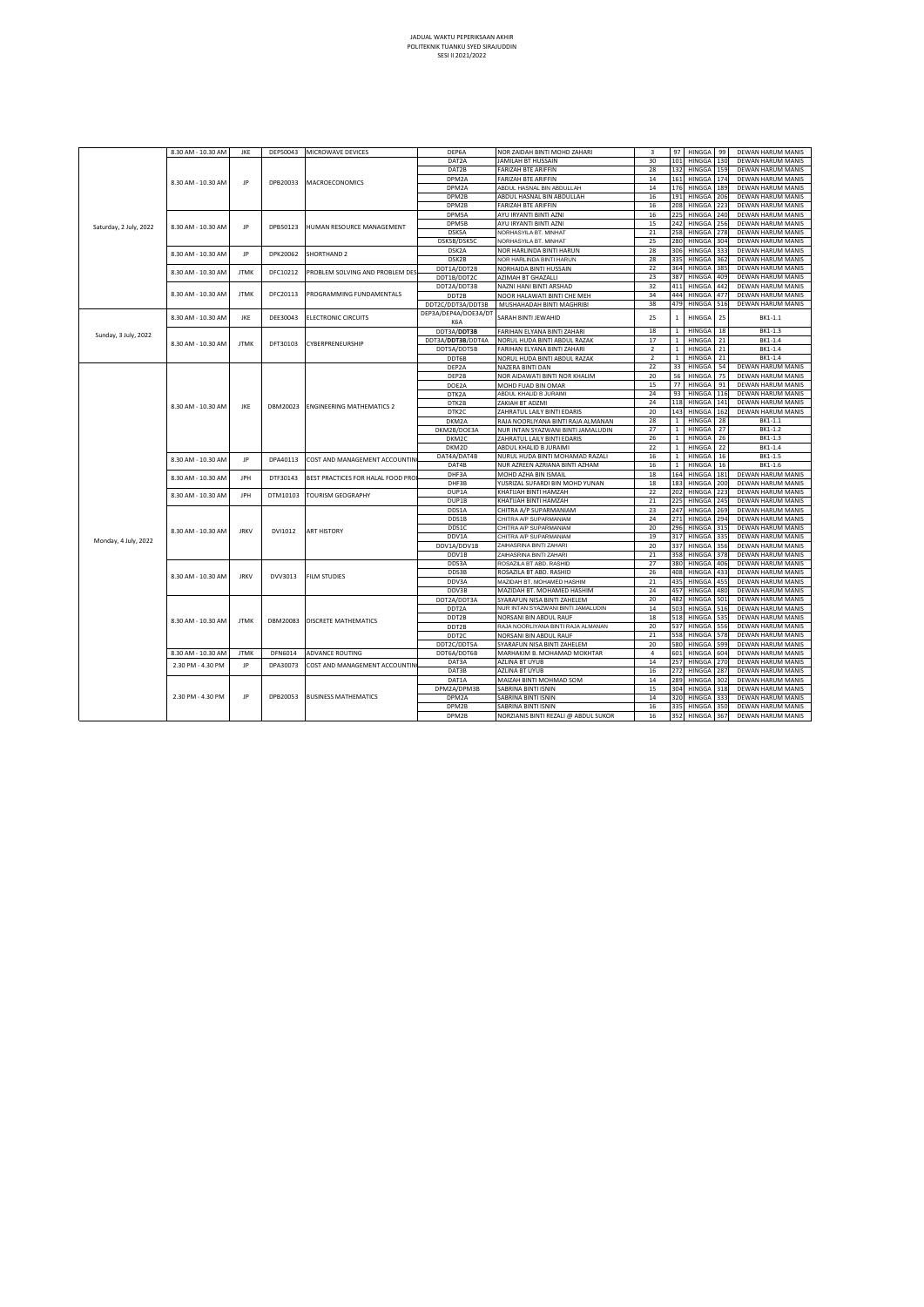| 57<br><b>DEWAN HARUM MANIS</b><br>8.30 AM - 10.30 AM<br><b>IKM</b><br>DJJ30093<br><b>ENGINEERING MECHANICS</b><br>NUR ISMALINA BINTI HARIS<br>15<br>HINGGA<br>71<br>DKM3A<br>DAT4A/DAT5A<br>LAILA BINTI MUSA<br>14<br>73<br>HINGGA<br>86<br>DEWAN HARUM MANIS<br>8.30 AM - 10.30 AM<br>JP<br>DPA40093<br>FINANCIAL ACCOUNTING 4<br>DAT4B<br>HINGGA<br>DEWAN HARUM MANIS<br>LAILA BINTI MUSA<br>16<br>88<br>103<br>NURUL IZZATI BINTI MOHD NOH<br>DEWAN HARUM MANIS<br>DAT2A<br>30<br>105<br>HINGGA<br>134<br>Tuesday, 5 July, 2022<br>DAT2B/DAT3B<br>NURUL IZZATI BINTI MOHD NOH<br>29<br>136<br>HINGGA 164<br>DEWAN HARUM MANIS<br>IP<br>8.30 AM - 10.30 AM<br>DPB30073<br><b>BUSINESS LAW</b><br>SHUKERI BIN MOHAMAD ROS<br>HINGGA<br>DEWAN HARUM MANIS<br>DPM3A<br>16<br>166<br>181<br>DPM3B<br>DEWAN HARUM MANIS<br>DZULKARNAIN BIN MUSA<br>14<br>183<br>HINGGA<br>196<br>NORRASIDAH BINTI ABIDIN<br>DEWAN HARUM MANIS<br>DFV4A<br>16<br>198<br>HINGGA<br>213<br>8.30 AM - 10.30 AM<br>IPH<br>DTE40193<br>EVENT RISK MANAGEMENT<br>DEV4B<br>FAIZAL BIN ABDUL RAZAK<br>HINGGA<br>DEWAN HARUM MANIS<br>15<br>215<br>22c<br>DHF5A<br>ANWAR BIN ABDUL RAHMAN<br>25<br>231<br>HINGGA<br>255<br>DEWAN HARUM MANIS<br>8.30 AM - 10.30 AM<br>IPH<br>DTF50173<br>FOOD LAW AND REGULATIONS<br>DEWAN HARUM MANIS<br>DHF5B<br>ANWAR BIN ABDUL RAHMAN<br>26<br>257<br>HINGGA<br>282<br>DHF5C<br>DEWAN HARUM MANIS<br>ANWAR BIN ABDUL RAHMAN<br>29<br>284<br>HINGGA<br>312<br>DEV1A<br>NAS IDALEYNA BINTI YUSOF<br>18<br>314<br>HINGGA<br>331<br>DEWAN HARUM MANIS<br>ROSELINE ANAK KOK<br>21<br>333<br>HINGGA<br>DEWAN HARUM MANIS<br>DEV1B<br>353<br>SUHAILA BINTI ISHAK<br>24<br>355<br>HINGGA<br>DEWAN HARUM MANIS<br>DHF1A<br>378<br>DHF1B<br>ROZILAWATI BINTI SHAARI<br>25<br>380<br>HINGGA<br>404<br>DEWAN HARUM MANIS<br>8.30 AM - 10.30 AM<br>IPH<br>DTM10083<br>FUNDAMENTAL OF TOURISM & HOSPIT<br>DHR1A<br>SITI LIYANA BINTI ISMAIL<br>12<br>406<br>HINGGA<br><b>DEWAN HARUM MANIS</b><br>417<br>Tuesday, 5 July, 2022<br>DHR1B<br>SITI LIYANA BINTI ISMAIL<br>11<br>419<br>HINGGA<br>42c<br>DEWAN HARUM MANIS<br>431 HINGGA<br>DEWAN HARUM MANIS<br>DUP1A<br>ROSELINE ANAK KOK<br>22<br>452<br>454<br>HINGGA<br>DEWAN HARUM MANIS<br>DUP1B<br>WAN ZAIDA BT JAMALLUDIN<br>21<br>474<br>8.30 AM - 10.30 AM<br><b>JTMK</b><br>DFN5023<br>NETWORK DESIGN<br>DDT6A/DDT6B<br>4<br>476<br>HINGGA 479<br>DEWAN HARUM MANIS<br>JAILANI BIN ABDUL KADIR<br>37<br>481<br>HINGGA<br>DEWAN HARUM MANIS<br>DDT2A/DDT3A<br>AZRAN BIN ABDUL RAZAK<br>517<br>8.30 AM - 10.30 AM<br><b>JTMK</b><br>DFT20083<br>SECURITY BASICS AND IT PROFESIONAL<br>HINGGA<br>32<br>519<br>DEWAN HARUM MANIS<br>DDT2B<br>MOHD HELMI BIN MAT LAZIM<br>550<br>38<br>552<br>HINGGA<br>DEWAN HARUM MANIS<br>589<br>DDT2C<br>PANNEER SELVEM A/L INDIRAN<br>DTK4A<br>SITI ROHANI BINTI ABU BAKAR<br>26<br>$\overline{1}$<br>HINGGA<br>26<br>BK1-1.1<br>2.30 PM - 4.30 PM<br>JKE<br>DEC40073<br>DATABASE SYSTEM<br>30<br>$\mathbf 1$<br>HINGGA<br>30<br>BK1-1.2<br>DTK4B/DTK5A<br>SAADIAH BINTI MOHAMAD<br>17<br>$\mathbf 1$<br>HINGGA<br>BK1-1.4<br>DTK1A<br>SUHAIRI BIN AHMAD<br>21<br>IKF<br>DBS10012<br>ENGINEERING SCIENCE<br>8.30 AM - 10.30 AM<br>DTK2C/DEP2A/DOE2A<br>SYAHRULL HI-FI SYAM BIN AHMAD JAMIL<br>9<br>$\mathbf{1}$<br>HINGGA<br>9<br>BK1-1.5<br>$1\,$<br>$\overline{3}$<br>HINGGA<br>21<br>BK1-1.4<br>DKM2A/DKM2D<br>SUHAIRI BIN AHMAD<br>KHAIRUL FAZIZUL BIN MAT DRIS<br>32<br>$\,1\,$<br>HINGGA<br>32<br>BK1-1.1<br>DKM4A<br>MECHANICS OF MACHINES<br>8.30 AM - 10.30 AM<br><b>JKM</b><br>DJJ40163<br>MOHD HILMI BIN ARIFFIN<br>33<br>$1\,$<br>HINGGA<br>33<br>BK1-1.2<br>DKM4B<br>33<br>$\,1\,$<br>HINGGA<br>BK1-1.3<br>DKM4C/DKM5A/DKM6B<br><b>VERAWATY BT ISMAIL</b><br>33<br>DEWAN HARUM MANIS<br>DAT4A<br>AZRUL NIZAM BIN ABDUL AZIZ<br>16<br>65<br>HINGGA<br>80<br>8.30 AM - 10.30 AM<br>JP<br>DPA40123<br>AUDIT <sub>1</sub><br>NUR ILIZA BINTI MISNAN<br>DEWAN HARUM MANIS<br>DAT4B<br>16<br>82<br>HINGGA<br>97<br>DAT2A<br>ABD. RAHMAN BIN YAACOB<br>30<br>99<br>HINGGA<br>DEWAN HARUM MANIS<br>128<br>DAT2B<br>TENGKU AROAL HAWA DELAILA<br>28<br>130<br>HINGGA 157<br>DEWAN HARUM MANIS<br>IP<br>DPB10023<br>PRINCIPI ES OF MANAGEMENT<br>8.30 AM - 10.30 AM<br>DPM1A<br>TENGKU AROAL HAWA DELAILA<br>22<br>159<br>HINGGA<br>180<br>DEWAN HARUM MANIS<br>DPM1B<br>HINGGA 204<br><b>DEWAN HARUM MANIS</b><br>TENGKU AROAL HAWA DELAILA<br>182<br>23<br>DPM2A<br>RASHDAN B RASHID<br>HINGGA<br>DEWAN HARUM MANIS<br>28<br>206<br>233<br>8.30 AM - 10.30 AM<br>JP<br>DPB20043<br><b>MANAGEMENT INFORMATION SYSTEM</b><br>DPM2B<br><b>SURIZAN BIN ROMLI</b><br>235<br>HINGGA<br>DEWAN HARUM MANIS<br>32<br>266<br>DPM5A<br>NORZIANIS BINTI REZALI @ ABDUL SUKOR<br>16<br>268<br>HINGGA<br>283<br>DEWAN HARUM MANIS<br>8.30 AM - 10.30 AM<br>JP<br>DPB50133<br>OPERATION MANAGEMENT<br>NORZIANIS BINTI REZALI @ ABDUL SUKOR<br>DPM5B<br>15<br>285<br>HINGGA<br>29c<br>DEWAN HARUM MANIS<br>WAN ANUWAR AFFANDY BIN WAN ALI<br>301<br>HINGGA<br>DEWAN HARUM MANIS<br>DEV2A<br>21<br>321<br>Wednesday, 6 July, 2022<br>DEV2B<br>WAN ANUWAR AFFANDY BIN WAN ALI<br>19<br>323<br>HINGGA<br>341<br>DEWAN HARUM MANIS<br>ZAI`ADLINA BINTI ZAINOL ABIDIN<br>343<br>HINGGA<br>DEWAN HARUM MANIS<br>DHF4A<br>19<br>361<br>8.30 AM - 10.30 AM<br>JPH<br>DTM40123<br>PRINCIPLES OF ACCOUNTING FOR TOU<br>DEWAN HARUM MANIS<br>DHF4B<br>ZAI`ADLINA BINTI ZAINOL ABIDIN<br>18<br>363<br>HINGGA<br>380<br>DUP4A<br>NORZAKIAH BINTI MOHAMED BAKHARI<br>382<br>HINGGA<br>DEWAN HARUM MANIS<br>15<br>396<br>DUP4B<br>NORZAKIAH BINTI MOHAMED BAKHARI<br>398<br>HINGGA<br>DEWAN HARUM MANIS<br>16<br>413<br>DHR1A<br>ROZILAWATI BINTI SHAARI<br>12<br>415<br>HINGGA<br>426<br>DEWAN HARUM MANIS<br>8.30 AM - 10.30 AM<br>JPH<br>DTR10153<br><b>INTRODUCTION TO RESORT</b><br>DHR1B<br>ROSELINE ANAK KOK<br>11<br>428<br>HINGGA<br>438<br>DEWAN HARUM MANIS<br>440<br>HINGGA<br>DEWAN HARUM MANIS<br>DDT1A/DDT2A/DDT2C<br>MOHD HELMI BIN MAT LAZIM<br>25<br>464<br><b>ITMK</b><br>DEC10033<br>INTRODUCTION TO COMPUTER SYSTEM<br>8.30 AM - 10.30 AM<br>DDT1B/DDT2C/DDT2B<br>PANNEER SELVEM A/L INDIRAN<br>27<br>466<br>HINGGA 492<br>DEWAN HARUM MANIS<br><b>JTMK</b><br>DFN6023<br>494<br>8.30 AM - 10.30 AM<br>CONNECTING WAN<br>MARHAKIM B. MOHAMAD MOKHTAR<br>$\,$ 1<br>HINGGA<br>494<br>DEWAN HARUM MANIS<br>DDT6A<br>37<br>HINGGA<br>DDT4A/DDT4B/DDT4C<br>496<br>532<br>DEWAN HARUM MANIS<br>YUSLINA BINTI SALLEH<br>33<br>534<br>HINGGA<br>DEWAN HARUM MANIS<br>566<br>DDT4A/DDT4B/DDT4C<br>YUSLINA BINTI SALLEH<br>DFP40182<br>SOFTWARE REQUIREMENT AND DESIG<br>8.30 AM - 10.30 AM<br><b>JTMK</b><br>$\overline{2}$<br>568<br>HINGGA<br>569<br>DEWAN HARUM MANIS<br>DDT5A/DDT6C<br>YUSLINA BINTI SALLEH<br>571<br>DDT5A/DDT5B/DDT6C<br>YUSLINA BINTI SALLEH<br>4<br>HINGGA<br>574<br>DEWAN HARUM MANIS<br>BILIK MENAIP DAN<br>DSK2A<br>JAMILAH BT HUSSAIN<br>28<br>$\,$ 1 $\,$<br>HINGGA<br>28<br>MAKMAL PERAKAUNAN<br>DPK20092<br>2.30 PM - 4.30 PM<br>IP<br><b>TRENGKAS2</b><br>MAKMAL STENO 1 DAN<br>28<br>28<br>DSK2B<br>JAMILAH BT HUSSAIN<br>$\mathbf{1}$<br><b>HINGGA</b><br><b>BILIK MENAIP</b><br>NOR ASHIKIN BINTI MOHAMAD ISA<br>DSK3A<br>14<br>161 HINGGA 174<br>DEWAN HARUM MANIS<br>8.30 AM - 10.30 AM<br>IP<br>DPK30113<br>OFFICE ADMINISTRATION 2<br>DSK3B<br>NOR ASHIKIN BINTI MOHAMAD ISA<br>176<br>HINGGA<br>DEWAN HARUM MANIS<br>15<br>190<br>DEV1A<br>NORRASIDAH BINTI ABIDIN<br>18<br>192<br>HINGGA<br>DEWAN HARUM MANIS<br>209<br>DEV1B<br>NORRASIDAH BINTI ABIDIN<br>20<br>211<br>HINGGA<br>DEWAN HARUM MANIS<br>230<br>DHF2A<br>ROZILAWATI BINTI SHAARI<br>27<br>232<br>HINGGA<br>258<br>DEWAN HARUM MANIS<br>IPH<br>DTM10203<br>CUSTOMER SERVICE FOR SERVICE FOR<br>8.30 AM - 10.30 AM<br>DHF2B<br><b>IRDA YUSILA BINTI YUNUS</b><br>29<br>260<br>HINGGA 288<br>DEWAN HARUM MANIS<br>DUP1A<br>JUNITA BT JALALUDDIN<br>22<br>290<br>HINGGA 311<br>DEWAN HARUM MANIS<br>Thursday, 7 July, 2022<br>JUNITA BT JALALUDDIN<br>DUP1B<br>21<br>313<br>HINGGA 333<br>DEWAN HARUM MANIS<br>DEV2A<br><b>IRDA YUSILA BINTI YUNUS</b><br><b>HINGGA</b><br>DEWAN HARUM MANIS<br>21<br>335<br>355<br>DFV2B<br>SITI ZAUYAH BT ABU BAKAR<br>HINGGA<br>DEWAN HARUM MANIS<br>19<br>357<br>375<br>DHF3A<br>MASSITAH BINTI KIPLI<br>18<br>377<br>HINGGA<br>394<br>DEWAN HARUM MANIS<br>8.30 AM - 10.30 AM<br>JPH<br>DTM50153<br>TOURISM AND HOSPITALITY MARKETIN<br>DHF3B<br><b>RDA YUSILA BINTI YUNUS</b><br>18<br>396<br>HINGGA<br>DEWAN HARUM MANIS<br>413<br>INTAN SHAFINA BINTI SUID<br>DEWAN HARUM MANIS<br>DUP2A<br>21<br>415<br>HINGGA<br>435<br>DUP2B<br>INTAN SHAFINA BINTI SUID<br>19<br>437<br>HINGGA 455<br>DEWAN HARUM MANIS |  | 8.30 AM - 10.30 AM | JKE | DEP30013 | COMMUNICATION SYSTEM FUNDAME | DEP3A/DEP4A/DOE3A | NORAZLINA BINTI ABD. MUTTOLEB | 23 | 33 | HINGGA | 55 | DEWAN HARUM MANIS |
|----------------------------------------------------------------------------------------------------------------------------------------------------------------------------------------------------------------------------------------------------------------------------------------------------------------------------------------------------------------------------------------------------------------------------------------------------------------------------------------------------------------------------------------------------------------------------------------------------------------------------------------------------------------------------------------------------------------------------------------------------------------------------------------------------------------------------------------------------------------------------------------------------------------------------------------------------------------------------------------------------------------------------------------------------------------------------------------------------------------------------------------------------------------------------------------------------------------------------------------------------------------------------------------------------------------------------------------------------------------------------------------------------------------------------------------------------------------------------------------------------------------------------------------------------------------------------------------------------------------------------------------------------------------------------------------------------------------------------------------------------------------------------------------------------------------------------------------------------------------------------------------------------------------------------------------------------------------------------------------------------------------------------------------------------------------------------------------------------------------------------------------------------------------------------------------------------------------------------------------------------------------------------------------------------------------------------------------------------------------------------------------------------------------------------------------------------------------------------------------------------------------------------------------------------------------------------------------------------------------------------------------------------------------------------------------------------------------------------------------------------------------------------------------------------------------------------------------------------------------------------------------------------------------------------------------------------------------------------------------------------------------------------------------------------------------------------------------------------------------------------------------------------------------------------------------------------------------------------------------------------------------------------------------------------------------------------------------------------------------------------------------------------------------------------------------------------------------------------------------------------------------------------------------------------------------------------------------------------------------------------------------------------------------------------------------------------------------------------------------------------------------------------------------------------------------------------------------------------------------------------------------------------------------------------------------------------------------------------------------------------------------------------------------------------------------------------------------------------------------------------------------------------------------------------------------------------------------------------------------------------------------------------------------------------------------------------------------------------------------------------------------------------------------------------------------------------------------------------------------------------------------------------------------------------------------------------------------------------------------------------------------------------------------------------------------------------------------------------------------------------------------------------------------------------------------------------------------------------------------------------------------------------------------------------------------------------------------------------------------------------------------------------------------------------------------------------------------------------------------------------------------------------------------------------------------------------------------------------------------------------------------------------------------------------------------------------------------------------------------------------------------------------------------------------------------------------------------------------------------------------------------------------------------------------------------------------------------------------------------------------------------------------------------------------------------------------------------------------------------------------------------------------------------------------------------------------------------------------------------------------------------------------------------------------------------------------------------------------------------------------------------------------------------------------------------------------------------------------------------------------------------------------------------------------------------------------------------------------------------------------------------------------------------------------------------------------------------------------------------------------------------------------------------------------------------------------------------------------------------------------------------------------------------------------------------------------------------------------------------------------------------------------------------------------------------------------------------------------------------------------------------------------------------------------------------------------------------------------------------------------------------------------------------------------------------------------------------------------------------------------------------------------------------------------------------------------------------------------------------------------------------------------------------------------------------------------------------------------------------------------------------------------------------------------------------------------------------------------------------------------------------------------------------------------------------------------------------------------------------------------------------------------------------------------------------------------------------------------------------------------------------------------------------------------------------------------------------------------------------------------------------------------------------------------------------------------------------------------------------------------------------------------------------------------------------------------------------------------------------------------------------------------------------------------------------------------------------------------------------------------------------------------------------------------------------------------------------------------------------------------------------------------------------------------------------------------------------------------------------------------------------------------------------------------------------------------------------------------------------------------------------------------------------------------------------------------------------------------------------------------------------------------------------------------------------------------------------------------|--|--------------------|-----|----------|------------------------------|-------------------|-------------------------------|----|----|--------|----|-------------------|
|                                                                                                                                                                                                                                                                                                                                                                                                                                                                                                                                                                                                                                                                                                                                                                                                                                                                                                                                                                                                                                                                                                                                                                                                                                                                                                                                                                                                                                                                                                                                                                                                                                                                                                                                                                                                                                                                                                                                                                                                                                                                                                                                                                                                                                                                                                                                                                                                                                                                                                                                                                                                                                                                                                                                                                                                                                                                                                                                                                                                                                                                                                                                                                                                                                                                                                                                                                                                                                                                                                                                                                                                                                                                                                                                                                                                                                                                                                                                                                                                                                                                                                                                                                                                                                                                                                                                                                                                                                                                                                                                                                                                                                                                                                                                                                                                                                                                                                                                                                                                                                                                                                                                                                                                                                                                                                                                                                                                                                                                                                                                                                                                                                                                                                                                                                                                                                                                                                                                                                                                                                                                                                                                                                                                                                                                                                                                                                                                                                                                                                                                                                                                                                                                                                                                                                                                                                                                                                                                                                                                                                                                                                                                                                                                                                                                                                                                                                                                                                                                                                                                                                                                                                                                                                                                                                                                                                                                                                                                                                                                                                                                                                                                                                                                                                                                                                                                                                                                                                                                                                                                                                                                                                                                                                                            |  |                    |     |          |                              |                   |                               |    |    |        |    |                   |
|                                                                                                                                                                                                                                                                                                                                                                                                                                                                                                                                                                                                                                                                                                                                                                                                                                                                                                                                                                                                                                                                                                                                                                                                                                                                                                                                                                                                                                                                                                                                                                                                                                                                                                                                                                                                                                                                                                                                                                                                                                                                                                                                                                                                                                                                                                                                                                                                                                                                                                                                                                                                                                                                                                                                                                                                                                                                                                                                                                                                                                                                                                                                                                                                                                                                                                                                                                                                                                                                                                                                                                                                                                                                                                                                                                                                                                                                                                                                                                                                                                                                                                                                                                                                                                                                                                                                                                                                                                                                                                                                                                                                                                                                                                                                                                                                                                                                                                                                                                                                                                                                                                                                                                                                                                                                                                                                                                                                                                                                                                                                                                                                                                                                                                                                                                                                                                                                                                                                                                                                                                                                                                                                                                                                                                                                                                                                                                                                                                                                                                                                                                                                                                                                                                                                                                                                                                                                                                                                                                                                                                                                                                                                                                                                                                                                                                                                                                                                                                                                                                                                                                                                                                                                                                                                                                                                                                                                                                                                                                                                                                                                                                                                                                                                                                                                                                                                                                                                                                                                                                                                                                                                                                                                                                                            |  |                    |     |          |                              |                   |                               |    |    |        |    |                   |
|                                                                                                                                                                                                                                                                                                                                                                                                                                                                                                                                                                                                                                                                                                                                                                                                                                                                                                                                                                                                                                                                                                                                                                                                                                                                                                                                                                                                                                                                                                                                                                                                                                                                                                                                                                                                                                                                                                                                                                                                                                                                                                                                                                                                                                                                                                                                                                                                                                                                                                                                                                                                                                                                                                                                                                                                                                                                                                                                                                                                                                                                                                                                                                                                                                                                                                                                                                                                                                                                                                                                                                                                                                                                                                                                                                                                                                                                                                                                                                                                                                                                                                                                                                                                                                                                                                                                                                                                                                                                                                                                                                                                                                                                                                                                                                                                                                                                                                                                                                                                                                                                                                                                                                                                                                                                                                                                                                                                                                                                                                                                                                                                                                                                                                                                                                                                                                                                                                                                                                                                                                                                                                                                                                                                                                                                                                                                                                                                                                                                                                                                                                                                                                                                                                                                                                                                                                                                                                                                                                                                                                                                                                                                                                                                                                                                                                                                                                                                                                                                                                                                                                                                                                                                                                                                                                                                                                                                                                                                                                                                                                                                                                                                                                                                                                                                                                                                                                                                                                                                                                                                                                                                                                                                                                                            |  |                    |     |          |                              |                   |                               |    |    |        |    |                   |
|                                                                                                                                                                                                                                                                                                                                                                                                                                                                                                                                                                                                                                                                                                                                                                                                                                                                                                                                                                                                                                                                                                                                                                                                                                                                                                                                                                                                                                                                                                                                                                                                                                                                                                                                                                                                                                                                                                                                                                                                                                                                                                                                                                                                                                                                                                                                                                                                                                                                                                                                                                                                                                                                                                                                                                                                                                                                                                                                                                                                                                                                                                                                                                                                                                                                                                                                                                                                                                                                                                                                                                                                                                                                                                                                                                                                                                                                                                                                                                                                                                                                                                                                                                                                                                                                                                                                                                                                                                                                                                                                                                                                                                                                                                                                                                                                                                                                                                                                                                                                                                                                                                                                                                                                                                                                                                                                                                                                                                                                                                                                                                                                                                                                                                                                                                                                                                                                                                                                                                                                                                                                                                                                                                                                                                                                                                                                                                                                                                                                                                                                                                                                                                                                                                                                                                                                                                                                                                                                                                                                                                                                                                                                                                                                                                                                                                                                                                                                                                                                                                                                                                                                                                                                                                                                                                                                                                                                                                                                                                                                                                                                                                                                                                                                                                                                                                                                                                                                                                                                                                                                                                                                                                                                                                                            |  |                    |     |          |                              |                   |                               |    |    |        |    |                   |
|                                                                                                                                                                                                                                                                                                                                                                                                                                                                                                                                                                                                                                                                                                                                                                                                                                                                                                                                                                                                                                                                                                                                                                                                                                                                                                                                                                                                                                                                                                                                                                                                                                                                                                                                                                                                                                                                                                                                                                                                                                                                                                                                                                                                                                                                                                                                                                                                                                                                                                                                                                                                                                                                                                                                                                                                                                                                                                                                                                                                                                                                                                                                                                                                                                                                                                                                                                                                                                                                                                                                                                                                                                                                                                                                                                                                                                                                                                                                                                                                                                                                                                                                                                                                                                                                                                                                                                                                                                                                                                                                                                                                                                                                                                                                                                                                                                                                                                                                                                                                                                                                                                                                                                                                                                                                                                                                                                                                                                                                                                                                                                                                                                                                                                                                                                                                                                                                                                                                                                                                                                                                                                                                                                                                                                                                                                                                                                                                                                                                                                                                                                                                                                                                                                                                                                                                                                                                                                                                                                                                                                                                                                                                                                                                                                                                                                                                                                                                                                                                                                                                                                                                                                                                                                                                                                                                                                                                                                                                                                                                                                                                                                                                                                                                                                                                                                                                                                                                                                                                                                                                                                                                                                                                                                                            |  |                    |     |          |                              |                   |                               |    |    |        |    |                   |
|                                                                                                                                                                                                                                                                                                                                                                                                                                                                                                                                                                                                                                                                                                                                                                                                                                                                                                                                                                                                                                                                                                                                                                                                                                                                                                                                                                                                                                                                                                                                                                                                                                                                                                                                                                                                                                                                                                                                                                                                                                                                                                                                                                                                                                                                                                                                                                                                                                                                                                                                                                                                                                                                                                                                                                                                                                                                                                                                                                                                                                                                                                                                                                                                                                                                                                                                                                                                                                                                                                                                                                                                                                                                                                                                                                                                                                                                                                                                                                                                                                                                                                                                                                                                                                                                                                                                                                                                                                                                                                                                                                                                                                                                                                                                                                                                                                                                                                                                                                                                                                                                                                                                                                                                                                                                                                                                                                                                                                                                                                                                                                                                                                                                                                                                                                                                                                                                                                                                                                                                                                                                                                                                                                                                                                                                                                                                                                                                                                                                                                                                                                                                                                                                                                                                                                                                                                                                                                                                                                                                                                                                                                                                                                                                                                                                                                                                                                                                                                                                                                                                                                                                                                                                                                                                                                                                                                                                                                                                                                                                                                                                                                                                                                                                                                                                                                                                                                                                                                                                                                                                                                                                                                                                                                                            |  |                    |     |          |                              |                   |                               |    |    |        |    |                   |
|                                                                                                                                                                                                                                                                                                                                                                                                                                                                                                                                                                                                                                                                                                                                                                                                                                                                                                                                                                                                                                                                                                                                                                                                                                                                                                                                                                                                                                                                                                                                                                                                                                                                                                                                                                                                                                                                                                                                                                                                                                                                                                                                                                                                                                                                                                                                                                                                                                                                                                                                                                                                                                                                                                                                                                                                                                                                                                                                                                                                                                                                                                                                                                                                                                                                                                                                                                                                                                                                                                                                                                                                                                                                                                                                                                                                                                                                                                                                                                                                                                                                                                                                                                                                                                                                                                                                                                                                                                                                                                                                                                                                                                                                                                                                                                                                                                                                                                                                                                                                                                                                                                                                                                                                                                                                                                                                                                                                                                                                                                                                                                                                                                                                                                                                                                                                                                                                                                                                                                                                                                                                                                                                                                                                                                                                                                                                                                                                                                                                                                                                                                                                                                                                                                                                                                                                                                                                                                                                                                                                                                                                                                                                                                                                                                                                                                                                                                                                                                                                                                                                                                                                                                                                                                                                                                                                                                                                                                                                                                                                                                                                                                                                                                                                                                                                                                                                                                                                                                                                                                                                                                                                                                                                                                                            |  |                    |     |          |                              |                   |                               |    |    |        |    |                   |
|                                                                                                                                                                                                                                                                                                                                                                                                                                                                                                                                                                                                                                                                                                                                                                                                                                                                                                                                                                                                                                                                                                                                                                                                                                                                                                                                                                                                                                                                                                                                                                                                                                                                                                                                                                                                                                                                                                                                                                                                                                                                                                                                                                                                                                                                                                                                                                                                                                                                                                                                                                                                                                                                                                                                                                                                                                                                                                                                                                                                                                                                                                                                                                                                                                                                                                                                                                                                                                                                                                                                                                                                                                                                                                                                                                                                                                                                                                                                                                                                                                                                                                                                                                                                                                                                                                                                                                                                                                                                                                                                                                                                                                                                                                                                                                                                                                                                                                                                                                                                                                                                                                                                                                                                                                                                                                                                                                                                                                                                                                                                                                                                                                                                                                                                                                                                                                                                                                                                                                                                                                                                                                                                                                                                                                                                                                                                                                                                                                                                                                                                                                                                                                                                                                                                                                                                                                                                                                                                                                                                                                                                                                                                                                                                                                                                                                                                                                                                                                                                                                                                                                                                                                                                                                                                                                                                                                                                                                                                                                                                                                                                                                                                                                                                                                                                                                                                                                                                                                                                                                                                                                                                                                                                                                                            |  |                    |     |          |                              |                   |                               |    |    |        |    |                   |
|                                                                                                                                                                                                                                                                                                                                                                                                                                                                                                                                                                                                                                                                                                                                                                                                                                                                                                                                                                                                                                                                                                                                                                                                                                                                                                                                                                                                                                                                                                                                                                                                                                                                                                                                                                                                                                                                                                                                                                                                                                                                                                                                                                                                                                                                                                                                                                                                                                                                                                                                                                                                                                                                                                                                                                                                                                                                                                                                                                                                                                                                                                                                                                                                                                                                                                                                                                                                                                                                                                                                                                                                                                                                                                                                                                                                                                                                                                                                                                                                                                                                                                                                                                                                                                                                                                                                                                                                                                                                                                                                                                                                                                                                                                                                                                                                                                                                                                                                                                                                                                                                                                                                                                                                                                                                                                                                                                                                                                                                                                                                                                                                                                                                                                                                                                                                                                                                                                                                                                                                                                                                                                                                                                                                                                                                                                                                                                                                                                                                                                                                                                                                                                                                                                                                                                                                                                                                                                                                                                                                                                                                                                                                                                                                                                                                                                                                                                                                                                                                                                                                                                                                                                                                                                                                                                                                                                                                                                                                                                                                                                                                                                                                                                                                                                                                                                                                                                                                                                                                                                                                                                                                                                                                                                                            |  |                    |     |          |                              |                   |                               |    |    |        |    |                   |
|                                                                                                                                                                                                                                                                                                                                                                                                                                                                                                                                                                                                                                                                                                                                                                                                                                                                                                                                                                                                                                                                                                                                                                                                                                                                                                                                                                                                                                                                                                                                                                                                                                                                                                                                                                                                                                                                                                                                                                                                                                                                                                                                                                                                                                                                                                                                                                                                                                                                                                                                                                                                                                                                                                                                                                                                                                                                                                                                                                                                                                                                                                                                                                                                                                                                                                                                                                                                                                                                                                                                                                                                                                                                                                                                                                                                                                                                                                                                                                                                                                                                                                                                                                                                                                                                                                                                                                                                                                                                                                                                                                                                                                                                                                                                                                                                                                                                                                                                                                                                                                                                                                                                                                                                                                                                                                                                                                                                                                                                                                                                                                                                                                                                                                                                                                                                                                                                                                                                                                                                                                                                                                                                                                                                                                                                                                                                                                                                                                                                                                                                                                                                                                                                                                                                                                                                                                                                                                                                                                                                                                                                                                                                                                                                                                                                                                                                                                                                                                                                                                                                                                                                                                                                                                                                                                                                                                                                                                                                                                                                                                                                                                                                                                                                                                                                                                                                                                                                                                                                                                                                                                                                                                                                                                                            |  |                    |     |          |                              |                   |                               |    |    |        |    |                   |
|                                                                                                                                                                                                                                                                                                                                                                                                                                                                                                                                                                                                                                                                                                                                                                                                                                                                                                                                                                                                                                                                                                                                                                                                                                                                                                                                                                                                                                                                                                                                                                                                                                                                                                                                                                                                                                                                                                                                                                                                                                                                                                                                                                                                                                                                                                                                                                                                                                                                                                                                                                                                                                                                                                                                                                                                                                                                                                                                                                                                                                                                                                                                                                                                                                                                                                                                                                                                                                                                                                                                                                                                                                                                                                                                                                                                                                                                                                                                                                                                                                                                                                                                                                                                                                                                                                                                                                                                                                                                                                                                                                                                                                                                                                                                                                                                                                                                                                                                                                                                                                                                                                                                                                                                                                                                                                                                                                                                                                                                                                                                                                                                                                                                                                                                                                                                                                                                                                                                                                                                                                                                                                                                                                                                                                                                                                                                                                                                                                                                                                                                                                                                                                                                                                                                                                                                                                                                                                                                                                                                                                                                                                                                                                                                                                                                                                                                                                                                                                                                                                                                                                                                                                                                                                                                                                                                                                                                                                                                                                                                                                                                                                                                                                                                                                                                                                                                                                                                                                                                                                                                                                                                                                                                                                                            |  |                    |     |          |                              |                   |                               |    |    |        |    |                   |
|                                                                                                                                                                                                                                                                                                                                                                                                                                                                                                                                                                                                                                                                                                                                                                                                                                                                                                                                                                                                                                                                                                                                                                                                                                                                                                                                                                                                                                                                                                                                                                                                                                                                                                                                                                                                                                                                                                                                                                                                                                                                                                                                                                                                                                                                                                                                                                                                                                                                                                                                                                                                                                                                                                                                                                                                                                                                                                                                                                                                                                                                                                                                                                                                                                                                                                                                                                                                                                                                                                                                                                                                                                                                                                                                                                                                                                                                                                                                                                                                                                                                                                                                                                                                                                                                                                                                                                                                                                                                                                                                                                                                                                                                                                                                                                                                                                                                                                                                                                                                                                                                                                                                                                                                                                                                                                                                                                                                                                                                                                                                                                                                                                                                                                                                                                                                                                                                                                                                                                                                                                                                                                                                                                                                                                                                                                                                                                                                                                                                                                                                                                                                                                                                                                                                                                                                                                                                                                                                                                                                                                                                                                                                                                                                                                                                                                                                                                                                                                                                                                                                                                                                                                                                                                                                                                                                                                                                                                                                                                                                                                                                                                                                                                                                                                                                                                                                                                                                                                                                                                                                                                                                                                                                                                                            |  |                    |     |          |                              |                   |                               |    |    |        |    |                   |
|                                                                                                                                                                                                                                                                                                                                                                                                                                                                                                                                                                                                                                                                                                                                                                                                                                                                                                                                                                                                                                                                                                                                                                                                                                                                                                                                                                                                                                                                                                                                                                                                                                                                                                                                                                                                                                                                                                                                                                                                                                                                                                                                                                                                                                                                                                                                                                                                                                                                                                                                                                                                                                                                                                                                                                                                                                                                                                                                                                                                                                                                                                                                                                                                                                                                                                                                                                                                                                                                                                                                                                                                                                                                                                                                                                                                                                                                                                                                                                                                                                                                                                                                                                                                                                                                                                                                                                                                                                                                                                                                                                                                                                                                                                                                                                                                                                                                                                                                                                                                                                                                                                                                                                                                                                                                                                                                                                                                                                                                                                                                                                                                                                                                                                                                                                                                                                                                                                                                                                                                                                                                                                                                                                                                                                                                                                                                                                                                                                                                                                                                                                                                                                                                                                                                                                                                                                                                                                                                                                                                                                                                                                                                                                                                                                                                                                                                                                                                                                                                                                                                                                                                                                                                                                                                                                                                                                                                                                                                                                                                                                                                                                                                                                                                                                                                                                                                                                                                                                                                                                                                                                                                                                                                                                                            |  |                    |     |          |                              |                   |                               |    |    |        |    |                   |
|                                                                                                                                                                                                                                                                                                                                                                                                                                                                                                                                                                                                                                                                                                                                                                                                                                                                                                                                                                                                                                                                                                                                                                                                                                                                                                                                                                                                                                                                                                                                                                                                                                                                                                                                                                                                                                                                                                                                                                                                                                                                                                                                                                                                                                                                                                                                                                                                                                                                                                                                                                                                                                                                                                                                                                                                                                                                                                                                                                                                                                                                                                                                                                                                                                                                                                                                                                                                                                                                                                                                                                                                                                                                                                                                                                                                                                                                                                                                                                                                                                                                                                                                                                                                                                                                                                                                                                                                                                                                                                                                                                                                                                                                                                                                                                                                                                                                                                                                                                                                                                                                                                                                                                                                                                                                                                                                                                                                                                                                                                                                                                                                                                                                                                                                                                                                                                                                                                                                                                                                                                                                                                                                                                                                                                                                                                                                                                                                                                                                                                                                                                                                                                                                                                                                                                                                                                                                                                                                                                                                                                                                                                                                                                                                                                                                                                                                                                                                                                                                                                                                                                                                                                                                                                                                                                                                                                                                                                                                                                                                                                                                                                                                                                                                                                                                                                                                                                                                                                                                                                                                                                                                                                                                                                                            |  |                    |     |          |                              |                   |                               |    |    |        |    |                   |
|                                                                                                                                                                                                                                                                                                                                                                                                                                                                                                                                                                                                                                                                                                                                                                                                                                                                                                                                                                                                                                                                                                                                                                                                                                                                                                                                                                                                                                                                                                                                                                                                                                                                                                                                                                                                                                                                                                                                                                                                                                                                                                                                                                                                                                                                                                                                                                                                                                                                                                                                                                                                                                                                                                                                                                                                                                                                                                                                                                                                                                                                                                                                                                                                                                                                                                                                                                                                                                                                                                                                                                                                                                                                                                                                                                                                                                                                                                                                                                                                                                                                                                                                                                                                                                                                                                                                                                                                                                                                                                                                                                                                                                                                                                                                                                                                                                                                                                                                                                                                                                                                                                                                                                                                                                                                                                                                                                                                                                                                                                                                                                                                                                                                                                                                                                                                                                                                                                                                                                                                                                                                                                                                                                                                                                                                                                                                                                                                                                                                                                                                                                                                                                                                                                                                                                                                                                                                                                                                                                                                                                                                                                                                                                                                                                                                                                                                                                                                                                                                                                                                                                                                                                                                                                                                                                                                                                                                                                                                                                                                                                                                                                                                                                                                                                                                                                                                                                                                                                                                                                                                                                                                                                                                                                                            |  |                    |     |          |                              |                   |                               |    |    |        |    |                   |
|                                                                                                                                                                                                                                                                                                                                                                                                                                                                                                                                                                                                                                                                                                                                                                                                                                                                                                                                                                                                                                                                                                                                                                                                                                                                                                                                                                                                                                                                                                                                                                                                                                                                                                                                                                                                                                                                                                                                                                                                                                                                                                                                                                                                                                                                                                                                                                                                                                                                                                                                                                                                                                                                                                                                                                                                                                                                                                                                                                                                                                                                                                                                                                                                                                                                                                                                                                                                                                                                                                                                                                                                                                                                                                                                                                                                                                                                                                                                                                                                                                                                                                                                                                                                                                                                                                                                                                                                                                                                                                                                                                                                                                                                                                                                                                                                                                                                                                                                                                                                                                                                                                                                                                                                                                                                                                                                                                                                                                                                                                                                                                                                                                                                                                                                                                                                                                                                                                                                                                                                                                                                                                                                                                                                                                                                                                                                                                                                                                                                                                                                                                                                                                                                                                                                                                                                                                                                                                                                                                                                                                                                                                                                                                                                                                                                                                                                                                                                                                                                                                                                                                                                                                                                                                                                                                                                                                                                                                                                                                                                                                                                                                                                                                                                                                                                                                                                                                                                                                                                                                                                                                                                                                                                                                                            |  |                    |     |          |                              |                   |                               |    |    |        |    |                   |
|                                                                                                                                                                                                                                                                                                                                                                                                                                                                                                                                                                                                                                                                                                                                                                                                                                                                                                                                                                                                                                                                                                                                                                                                                                                                                                                                                                                                                                                                                                                                                                                                                                                                                                                                                                                                                                                                                                                                                                                                                                                                                                                                                                                                                                                                                                                                                                                                                                                                                                                                                                                                                                                                                                                                                                                                                                                                                                                                                                                                                                                                                                                                                                                                                                                                                                                                                                                                                                                                                                                                                                                                                                                                                                                                                                                                                                                                                                                                                                                                                                                                                                                                                                                                                                                                                                                                                                                                                                                                                                                                                                                                                                                                                                                                                                                                                                                                                                                                                                                                                                                                                                                                                                                                                                                                                                                                                                                                                                                                                                                                                                                                                                                                                                                                                                                                                                                                                                                                                                                                                                                                                                                                                                                                                                                                                                                                                                                                                                                                                                                                                                                                                                                                                                                                                                                                                                                                                                                                                                                                                                                                                                                                                                                                                                                                                                                                                                                                                                                                                                                                                                                                                                                                                                                                                                                                                                                                                                                                                                                                                                                                                                                                                                                                                                                                                                                                                                                                                                                                                                                                                                                                                                                                                                                            |  |                    |     |          |                              |                   |                               |    |    |        |    |                   |
|                                                                                                                                                                                                                                                                                                                                                                                                                                                                                                                                                                                                                                                                                                                                                                                                                                                                                                                                                                                                                                                                                                                                                                                                                                                                                                                                                                                                                                                                                                                                                                                                                                                                                                                                                                                                                                                                                                                                                                                                                                                                                                                                                                                                                                                                                                                                                                                                                                                                                                                                                                                                                                                                                                                                                                                                                                                                                                                                                                                                                                                                                                                                                                                                                                                                                                                                                                                                                                                                                                                                                                                                                                                                                                                                                                                                                                                                                                                                                                                                                                                                                                                                                                                                                                                                                                                                                                                                                                                                                                                                                                                                                                                                                                                                                                                                                                                                                                                                                                                                                                                                                                                                                                                                                                                                                                                                                                                                                                                                                                                                                                                                                                                                                                                                                                                                                                                                                                                                                                                                                                                                                                                                                                                                                                                                                                                                                                                                                                                                                                                                                                                                                                                                                                                                                                                                                                                                                                                                                                                                                                                                                                                                                                                                                                                                                                                                                                                                                                                                                                                                                                                                                                                                                                                                                                                                                                                                                                                                                                                                                                                                                                                                                                                                                                                                                                                                                                                                                                                                                                                                                                                                                                                                                                                            |  |                    |     |          |                              |                   |                               |    |    |        |    |                   |
|                                                                                                                                                                                                                                                                                                                                                                                                                                                                                                                                                                                                                                                                                                                                                                                                                                                                                                                                                                                                                                                                                                                                                                                                                                                                                                                                                                                                                                                                                                                                                                                                                                                                                                                                                                                                                                                                                                                                                                                                                                                                                                                                                                                                                                                                                                                                                                                                                                                                                                                                                                                                                                                                                                                                                                                                                                                                                                                                                                                                                                                                                                                                                                                                                                                                                                                                                                                                                                                                                                                                                                                                                                                                                                                                                                                                                                                                                                                                                                                                                                                                                                                                                                                                                                                                                                                                                                                                                                                                                                                                                                                                                                                                                                                                                                                                                                                                                                                                                                                                                                                                                                                                                                                                                                                                                                                                                                                                                                                                                                                                                                                                                                                                                                                                                                                                                                                                                                                                                                                                                                                                                                                                                                                                                                                                                                                                                                                                                                                                                                                                                                                                                                                                                                                                                                                                                                                                                                                                                                                                                                                                                                                                                                                                                                                                                                                                                                                                                                                                                                                                                                                                                                                                                                                                                                                                                                                                                                                                                                                                                                                                                                                                                                                                                                                                                                                                                                                                                                                                                                                                                                                                                                                                                                                            |  |                    |     |          |                              |                   |                               |    |    |        |    |                   |
|                                                                                                                                                                                                                                                                                                                                                                                                                                                                                                                                                                                                                                                                                                                                                                                                                                                                                                                                                                                                                                                                                                                                                                                                                                                                                                                                                                                                                                                                                                                                                                                                                                                                                                                                                                                                                                                                                                                                                                                                                                                                                                                                                                                                                                                                                                                                                                                                                                                                                                                                                                                                                                                                                                                                                                                                                                                                                                                                                                                                                                                                                                                                                                                                                                                                                                                                                                                                                                                                                                                                                                                                                                                                                                                                                                                                                                                                                                                                                                                                                                                                                                                                                                                                                                                                                                                                                                                                                                                                                                                                                                                                                                                                                                                                                                                                                                                                                                                                                                                                                                                                                                                                                                                                                                                                                                                                                                                                                                                                                                                                                                                                                                                                                                                                                                                                                                                                                                                                                                                                                                                                                                                                                                                                                                                                                                                                                                                                                                                                                                                                                                                                                                                                                                                                                                                                                                                                                                                                                                                                                                                                                                                                                                                                                                                                                                                                                                                                                                                                                                                                                                                                                                                                                                                                                                                                                                                                                                                                                                                                                                                                                                                                                                                                                                                                                                                                                                                                                                                                                                                                                                                                                                                                                                                            |  |                    |     |          |                              |                   |                               |    |    |        |    |                   |
|                                                                                                                                                                                                                                                                                                                                                                                                                                                                                                                                                                                                                                                                                                                                                                                                                                                                                                                                                                                                                                                                                                                                                                                                                                                                                                                                                                                                                                                                                                                                                                                                                                                                                                                                                                                                                                                                                                                                                                                                                                                                                                                                                                                                                                                                                                                                                                                                                                                                                                                                                                                                                                                                                                                                                                                                                                                                                                                                                                                                                                                                                                                                                                                                                                                                                                                                                                                                                                                                                                                                                                                                                                                                                                                                                                                                                                                                                                                                                                                                                                                                                                                                                                                                                                                                                                                                                                                                                                                                                                                                                                                                                                                                                                                                                                                                                                                                                                                                                                                                                                                                                                                                                                                                                                                                                                                                                                                                                                                                                                                                                                                                                                                                                                                                                                                                                                                                                                                                                                                                                                                                                                                                                                                                                                                                                                                                                                                                                                                                                                                                                                                                                                                                                                                                                                                                                                                                                                                                                                                                                                                                                                                                                                                                                                                                                                                                                                                                                                                                                                                                                                                                                                                                                                                                                                                                                                                                                                                                                                                                                                                                                                                                                                                                                                                                                                                                                                                                                                                                                                                                                                                                                                                                                                                            |  |                    |     |          |                              |                   |                               |    |    |        |    |                   |
|                                                                                                                                                                                                                                                                                                                                                                                                                                                                                                                                                                                                                                                                                                                                                                                                                                                                                                                                                                                                                                                                                                                                                                                                                                                                                                                                                                                                                                                                                                                                                                                                                                                                                                                                                                                                                                                                                                                                                                                                                                                                                                                                                                                                                                                                                                                                                                                                                                                                                                                                                                                                                                                                                                                                                                                                                                                                                                                                                                                                                                                                                                                                                                                                                                                                                                                                                                                                                                                                                                                                                                                                                                                                                                                                                                                                                                                                                                                                                                                                                                                                                                                                                                                                                                                                                                                                                                                                                                                                                                                                                                                                                                                                                                                                                                                                                                                                                                                                                                                                                                                                                                                                                                                                                                                                                                                                                                                                                                                                                                                                                                                                                                                                                                                                                                                                                                                                                                                                                                                                                                                                                                                                                                                                                                                                                                                                                                                                                                                                                                                                                                                                                                                                                                                                                                                                                                                                                                                                                                                                                                                                                                                                                                                                                                                                                                                                                                                                                                                                                                                                                                                                                                                                                                                                                                                                                                                                                                                                                                                                                                                                                                                                                                                                                                                                                                                                                                                                                                                                                                                                                                                                                                                                                                                            |  |                    |     |          |                              |                   |                               |    |    |        |    |                   |
|                                                                                                                                                                                                                                                                                                                                                                                                                                                                                                                                                                                                                                                                                                                                                                                                                                                                                                                                                                                                                                                                                                                                                                                                                                                                                                                                                                                                                                                                                                                                                                                                                                                                                                                                                                                                                                                                                                                                                                                                                                                                                                                                                                                                                                                                                                                                                                                                                                                                                                                                                                                                                                                                                                                                                                                                                                                                                                                                                                                                                                                                                                                                                                                                                                                                                                                                                                                                                                                                                                                                                                                                                                                                                                                                                                                                                                                                                                                                                                                                                                                                                                                                                                                                                                                                                                                                                                                                                                                                                                                                                                                                                                                                                                                                                                                                                                                                                                                                                                                                                                                                                                                                                                                                                                                                                                                                                                                                                                                                                                                                                                                                                                                                                                                                                                                                                                                                                                                                                                                                                                                                                                                                                                                                                                                                                                                                                                                                                                                                                                                                                                                                                                                                                                                                                                                                                                                                                                                                                                                                                                                                                                                                                                                                                                                                                                                                                                                                                                                                                                                                                                                                                                                                                                                                                                                                                                                                                                                                                                                                                                                                                                                                                                                                                                                                                                                                                                                                                                                                                                                                                                                                                                                                                                                            |  |                    |     |          |                              |                   |                               |    |    |        |    |                   |
|                                                                                                                                                                                                                                                                                                                                                                                                                                                                                                                                                                                                                                                                                                                                                                                                                                                                                                                                                                                                                                                                                                                                                                                                                                                                                                                                                                                                                                                                                                                                                                                                                                                                                                                                                                                                                                                                                                                                                                                                                                                                                                                                                                                                                                                                                                                                                                                                                                                                                                                                                                                                                                                                                                                                                                                                                                                                                                                                                                                                                                                                                                                                                                                                                                                                                                                                                                                                                                                                                                                                                                                                                                                                                                                                                                                                                                                                                                                                                                                                                                                                                                                                                                                                                                                                                                                                                                                                                                                                                                                                                                                                                                                                                                                                                                                                                                                                                                                                                                                                                                                                                                                                                                                                                                                                                                                                                                                                                                                                                                                                                                                                                                                                                                                                                                                                                                                                                                                                                                                                                                                                                                                                                                                                                                                                                                                                                                                                                                                                                                                                                                                                                                                                                                                                                                                                                                                                                                                                                                                                                                                                                                                                                                                                                                                                                                                                                                                                                                                                                                                                                                                                                                                                                                                                                                                                                                                                                                                                                                                                                                                                                                                                                                                                                                                                                                                                                                                                                                                                                                                                                                                                                                                                                                                            |  |                    |     |          |                              |                   |                               |    |    |        |    |                   |
|                                                                                                                                                                                                                                                                                                                                                                                                                                                                                                                                                                                                                                                                                                                                                                                                                                                                                                                                                                                                                                                                                                                                                                                                                                                                                                                                                                                                                                                                                                                                                                                                                                                                                                                                                                                                                                                                                                                                                                                                                                                                                                                                                                                                                                                                                                                                                                                                                                                                                                                                                                                                                                                                                                                                                                                                                                                                                                                                                                                                                                                                                                                                                                                                                                                                                                                                                                                                                                                                                                                                                                                                                                                                                                                                                                                                                                                                                                                                                                                                                                                                                                                                                                                                                                                                                                                                                                                                                                                                                                                                                                                                                                                                                                                                                                                                                                                                                                                                                                                                                                                                                                                                                                                                                                                                                                                                                                                                                                                                                                                                                                                                                                                                                                                                                                                                                                                                                                                                                                                                                                                                                                                                                                                                                                                                                                                                                                                                                                                                                                                                                                                                                                                                                                                                                                                                                                                                                                                                                                                                                                                                                                                                                                                                                                                                                                                                                                                                                                                                                                                                                                                                                                                                                                                                                                                                                                                                                                                                                                                                                                                                                                                                                                                                                                                                                                                                                                                                                                                                                                                                                                                                                                                                                                                            |  |                    |     |          |                              |                   |                               |    |    |        |    |                   |
|                                                                                                                                                                                                                                                                                                                                                                                                                                                                                                                                                                                                                                                                                                                                                                                                                                                                                                                                                                                                                                                                                                                                                                                                                                                                                                                                                                                                                                                                                                                                                                                                                                                                                                                                                                                                                                                                                                                                                                                                                                                                                                                                                                                                                                                                                                                                                                                                                                                                                                                                                                                                                                                                                                                                                                                                                                                                                                                                                                                                                                                                                                                                                                                                                                                                                                                                                                                                                                                                                                                                                                                                                                                                                                                                                                                                                                                                                                                                                                                                                                                                                                                                                                                                                                                                                                                                                                                                                                                                                                                                                                                                                                                                                                                                                                                                                                                                                                                                                                                                                                                                                                                                                                                                                                                                                                                                                                                                                                                                                                                                                                                                                                                                                                                                                                                                                                                                                                                                                                                                                                                                                                                                                                                                                                                                                                                                                                                                                                                                                                                                                                                                                                                                                                                                                                                                                                                                                                                                                                                                                                                                                                                                                                                                                                                                                                                                                                                                                                                                                                                                                                                                                                                                                                                                                                                                                                                                                                                                                                                                                                                                                                                                                                                                                                                                                                                                                                                                                                                                                                                                                                                                                                                                                                                            |  |                    |     |          |                              |                   |                               |    |    |        |    |                   |
|                                                                                                                                                                                                                                                                                                                                                                                                                                                                                                                                                                                                                                                                                                                                                                                                                                                                                                                                                                                                                                                                                                                                                                                                                                                                                                                                                                                                                                                                                                                                                                                                                                                                                                                                                                                                                                                                                                                                                                                                                                                                                                                                                                                                                                                                                                                                                                                                                                                                                                                                                                                                                                                                                                                                                                                                                                                                                                                                                                                                                                                                                                                                                                                                                                                                                                                                                                                                                                                                                                                                                                                                                                                                                                                                                                                                                                                                                                                                                                                                                                                                                                                                                                                                                                                                                                                                                                                                                                                                                                                                                                                                                                                                                                                                                                                                                                                                                                                                                                                                                                                                                                                                                                                                                                                                                                                                                                                                                                                                                                                                                                                                                                                                                                                                                                                                                                                                                                                                                                                                                                                                                                                                                                                                                                                                                                                                                                                                                                                                                                                                                                                                                                                                                                                                                                                                                                                                                                                                                                                                                                                                                                                                                                                                                                                                                                                                                                                                                                                                                                                                                                                                                                                                                                                                                                                                                                                                                                                                                                                                                                                                                                                                                                                                                                                                                                                                                                                                                                                                                                                                                                                                                                                                                                                            |  |                    |     |          |                              |                   |                               |    |    |        |    |                   |
|                                                                                                                                                                                                                                                                                                                                                                                                                                                                                                                                                                                                                                                                                                                                                                                                                                                                                                                                                                                                                                                                                                                                                                                                                                                                                                                                                                                                                                                                                                                                                                                                                                                                                                                                                                                                                                                                                                                                                                                                                                                                                                                                                                                                                                                                                                                                                                                                                                                                                                                                                                                                                                                                                                                                                                                                                                                                                                                                                                                                                                                                                                                                                                                                                                                                                                                                                                                                                                                                                                                                                                                                                                                                                                                                                                                                                                                                                                                                                                                                                                                                                                                                                                                                                                                                                                                                                                                                                                                                                                                                                                                                                                                                                                                                                                                                                                                                                                                                                                                                                                                                                                                                                                                                                                                                                                                                                                                                                                                                                                                                                                                                                                                                                                                                                                                                                                                                                                                                                                                                                                                                                                                                                                                                                                                                                                                                                                                                                                                                                                                                                                                                                                                                                                                                                                                                                                                                                                                                                                                                                                                                                                                                                                                                                                                                                                                                                                                                                                                                                                                                                                                                                                                                                                                                                                                                                                                                                                                                                                                                                                                                                                                                                                                                                                                                                                                                                                                                                                                                                                                                                                                                                                                                                                                            |  |                    |     |          |                              |                   |                               |    |    |        |    |                   |
|                                                                                                                                                                                                                                                                                                                                                                                                                                                                                                                                                                                                                                                                                                                                                                                                                                                                                                                                                                                                                                                                                                                                                                                                                                                                                                                                                                                                                                                                                                                                                                                                                                                                                                                                                                                                                                                                                                                                                                                                                                                                                                                                                                                                                                                                                                                                                                                                                                                                                                                                                                                                                                                                                                                                                                                                                                                                                                                                                                                                                                                                                                                                                                                                                                                                                                                                                                                                                                                                                                                                                                                                                                                                                                                                                                                                                                                                                                                                                                                                                                                                                                                                                                                                                                                                                                                                                                                                                                                                                                                                                                                                                                                                                                                                                                                                                                                                                                                                                                                                                                                                                                                                                                                                                                                                                                                                                                                                                                                                                                                                                                                                                                                                                                                                                                                                                                                                                                                                                                                                                                                                                                                                                                                                                                                                                                                                                                                                                                                                                                                                                                                                                                                                                                                                                                                                                                                                                                                                                                                                                                                                                                                                                                                                                                                                                                                                                                                                                                                                                                                                                                                                                                                                                                                                                                                                                                                                                                                                                                                                                                                                                                                                                                                                                                                                                                                                                                                                                                                                                                                                                                                                                                                                                                                            |  |                    |     |          |                              |                   |                               |    |    |        |    |                   |
|                                                                                                                                                                                                                                                                                                                                                                                                                                                                                                                                                                                                                                                                                                                                                                                                                                                                                                                                                                                                                                                                                                                                                                                                                                                                                                                                                                                                                                                                                                                                                                                                                                                                                                                                                                                                                                                                                                                                                                                                                                                                                                                                                                                                                                                                                                                                                                                                                                                                                                                                                                                                                                                                                                                                                                                                                                                                                                                                                                                                                                                                                                                                                                                                                                                                                                                                                                                                                                                                                                                                                                                                                                                                                                                                                                                                                                                                                                                                                                                                                                                                                                                                                                                                                                                                                                                                                                                                                                                                                                                                                                                                                                                                                                                                                                                                                                                                                                                                                                                                                                                                                                                                                                                                                                                                                                                                                                                                                                                                                                                                                                                                                                                                                                                                                                                                                                                                                                                                                                                                                                                                                                                                                                                                                                                                                                                                                                                                                                                                                                                                                                                                                                                                                                                                                                                                                                                                                                                                                                                                                                                                                                                                                                                                                                                                                                                                                                                                                                                                                                                                                                                                                                                                                                                                                                                                                                                                                                                                                                                                                                                                                                                                                                                                                                                                                                                                                                                                                                                                                                                                                                                                                                                                                                                            |  |                    |     |          |                              |                   |                               |    |    |        |    |                   |
|                                                                                                                                                                                                                                                                                                                                                                                                                                                                                                                                                                                                                                                                                                                                                                                                                                                                                                                                                                                                                                                                                                                                                                                                                                                                                                                                                                                                                                                                                                                                                                                                                                                                                                                                                                                                                                                                                                                                                                                                                                                                                                                                                                                                                                                                                                                                                                                                                                                                                                                                                                                                                                                                                                                                                                                                                                                                                                                                                                                                                                                                                                                                                                                                                                                                                                                                                                                                                                                                                                                                                                                                                                                                                                                                                                                                                                                                                                                                                                                                                                                                                                                                                                                                                                                                                                                                                                                                                                                                                                                                                                                                                                                                                                                                                                                                                                                                                                                                                                                                                                                                                                                                                                                                                                                                                                                                                                                                                                                                                                                                                                                                                                                                                                                                                                                                                                                                                                                                                                                                                                                                                                                                                                                                                                                                                                                                                                                                                                                                                                                                                                                                                                                                                                                                                                                                                                                                                                                                                                                                                                                                                                                                                                                                                                                                                                                                                                                                                                                                                                                                                                                                                                                                                                                                                                                                                                                                                                                                                                                                                                                                                                                                                                                                                                                                                                                                                                                                                                                                                                                                                                                                                                                                                                                            |  |                    |     |          |                              |                   |                               |    |    |        |    |                   |
|                                                                                                                                                                                                                                                                                                                                                                                                                                                                                                                                                                                                                                                                                                                                                                                                                                                                                                                                                                                                                                                                                                                                                                                                                                                                                                                                                                                                                                                                                                                                                                                                                                                                                                                                                                                                                                                                                                                                                                                                                                                                                                                                                                                                                                                                                                                                                                                                                                                                                                                                                                                                                                                                                                                                                                                                                                                                                                                                                                                                                                                                                                                                                                                                                                                                                                                                                                                                                                                                                                                                                                                                                                                                                                                                                                                                                                                                                                                                                                                                                                                                                                                                                                                                                                                                                                                                                                                                                                                                                                                                                                                                                                                                                                                                                                                                                                                                                                                                                                                                                                                                                                                                                                                                                                                                                                                                                                                                                                                                                                                                                                                                                                                                                                                                                                                                                                                                                                                                                                                                                                                                                                                                                                                                                                                                                                                                                                                                                                                                                                                                                                                                                                                                                                                                                                                                                                                                                                                                                                                                                                                                                                                                                                                                                                                                                                                                                                                                                                                                                                                                                                                                                                                                                                                                                                                                                                                                                                                                                                                                                                                                                                                                                                                                                                                                                                                                                                                                                                                                                                                                                                                                                                                                                                                            |  |                    |     |          |                              |                   |                               |    |    |        |    |                   |
|                                                                                                                                                                                                                                                                                                                                                                                                                                                                                                                                                                                                                                                                                                                                                                                                                                                                                                                                                                                                                                                                                                                                                                                                                                                                                                                                                                                                                                                                                                                                                                                                                                                                                                                                                                                                                                                                                                                                                                                                                                                                                                                                                                                                                                                                                                                                                                                                                                                                                                                                                                                                                                                                                                                                                                                                                                                                                                                                                                                                                                                                                                                                                                                                                                                                                                                                                                                                                                                                                                                                                                                                                                                                                                                                                                                                                                                                                                                                                                                                                                                                                                                                                                                                                                                                                                                                                                                                                                                                                                                                                                                                                                                                                                                                                                                                                                                                                                                                                                                                                                                                                                                                                                                                                                                                                                                                                                                                                                                                                                                                                                                                                                                                                                                                                                                                                                                                                                                                                                                                                                                                                                                                                                                                                                                                                                                                                                                                                                                                                                                                                                                                                                                                                                                                                                                                                                                                                                                                                                                                                                                                                                                                                                                                                                                                                                                                                                                                                                                                                                                                                                                                                                                                                                                                                                                                                                                                                                                                                                                                                                                                                                                                                                                                                                                                                                                                                                                                                                                                                                                                                                                                                                                                                                                            |  |                    |     |          |                              |                   |                               |    |    |        |    |                   |
|                                                                                                                                                                                                                                                                                                                                                                                                                                                                                                                                                                                                                                                                                                                                                                                                                                                                                                                                                                                                                                                                                                                                                                                                                                                                                                                                                                                                                                                                                                                                                                                                                                                                                                                                                                                                                                                                                                                                                                                                                                                                                                                                                                                                                                                                                                                                                                                                                                                                                                                                                                                                                                                                                                                                                                                                                                                                                                                                                                                                                                                                                                                                                                                                                                                                                                                                                                                                                                                                                                                                                                                                                                                                                                                                                                                                                                                                                                                                                                                                                                                                                                                                                                                                                                                                                                                                                                                                                                                                                                                                                                                                                                                                                                                                                                                                                                                                                                                                                                                                                                                                                                                                                                                                                                                                                                                                                                                                                                                                                                                                                                                                                                                                                                                                                                                                                                                                                                                                                                                                                                                                                                                                                                                                                                                                                                                                                                                                                                                                                                                                                                                                                                                                                                                                                                                                                                                                                                                                                                                                                                                                                                                                                                                                                                                                                                                                                                                                                                                                                                                                                                                                                                                                                                                                                                                                                                                                                                                                                                                                                                                                                                                                                                                                                                                                                                                                                                                                                                                                                                                                                                                                                                                                                                                            |  |                    |     |          |                              |                   |                               |    |    |        |    |                   |
|                                                                                                                                                                                                                                                                                                                                                                                                                                                                                                                                                                                                                                                                                                                                                                                                                                                                                                                                                                                                                                                                                                                                                                                                                                                                                                                                                                                                                                                                                                                                                                                                                                                                                                                                                                                                                                                                                                                                                                                                                                                                                                                                                                                                                                                                                                                                                                                                                                                                                                                                                                                                                                                                                                                                                                                                                                                                                                                                                                                                                                                                                                                                                                                                                                                                                                                                                                                                                                                                                                                                                                                                                                                                                                                                                                                                                                                                                                                                                                                                                                                                                                                                                                                                                                                                                                                                                                                                                                                                                                                                                                                                                                                                                                                                                                                                                                                                                                                                                                                                                                                                                                                                                                                                                                                                                                                                                                                                                                                                                                                                                                                                                                                                                                                                                                                                                                                                                                                                                                                                                                                                                                                                                                                                                                                                                                                                                                                                                                                                                                                                                                                                                                                                                                                                                                                                                                                                                                                                                                                                                                                                                                                                                                                                                                                                                                                                                                                                                                                                                                                                                                                                                                                                                                                                                                                                                                                                                                                                                                                                                                                                                                                                                                                                                                                                                                                                                                                                                                                                                                                                                                                                                                                                                                                            |  |                    |     |          |                              |                   |                               |    |    |        |    |                   |
|                                                                                                                                                                                                                                                                                                                                                                                                                                                                                                                                                                                                                                                                                                                                                                                                                                                                                                                                                                                                                                                                                                                                                                                                                                                                                                                                                                                                                                                                                                                                                                                                                                                                                                                                                                                                                                                                                                                                                                                                                                                                                                                                                                                                                                                                                                                                                                                                                                                                                                                                                                                                                                                                                                                                                                                                                                                                                                                                                                                                                                                                                                                                                                                                                                                                                                                                                                                                                                                                                                                                                                                                                                                                                                                                                                                                                                                                                                                                                                                                                                                                                                                                                                                                                                                                                                                                                                                                                                                                                                                                                                                                                                                                                                                                                                                                                                                                                                                                                                                                                                                                                                                                                                                                                                                                                                                                                                                                                                                                                                                                                                                                                                                                                                                                                                                                                                                                                                                                                                                                                                                                                                                                                                                                                                                                                                                                                                                                                                                                                                                                                                                                                                                                                                                                                                                                                                                                                                                                                                                                                                                                                                                                                                                                                                                                                                                                                                                                                                                                                                                                                                                                                                                                                                                                                                                                                                                                                                                                                                                                                                                                                                                                                                                                                                                                                                                                                                                                                                                                                                                                                                                                                                                                                                                            |  |                    |     |          |                              |                   |                               |    |    |        |    |                   |
|                                                                                                                                                                                                                                                                                                                                                                                                                                                                                                                                                                                                                                                                                                                                                                                                                                                                                                                                                                                                                                                                                                                                                                                                                                                                                                                                                                                                                                                                                                                                                                                                                                                                                                                                                                                                                                                                                                                                                                                                                                                                                                                                                                                                                                                                                                                                                                                                                                                                                                                                                                                                                                                                                                                                                                                                                                                                                                                                                                                                                                                                                                                                                                                                                                                                                                                                                                                                                                                                                                                                                                                                                                                                                                                                                                                                                                                                                                                                                                                                                                                                                                                                                                                                                                                                                                                                                                                                                                                                                                                                                                                                                                                                                                                                                                                                                                                                                                                                                                                                                                                                                                                                                                                                                                                                                                                                                                                                                                                                                                                                                                                                                                                                                                                                                                                                                                                                                                                                                                                                                                                                                                                                                                                                                                                                                                                                                                                                                                                                                                                                                                                                                                                                                                                                                                                                                                                                                                                                                                                                                                                                                                                                                                                                                                                                                                                                                                                                                                                                                                                                                                                                                                                                                                                                                                                                                                                                                                                                                                                                                                                                                                                                                                                                                                                                                                                                                                                                                                                                                                                                                                                                                                                                                                                            |  |                    |     |          |                              |                   |                               |    |    |        |    |                   |
|                                                                                                                                                                                                                                                                                                                                                                                                                                                                                                                                                                                                                                                                                                                                                                                                                                                                                                                                                                                                                                                                                                                                                                                                                                                                                                                                                                                                                                                                                                                                                                                                                                                                                                                                                                                                                                                                                                                                                                                                                                                                                                                                                                                                                                                                                                                                                                                                                                                                                                                                                                                                                                                                                                                                                                                                                                                                                                                                                                                                                                                                                                                                                                                                                                                                                                                                                                                                                                                                                                                                                                                                                                                                                                                                                                                                                                                                                                                                                                                                                                                                                                                                                                                                                                                                                                                                                                                                                                                                                                                                                                                                                                                                                                                                                                                                                                                                                                                                                                                                                                                                                                                                                                                                                                                                                                                                                                                                                                                                                                                                                                                                                                                                                                                                                                                                                                                                                                                                                                                                                                                                                                                                                                                                                                                                                                                                                                                                                                                                                                                                                                                                                                                                                                                                                                                                                                                                                                                                                                                                                                                                                                                                                                                                                                                                                                                                                                                                                                                                                                                                                                                                                                                                                                                                                                                                                                                                                                                                                                                                                                                                                                                                                                                                                                                                                                                                                                                                                                                                                                                                                                                                                                                                                                                            |  |                    |     |          |                              |                   |                               |    |    |        |    |                   |
|                                                                                                                                                                                                                                                                                                                                                                                                                                                                                                                                                                                                                                                                                                                                                                                                                                                                                                                                                                                                                                                                                                                                                                                                                                                                                                                                                                                                                                                                                                                                                                                                                                                                                                                                                                                                                                                                                                                                                                                                                                                                                                                                                                                                                                                                                                                                                                                                                                                                                                                                                                                                                                                                                                                                                                                                                                                                                                                                                                                                                                                                                                                                                                                                                                                                                                                                                                                                                                                                                                                                                                                                                                                                                                                                                                                                                                                                                                                                                                                                                                                                                                                                                                                                                                                                                                                                                                                                                                                                                                                                                                                                                                                                                                                                                                                                                                                                                                                                                                                                                                                                                                                                                                                                                                                                                                                                                                                                                                                                                                                                                                                                                                                                                                                                                                                                                                                                                                                                                                                                                                                                                                                                                                                                                                                                                                                                                                                                                                                                                                                                                                                                                                                                                                                                                                                                                                                                                                                                                                                                                                                                                                                                                                                                                                                                                                                                                                                                                                                                                                                                                                                                                                                                                                                                                                                                                                                                                                                                                                                                                                                                                                                                                                                                                                                                                                                                                                                                                                                                                                                                                                                                                                                                                                                            |  |                    |     |          |                              |                   |                               |    |    |        |    |                   |
|                                                                                                                                                                                                                                                                                                                                                                                                                                                                                                                                                                                                                                                                                                                                                                                                                                                                                                                                                                                                                                                                                                                                                                                                                                                                                                                                                                                                                                                                                                                                                                                                                                                                                                                                                                                                                                                                                                                                                                                                                                                                                                                                                                                                                                                                                                                                                                                                                                                                                                                                                                                                                                                                                                                                                                                                                                                                                                                                                                                                                                                                                                                                                                                                                                                                                                                                                                                                                                                                                                                                                                                                                                                                                                                                                                                                                                                                                                                                                                                                                                                                                                                                                                                                                                                                                                                                                                                                                                                                                                                                                                                                                                                                                                                                                                                                                                                                                                                                                                                                                                                                                                                                                                                                                                                                                                                                                                                                                                                                                                                                                                                                                                                                                                                                                                                                                                                                                                                                                                                                                                                                                                                                                                                                                                                                                                                                                                                                                                                                                                                                                                                                                                                                                                                                                                                                                                                                                                                                                                                                                                                                                                                                                                                                                                                                                                                                                                                                                                                                                                                                                                                                                                                                                                                                                                                                                                                                                                                                                                                                                                                                                                                                                                                                                                                                                                                                                                                                                                                                                                                                                                                                                                                                                                                            |  |                    |     |          |                              |                   |                               |    |    |        |    |                   |
|                                                                                                                                                                                                                                                                                                                                                                                                                                                                                                                                                                                                                                                                                                                                                                                                                                                                                                                                                                                                                                                                                                                                                                                                                                                                                                                                                                                                                                                                                                                                                                                                                                                                                                                                                                                                                                                                                                                                                                                                                                                                                                                                                                                                                                                                                                                                                                                                                                                                                                                                                                                                                                                                                                                                                                                                                                                                                                                                                                                                                                                                                                                                                                                                                                                                                                                                                                                                                                                                                                                                                                                                                                                                                                                                                                                                                                                                                                                                                                                                                                                                                                                                                                                                                                                                                                                                                                                                                                                                                                                                                                                                                                                                                                                                                                                                                                                                                                                                                                                                                                                                                                                                                                                                                                                                                                                                                                                                                                                                                                                                                                                                                                                                                                                                                                                                                                                                                                                                                                                                                                                                                                                                                                                                                                                                                                                                                                                                                                                                                                                                                                                                                                                                                                                                                                                                                                                                                                                                                                                                                                                                                                                                                                                                                                                                                                                                                                                                                                                                                                                                                                                                                                                                                                                                                                                                                                                                                                                                                                                                                                                                                                                                                                                                                                                                                                                                                                                                                                                                                                                                                                                                                                                                                                                            |  |                    |     |          |                              |                   |                               |    |    |        |    |                   |
|                                                                                                                                                                                                                                                                                                                                                                                                                                                                                                                                                                                                                                                                                                                                                                                                                                                                                                                                                                                                                                                                                                                                                                                                                                                                                                                                                                                                                                                                                                                                                                                                                                                                                                                                                                                                                                                                                                                                                                                                                                                                                                                                                                                                                                                                                                                                                                                                                                                                                                                                                                                                                                                                                                                                                                                                                                                                                                                                                                                                                                                                                                                                                                                                                                                                                                                                                                                                                                                                                                                                                                                                                                                                                                                                                                                                                                                                                                                                                                                                                                                                                                                                                                                                                                                                                                                                                                                                                                                                                                                                                                                                                                                                                                                                                                                                                                                                                                                                                                                                                                                                                                                                                                                                                                                                                                                                                                                                                                                                                                                                                                                                                                                                                                                                                                                                                                                                                                                                                                                                                                                                                                                                                                                                                                                                                                                                                                                                                                                                                                                                                                                                                                                                                                                                                                                                                                                                                                                                                                                                                                                                                                                                                                                                                                                                                                                                                                                                                                                                                                                                                                                                                                                                                                                                                                                                                                                                                                                                                                                                                                                                                                                                                                                                                                                                                                                                                                                                                                                                                                                                                                                                                                                                                                                            |  |                    |     |          |                              |                   |                               |    |    |        |    |                   |
|                                                                                                                                                                                                                                                                                                                                                                                                                                                                                                                                                                                                                                                                                                                                                                                                                                                                                                                                                                                                                                                                                                                                                                                                                                                                                                                                                                                                                                                                                                                                                                                                                                                                                                                                                                                                                                                                                                                                                                                                                                                                                                                                                                                                                                                                                                                                                                                                                                                                                                                                                                                                                                                                                                                                                                                                                                                                                                                                                                                                                                                                                                                                                                                                                                                                                                                                                                                                                                                                                                                                                                                                                                                                                                                                                                                                                                                                                                                                                                                                                                                                                                                                                                                                                                                                                                                                                                                                                                                                                                                                                                                                                                                                                                                                                                                                                                                                                                                                                                                                                                                                                                                                                                                                                                                                                                                                                                                                                                                                                                                                                                                                                                                                                                                                                                                                                                                                                                                                                                                                                                                                                                                                                                                                                                                                                                                                                                                                                                                                                                                                                                                                                                                                                                                                                                                                                                                                                                                                                                                                                                                                                                                                                                                                                                                                                                                                                                                                                                                                                                                                                                                                                                                                                                                                                                                                                                                                                                                                                                                                                                                                                                                                                                                                                                                                                                                                                                                                                                                                                                                                                                                                                                                                                                                            |  |                    |     |          |                              |                   |                               |    |    |        |    |                   |
|                                                                                                                                                                                                                                                                                                                                                                                                                                                                                                                                                                                                                                                                                                                                                                                                                                                                                                                                                                                                                                                                                                                                                                                                                                                                                                                                                                                                                                                                                                                                                                                                                                                                                                                                                                                                                                                                                                                                                                                                                                                                                                                                                                                                                                                                                                                                                                                                                                                                                                                                                                                                                                                                                                                                                                                                                                                                                                                                                                                                                                                                                                                                                                                                                                                                                                                                                                                                                                                                                                                                                                                                                                                                                                                                                                                                                                                                                                                                                                                                                                                                                                                                                                                                                                                                                                                                                                                                                                                                                                                                                                                                                                                                                                                                                                                                                                                                                                                                                                                                                                                                                                                                                                                                                                                                                                                                                                                                                                                                                                                                                                                                                                                                                                                                                                                                                                                                                                                                                                                                                                                                                                                                                                                                                                                                                                                                                                                                                                                                                                                                                                                                                                                                                                                                                                                                                                                                                                                                                                                                                                                                                                                                                                                                                                                                                                                                                                                                                                                                                                                                                                                                                                                                                                                                                                                                                                                                                                                                                                                                                                                                                                                                                                                                                                                                                                                                                                                                                                                                                                                                                                                                                                                                                                                            |  |                    |     |          |                              |                   |                               |    |    |        |    |                   |
|                                                                                                                                                                                                                                                                                                                                                                                                                                                                                                                                                                                                                                                                                                                                                                                                                                                                                                                                                                                                                                                                                                                                                                                                                                                                                                                                                                                                                                                                                                                                                                                                                                                                                                                                                                                                                                                                                                                                                                                                                                                                                                                                                                                                                                                                                                                                                                                                                                                                                                                                                                                                                                                                                                                                                                                                                                                                                                                                                                                                                                                                                                                                                                                                                                                                                                                                                                                                                                                                                                                                                                                                                                                                                                                                                                                                                                                                                                                                                                                                                                                                                                                                                                                                                                                                                                                                                                                                                                                                                                                                                                                                                                                                                                                                                                                                                                                                                                                                                                                                                                                                                                                                                                                                                                                                                                                                                                                                                                                                                                                                                                                                                                                                                                                                                                                                                                                                                                                                                                                                                                                                                                                                                                                                                                                                                                                                                                                                                                                                                                                                                                                                                                                                                                                                                                                                                                                                                                                                                                                                                                                                                                                                                                                                                                                                                                                                                                                                                                                                                                                                                                                                                                                                                                                                                                                                                                                                                                                                                                                                                                                                                                                                                                                                                                                                                                                                                                                                                                                                                                                                                                                                                                                                                                                            |  |                    |     |          |                              |                   |                               |    |    |        |    |                   |
|                                                                                                                                                                                                                                                                                                                                                                                                                                                                                                                                                                                                                                                                                                                                                                                                                                                                                                                                                                                                                                                                                                                                                                                                                                                                                                                                                                                                                                                                                                                                                                                                                                                                                                                                                                                                                                                                                                                                                                                                                                                                                                                                                                                                                                                                                                                                                                                                                                                                                                                                                                                                                                                                                                                                                                                                                                                                                                                                                                                                                                                                                                                                                                                                                                                                                                                                                                                                                                                                                                                                                                                                                                                                                                                                                                                                                                                                                                                                                                                                                                                                                                                                                                                                                                                                                                                                                                                                                                                                                                                                                                                                                                                                                                                                                                                                                                                                                                                                                                                                                                                                                                                                                                                                                                                                                                                                                                                                                                                                                                                                                                                                                                                                                                                                                                                                                                                                                                                                                                                                                                                                                                                                                                                                                                                                                                                                                                                                                                                                                                                                                                                                                                                                                                                                                                                                                                                                                                                                                                                                                                                                                                                                                                                                                                                                                                                                                                                                                                                                                                                                                                                                                                                                                                                                                                                                                                                                                                                                                                                                                                                                                                                                                                                                                                                                                                                                                                                                                                                                                                                                                                                                                                                                                                                            |  |                    |     |          |                              |                   |                               |    |    |        |    |                   |
|                                                                                                                                                                                                                                                                                                                                                                                                                                                                                                                                                                                                                                                                                                                                                                                                                                                                                                                                                                                                                                                                                                                                                                                                                                                                                                                                                                                                                                                                                                                                                                                                                                                                                                                                                                                                                                                                                                                                                                                                                                                                                                                                                                                                                                                                                                                                                                                                                                                                                                                                                                                                                                                                                                                                                                                                                                                                                                                                                                                                                                                                                                                                                                                                                                                                                                                                                                                                                                                                                                                                                                                                                                                                                                                                                                                                                                                                                                                                                                                                                                                                                                                                                                                                                                                                                                                                                                                                                                                                                                                                                                                                                                                                                                                                                                                                                                                                                                                                                                                                                                                                                                                                                                                                                                                                                                                                                                                                                                                                                                                                                                                                                                                                                                                                                                                                                                                                                                                                                                                                                                                                                                                                                                                                                                                                                                                                                                                                                                                                                                                                                                                                                                                                                                                                                                                                                                                                                                                                                                                                                                                                                                                                                                                                                                                                                                                                                                                                                                                                                                                                                                                                                                                                                                                                                                                                                                                                                                                                                                                                                                                                                                                                                                                                                                                                                                                                                                                                                                                                                                                                                                                                                                                                                                                            |  |                    |     |          |                              |                   |                               |    |    |        |    |                   |
|                                                                                                                                                                                                                                                                                                                                                                                                                                                                                                                                                                                                                                                                                                                                                                                                                                                                                                                                                                                                                                                                                                                                                                                                                                                                                                                                                                                                                                                                                                                                                                                                                                                                                                                                                                                                                                                                                                                                                                                                                                                                                                                                                                                                                                                                                                                                                                                                                                                                                                                                                                                                                                                                                                                                                                                                                                                                                                                                                                                                                                                                                                                                                                                                                                                                                                                                                                                                                                                                                                                                                                                                                                                                                                                                                                                                                                                                                                                                                                                                                                                                                                                                                                                                                                                                                                                                                                                                                                                                                                                                                                                                                                                                                                                                                                                                                                                                                                                                                                                                                                                                                                                                                                                                                                                                                                                                                                                                                                                                                                                                                                                                                                                                                                                                                                                                                                                                                                                                                                                                                                                                                                                                                                                                                                                                                                                                                                                                                                                                                                                                                                                                                                                                                                                                                                                                                                                                                                                                                                                                                                                                                                                                                                                                                                                                                                                                                                                                                                                                                                                                                                                                                                                                                                                                                                                                                                                                                                                                                                                                                                                                                                                                                                                                                                                                                                                                                                                                                                                                                                                                                                                                                                                                                                                            |  |                    |     |          |                              |                   |                               |    |    |        |    |                   |
|                                                                                                                                                                                                                                                                                                                                                                                                                                                                                                                                                                                                                                                                                                                                                                                                                                                                                                                                                                                                                                                                                                                                                                                                                                                                                                                                                                                                                                                                                                                                                                                                                                                                                                                                                                                                                                                                                                                                                                                                                                                                                                                                                                                                                                                                                                                                                                                                                                                                                                                                                                                                                                                                                                                                                                                                                                                                                                                                                                                                                                                                                                                                                                                                                                                                                                                                                                                                                                                                                                                                                                                                                                                                                                                                                                                                                                                                                                                                                                                                                                                                                                                                                                                                                                                                                                                                                                                                                                                                                                                                                                                                                                                                                                                                                                                                                                                                                                                                                                                                                                                                                                                                                                                                                                                                                                                                                                                                                                                                                                                                                                                                                                                                                                                                                                                                                                                                                                                                                                                                                                                                                                                                                                                                                                                                                                                                                                                                                                                                                                                                                                                                                                                                                                                                                                                                                                                                                                                                                                                                                                                                                                                                                                                                                                                                                                                                                                                                                                                                                                                                                                                                                                                                                                                                                                                                                                                                                                                                                                                                                                                                                                                                                                                                                                                                                                                                                                                                                                                                                                                                                                                                                                                                                                                            |  |                    |     |          |                              |                   |                               |    |    |        |    |                   |
|                                                                                                                                                                                                                                                                                                                                                                                                                                                                                                                                                                                                                                                                                                                                                                                                                                                                                                                                                                                                                                                                                                                                                                                                                                                                                                                                                                                                                                                                                                                                                                                                                                                                                                                                                                                                                                                                                                                                                                                                                                                                                                                                                                                                                                                                                                                                                                                                                                                                                                                                                                                                                                                                                                                                                                                                                                                                                                                                                                                                                                                                                                                                                                                                                                                                                                                                                                                                                                                                                                                                                                                                                                                                                                                                                                                                                                                                                                                                                                                                                                                                                                                                                                                                                                                                                                                                                                                                                                                                                                                                                                                                                                                                                                                                                                                                                                                                                                                                                                                                                                                                                                                                                                                                                                                                                                                                                                                                                                                                                                                                                                                                                                                                                                                                                                                                                                                                                                                                                                                                                                                                                                                                                                                                                                                                                                                                                                                                                                                                                                                                                                                                                                                                                                                                                                                                                                                                                                                                                                                                                                                                                                                                                                                                                                                                                                                                                                                                                                                                                                                                                                                                                                                                                                                                                                                                                                                                                                                                                                                                                                                                                                                                                                                                                                                                                                                                                                                                                                                                                                                                                                                                                                                                                                                            |  |                    |     |          |                              |                   |                               |    |    |        |    |                   |
|                                                                                                                                                                                                                                                                                                                                                                                                                                                                                                                                                                                                                                                                                                                                                                                                                                                                                                                                                                                                                                                                                                                                                                                                                                                                                                                                                                                                                                                                                                                                                                                                                                                                                                                                                                                                                                                                                                                                                                                                                                                                                                                                                                                                                                                                                                                                                                                                                                                                                                                                                                                                                                                                                                                                                                                                                                                                                                                                                                                                                                                                                                                                                                                                                                                                                                                                                                                                                                                                                                                                                                                                                                                                                                                                                                                                                                                                                                                                                                                                                                                                                                                                                                                                                                                                                                                                                                                                                                                                                                                                                                                                                                                                                                                                                                                                                                                                                                                                                                                                                                                                                                                                                                                                                                                                                                                                                                                                                                                                                                                                                                                                                                                                                                                                                                                                                                                                                                                                                                                                                                                                                                                                                                                                                                                                                                                                                                                                                                                                                                                                                                                                                                                                                                                                                                                                                                                                                                                                                                                                                                                                                                                                                                                                                                                                                                                                                                                                                                                                                                                                                                                                                                                                                                                                                                                                                                                                                                                                                                                                                                                                                                                                                                                                                                                                                                                                                                                                                                                                                                                                                                                                                                                                                                                            |  |                    |     |          |                              |                   |                               |    |    |        |    |                   |
|                                                                                                                                                                                                                                                                                                                                                                                                                                                                                                                                                                                                                                                                                                                                                                                                                                                                                                                                                                                                                                                                                                                                                                                                                                                                                                                                                                                                                                                                                                                                                                                                                                                                                                                                                                                                                                                                                                                                                                                                                                                                                                                                                                                                                                                                                                                                                                                                                                                                                                                                                                                                                                                                                                                                                                                                                                                                                                                                                                                                                                                                                                                                                                                                                                                                                                                                                                                                                                                                                                                                                                                                                                                                                                                                                                                                                                                                                                                                                                                                                                                                                                                                                                                                                                                                                                                                                                                                                                                                                                                                                                                                                                                                                                                                                                                                                                                                                                                                                                                                                                                                                                                                                                                                                                                                                                                                                                                                                                                                                                                                                                                                                                                                                                                                                                                                                                                                                                                                                                                                                                                                                                                                                                                                                                                                                                                                                                                                                                                                                                                                                                                                                                                                                                                                                                                                                                                                                                                                                                                                                                                                                                                                                                                                                                                                                                                                                                                                                                                                                                                                                                                                                                                                                                                                                                                                                                                                                                                                                                                                                                                                                                                                                                                                                                                                                                                                                                                                                                                                                                                                                                                                                                                                                                                            |  |                    |     |          |                              |                   |                               |    |    |        |    |                   |
|                                                                                                                                                                                                                                                                                                                                                                                                                                                                                                                                                                                                                                                                                                                                                                                                                                                                                                                                                                                                                                                                                                                                                                                                                                                                                                                                                                                                                                                                                                                                                                                                                                                                                                                                                                                                                                                                                                                                                                                                                                                                                                                                                                                                                                                                                                                                                                                                                                                                                                                                                                                                                                                                                                                                                                                                                                                                                                                                                                                                                                                                                                                                                                                                                                                                                                                                                                                                                                                                                                                                                                                                                                                                                                                                                                                                                                                                                                                                                                                                                                                                                                                                                                                                                                                                                                                                                                                                                                                                                                                                                                                                                                                                                                                                                                                                                                                                                                                                                                                                                                                                                                                                                                                                                                                                                                                                                                                                                                                                                                                                                                                                                                                                                                                                                                                                                                                                                                                                                                                                                                                                                                                                                                                                                                                                                                                                                                                                                                                                                                                                                                                                                                                                                                                                                                                                                                                                                                                                                                                                                                                                                                                                                                                                                                                                                                                                                                                                                                                                                                                                                                                                                                                                                                                                                                                                                                                                                                                                                                                                                                                                                                                                                                                                                                                                                                                                                                                                                                                                                                                                                                                                                                                                                                                            |  |                    |     |          |                              |                   |                               |    |    |        |    |                   |
|                                                                                                                                                                                                                                                                                                                                                                                                                                                                                                                                                                                                                                                                                                                                                                                                                                                                                                                                                                                                                                                                                                                                                                                                                                                                                                                                                                                                                                                                                                                                                                                                                                                                                                                                                                                                                                                                                                                                                                                                                                                                                                                                                                                                                                                                                                                                                                                                                                                                                                                                                                                                                                                                                                                                                                                                                                                                                                                                                                                                                                                                                                                                                                                                                                                                                                                                                                                                                                                                                                                                                                                                                                                                                                                                                                                                                                                                                                                                                                                                                                                                                                                                                                                                                                                                                                                                                                                                                                                                                                                                                                                                                                                                                                                                                                                                                                                                                                                                                                                                                                                                                                                                                                                                                                                                                                                                                                                                                                                                                                                                                                                                                                                                                                                                                                                                                                                                                                                                                                                                                                                                                                                                                                                                                                                                                                                                                                                                                                                                                                                                                                                                                                                                                                                                                                                                                                                                                                                                                                                                                                                                                                                                                                                                                                                                                                                                                                                                                                                                                                                                                                                                                                                                                                                                                                                                                                                                                                                                                                                                                                                                                                                                                                                                                                                                                                                                                                                                                                                                                                                                                                                                                                                                                                                            |  |                    |     |          |                              |                   |                               |    |    |        |    |                   |
|                                                                                                                                                                                                                                                                                                                                                                                                                                                                                                                                                                                                                                                                                                                                                                                                                                                                                                                                                                                                                                                                                                                                                                                                                                                                                                                                                                                                                                                                                                                                                                                                                                                                                                                                                                                                                                                                                                                                                                                                                                                                                                                                                                                                                                                                                                                                                                                                                                                                                                                                                                                                                                                                                                                                                                                                                                                                                                                                                                                                                                                                                                                                                                                                                                                                                                                                                                                                                                                                                                                                                                                                                                                                                                                                                                                                                                                                                                                                                                                                                                                                                                                                                                                                                                                                                                                                                                                                                                                                                                                                                                                                                                                                                                                                                                                                                                                                                                                                                                                                                                                                                                                                                                                                                                                                                                                                                                                                                                                                                                                                                                                                                                                                                                                                                                                                                                                                                                                                                                                                                                                                                                                                                                                                                                                                                                                                                                                                                                                                                                                                                                                                                                                                                                                                                                                                                                                                                                                                                                                                                                                                                                                                                                                                                                                                                                                                                                                                                                                                                                                                                                                                                                                                                                                                                                                                                                                                                                                                                                                                                                                                                                                                                                                                                                                                                                                                                                                                                                                                                                                                                                                                                                                                                                                            |  |                    |     |          |                              |                   |                               |    |    |        |    |                   |
|                                                                                                                                                                                                                                                                                                                                                                                                                                                                                                                                                                                                                                                                                                                                                                                                                                                                                                                                                                                                                                                                                                                                                                                                                                                                                                                                                                                                                                                                                                                                                                                                                                                                                                                                                                                                                                                                                                                                                                                                                                                                                                                                                                                                                                                                                                                                                                                                                                                                                                                                                                                                                                                                                                                                                                                                                                                                                                                                                                                                                                                                                                                                                                                                                                                                                                                                                                                                                                                                                                                                                                                                                                                                                                                                                                                                                                                                                                                                                                                                                                                                                                                                                                                                                                                                                                                                                                                                                                                                                                                                                                                                                                                                                                                                                                                                                                                                                                                                                                                                                                                                                                                                                                                                                                                                                                                                                                                                                                                                                                                                                                                                                                                                                                                                                                                                                                                                                                                                                                                                                                                                                                                                                                                                                                                                                                                                                                                                                                                                                                                                                                                                                                                                                                                                                                                                                                                                                                                                                                                                                                                                                                                                                                                                                                                                                                                                                                                                                                                                                                                                                                                                                                                                                                                                                                                                                                                                                                                                                                                                                                                                                                                                                                                                                                                                                                                                                                                                                                                                                                                                                                                                                                                                                                                            |  |                    |     |          |                              |                   |                               |    |    |        |    |                   |
|                                                                                                                                                                                                                                                                                                                                                                                                                                                                                                                                                                                                                                                                                                                                                                                                                                                                                                                                                                                                                                                                                                                                                                                                                                                                                                                                                                                                                                                                                                                                                                                                                                                                                                                                                                                                                                                                                                                                                                                                                                                                                                                                                                                                                                                                                                                                                                                                                                                                                                                                                                                                                                                                                                                                                                                                                                                                                                                                                                                                                                                                                                                                                                                                                                                                                                                                                                                                                                                                                                                                                                                                                                                                                                                                                                                                                                                                                                                                                                                                                                                                                                                                                                                                                                                                                                                                                                                                                                                                                                                                                                                                                                                                                                                                                                                                                                                                                                                                                                                                                                                                                                                                                                                                                                                                                                                                                                                                                                                                                                                                                                                                                                                                                                                                                                                                                                                                                                                                                                                                                                                                                                                                                                                                                                                                                                                                                                                                                                                                                                                                                                                                                                                                                                                                                                                                                                                                                                                                                                                                                                                                                                                                                                                                                                                                                                                                                                                                                                                                                                                                                                                                                                                                                                                                                                                                                                                                                                                                                                                                                                                                                                                                                                                                                                                                                                                                                                                                                                                                                                                                                                                                                                                                                                                            |  |                    |     |          |                              |                   |                               |    |    |        |    |                   |
|                                                                                                                                                                                                                                                                                                                                                                                                                                                                                                                                                                                                                                                                                                                                                                                                                                                                                                                                                                                                                                                                                                                                                                                                                                                                                                                                                                                                                                                                                                                                                                                                                                                                                                                                                                                                                                                                                                                                                                                                                                                                                                                                                                                                                                                                                                                                                                                                                                                                                                                                                                                                                                                                                                                                                                                                                                                                                                                                                                                                                                                                                                                                                                                                                                                                                                                                                                                                                                                                                                                                                                                                                                                                                                                                                                                                                                                                                                                                                                                                                                                                                                                                                                                                                                                                                                                                                                                                                                                                                                                                                                                                                                                                                                                                                                                                                                                                                                                                                                                                                                                                                                                                                                                                                                                                                                                                                                                                                                                                                                                                                                                                                                                                                                                                                                                                                                                                                                                                                                                                                                                                                                                                                                                                                                                                                                                                                                                                                                                                                                                                                                                                                                                                                                                                                                                                                                                                                                                                                                                                                                                                                                                                                                                                                                                                                                                                                                                                                                                                                                                                                                                                                                                                                                                                                                                                                                                                                                                                                                                                                                                                                                                                                                                                                                                                                                                                                                                                                                                                                                                                                                                                                                                                                                                            |  |                    |     |          |                              |                   |                               |    |    |        |    |                   |
|                                                                                                                                                                                                                                                                                                                                                                                                                                                                                                                                                                                                                                                                                                                                                                                                                                                                                                                                                                                                                                                                                                                                                                                                                                                                                                                                                                                                                                                                                                                                                                                                                                                                                                                                                                                                                                                                                                                                                                                                                                                                                                                                                                                                                                                                                                                                                                                                                                                                                                                                                                                                                                                                                                                                                                                                                                                                                                                                                                                                                                                                                                                                                                                                                                                                                                                                                                                                                                                                                                                                                                                                                                                                                                                                                                                                                                                                                                                                                                                                                                                                                                                                                                                                                                                                                                                                                                                                                                                                                                                                                                                                                                                                                                                                                                                                                                                                                                                                                                                                                                                                                                                                                                                                                                                                                                                                                                                                                                                                                                                                                                                                                                                                                                                                                                                                                                                                                                                                                                                                                                                                                                                                                                                                                                                                                                                                                                                                                                                                                                                                                                                                                                                                                                                                                                                                                                                                                                                                                                                                                                                                                                                                                                                                                                                                                                                                                                                                                                                                                                                                                                                                                                                                                                                                                                                                                                                                                                                                                                                                                                                                                                                                                                                                                                                                                                                                                                                                                                                                                                                                                                                                                                                                                                                            |  |                    |     |          |                              |                   |                               |    |    |        |    |                   |
|                                                                                                                                                                                                                                                                                                                                                                                                                                                                                                                                                                                                                                                                                                                                                                                                                                                                                                                                                                                                                                                                                                                                                                                                                                                                                                                                                                                                                                                                                                                                                                                                                                                                                                                                                                                                                                                                                                                                                                                                                                                                                                                                                                                                                                                                                                                                                                                                                                                                                                                                                                                                                                                                                                                                                                                                                                                                                                                                                                                                                                                                                                                                                                                                                                                                                                                                                                                                                                                                                                                                                                                                                                                                                                                                                                                                                                                                                                                                                                                                                                                                                                                                                                                                                                                                                                                                                                                                                                                                                                                                                                                                                                                                                                                                                                                                                                                                                                                                                                                                                                                                                                                                                                                                                                                                                                                                                                                                                                                                                                                                                                                                                                                                                                                                                                                                                                                                                                                                                                                                                                                                                                                                                                                                                                                                                                                                                                                                                                                                                                                                                                                                                                                                                                                                                                                                                                                                                                                                                                                                                                                                                                                                                                                                                                                                                                                                                                                                                                                                                                                                                                                                                                                                                                                                                                                                                                                                                                                                                                                                                                                                                                                                                                                                                                                                                                                                                                                                                                                                                                                                                                                                                                                                                                                            |  |                    |     |          |                              |                   |                               |    |    |        |    |                   |
|                                                                                                                                                                                                                                                                                                                                                                                                                                                                                                                                                                                                                                                                                                                                                                                                                                                                                                                                                                                                                                                                                                                                                                                                                                                                                                                                                                                                                                                                                                                                                                                                                                                                                                                                                                                                                                                                                                                                                                                                                                                                                                                                                                                                                                                                                                                                                                                                                                                                                                                                                                                                                                                                                                                                                                                                                                                                                                                                                                                                                                                                                                                                                                                                                                                                                                                                                                                                                                                                                                                                                                                                                                                                                                                                                                                                                                                                                                                                                                                                                                                                                                                                                                                                                                                                                                                                                                                                                                                                                                                                                                                                                                                                                                                                                                                                                                                                                                                                                                                                                                                                                                                                                                                                                                                                                                                                                                                                                                                                                                                                                                                                                                                                                                                                                                                                                                                                                                                                                                                                                                                                                                                                                                                                                                                                                                                                                                                                                                                                                                                                                                                                                                                                                                                                                                                                                                                                                                                                                                                                                                                                                                                                                                                                                                                                                                                                                                                                                                                                                                                                                                                                                                                                                                                                                                                                                                                                                                                                                                                                                                                                                                                                                                                                                                                                                                                                                                                                                                                                                                                                                                                                                                                                                                                            |  |                    |     |          |                              |                   |                               |    |    |        |    |                   |
|                                                                                                                                                                                                                                                                                                                                                                                                                                                                                                                                                                                                                                                                                                                                                                                                                                                                                                                                                                                                                                                                                                                                                                                                                                                                                                                                                                                                                                                                                                                                                                                                                                                                                                                                                                                                                                                                                                                                                                                                                                                                                                                                                                                                                                                                                                                                                                                                                                                                                                                                                                                                                                                                                                                                                                                                                                                                                                                                                                                                                                                                                                                                                                                                                                                                                                                                                                                                                                                                                                                                                                                                                                                                                                                                                                                                                                                                                                                                                                                                                                                                                                                                                                                                                                                                                                                                                                                                                                                                                                                                                                                                                                                                                                                                                                                                                                                                                                                                                                                                                                                                                                                                                                                                                                                                                                                                                                                                                                                                                                                                                                                                                                                                                                                                                                                                                                                                                                                                                                                                                                                                                                                                                                                                                                                                                                                                                                                                                                                                                                                                                                                                                                                                                                                                                                                                                                                                                                                                                                                                                                                                                                                                                                                                                                                                                                                                                                                                                                                                                                                                                                                                                                                                                                                                                                                                                                                                                                                                                                                                                                                                                                                                                                                                                                                                                                                                                                                                                                                                                                                                                                                                                                                                                                                            |  |                    |     |          |                              |                   |                               |    |    |        |    |                   |
|                                                                                                                                                                                                                                                                                                                                                                                                                                                                                                                                                                                                                                                                                                                                                                                                                                                                                                                                                                                                                                                                                                                                                                                                                                                                                                                                                                                                                                                                                                                                                                                                                                                                                                                                                                                                                                                                                                                                                                                                                                                                                                                                                                                                                                                                                                                                                                                                                                                                                                                                                                                                                                                                                                                                                                                                                                                                                                                                                                                                                                                                                                                                                                                                                                                                                                                                                                                                                                                                                                                                                                                                                                                                                                                                                                                                                                                                                                                                                                                                                                                                                                                                                                                                                                                                                                                                                                                                                                                                                                                                                                                                                                                                                                                                                                                                                                                                                                                                                                                                                                                                                                                                                                                                                                                                                                                                                                                                                                                                                                                                                                                                                                                                                                                                                                                                                                                                                                                                                                                                                                                                                                                                                                                                                                                                                                                                                                                                                                                                                                                                                                                                                                                                                                                                                                                                                                                                                                                                                                                                                                                                                                                                                                                                                                                                                                                                                                                                                                                                                                                                                                                                                                                                                                                                                                                                                                                                                                                                                                                                                                                                                                                                                                                                                                                                                                                                                                                                                                                                                                                                                                                                                                                                                                                            |  |                    |     |          |                              |                   |                               |    |    |        |    |                   |
|                                                                                                                                                                                                                                                                                                                                                                                                                                                                                                                                                                                                                                                                                                                                                                                                                                                                                                                                                                                                                                                                                                                                                                                                                                                                                                                                                                                                                                                                                                                                                                                                                                                                                                                                                                                                                                                                                                                                                                                                                                                                                                                                                                                                                                                                                                                                                                                                                                                                                                                                                                                                                                                                                                                                                                                                                                                                                                                                                                                                                                                                                                                                                                                                                                                                                                                                                                                                                                                                                                                                                                                                                                                                                                                                                                                                                                                                                                                                                                                                                                                                                                                                                                                                                                                                                                                                                                                                                                                                                                                                                                                                                                                                                                                                                                                                                                                                                                                                                                                                                                                                                                                                                                                                                                                                                                                                                                                                                                                                                                                                                                                                                                                                                                                                                                                                                                                                                                                                                                                                                                                                                                                                                                                                                                                                                                                                                                                                                                                                                                                                                                                                                                                                                                                                                                                                                                                                                                                                                                                                                                                                                                                                                                                                                                                                                                                                                                                                                                                                                                                                                                                                                                                                                                                                                                                                                                                                                                                                                                                                                                                                                                                                                                                                                                                                                                                                                                                                                                                                                                                                                                                                                                                                                                                            |  |                    |     |          |                              |                   |                               |    |    |        |    |                   |
|                                                                                                                                                                                                                                                                                                                                                                                                                                                                                                                                                                                                                                                                                                                                                                                                                                                                                                                                                                                                                                                                                                                                                                                                                                                                                                                                                                                                                                                                                                                                                                                                                                                                                                                                                                                                                                                                                                                                                                                                                                                                                                                                                                                                                                                                                                                                                                                                                                                                                                                                                                                                                                                                                                                                                                                                                                                                                                                                                                                                                                                                                                                                                                                                                                                                                                                                                                                                                                                                                                                                                                                                                                                                                                                                                                                                                                                                                                                                                                                                                                                                                                                                                                                                                                                                                                                                                                                                                                                                                                                                                                                                                                                                                                                                                                                                                                                                                                                                                                                                                                                                                                                                                                                                                                                                                                                                                                                                                                                                                                                                                                                                                                                                                                                                                                                                                                                                                                                                                                                                                                                                                                                                                                                                                                                                                                                                                                                                                                                                                                                                                                                                                                                                                                                                                                                                                                                                                                                                                                                                                                                                                                                                                                                                                                                                                                                                                                                                                                                                                                                                                                                                                                                                                                                                                                                                                                                                                                                                                                                                                                                                                                                                                                                                                                                                                                                                                                                                                                                                                                                                                                                                                                                                                                                            |  |                    |     |          |                              |                   |                               |    |    |        |    |                   |
|                                                                                                                                                                                                                                                                                                                                                                                                                                                                                                                                                                                                                                                                                                                                                                                                                                                                                                                                                                                                                                                                                                                                                                                                                                                                                                                                                                                                                                                                                                                                                                                                                                                                                                                                                                                                                                                                                                                                                                                                                                                                                                                                                                                                                                                                                                                                                                                                                                                                                                                                                                                                                                                                                                                                                                                                                                                                                                                                                                                                                                                                                                                                                                                                                                                                                                                                                                                                                                                                                                                                                                                                                                                                                                                                                                                                                                                                                                                                                                                                                                                                                                                                                                                                                                                                                                                                                                                                                                                                                                                                                                                                                                                                                                                                                                                                                                                                                                                                                                                                                                                                                                                                                                                                                                                                                                                                                                                                                                                                                                                                                                                                                                                                                                                                                                                                                                                                                                                                                                                                                                                                                                                                                                                                                                                                                                                                                                                                                                                                                                                                                                                                                                                                                                                                                                                                                                                                                                                                                                                                                                                                                                                                                                                                                                                                                                                                                                                                                                                                                                                                                                                                                                                                                                                                                                                                                                                                                                                                                                                                                                                                                                                                                                                                                                                                                                                                                                                                                                                                                                                                                                                                                                                                                                                            |  |                    |     |          |                              |                   |                               |    |    |        |    |                   |